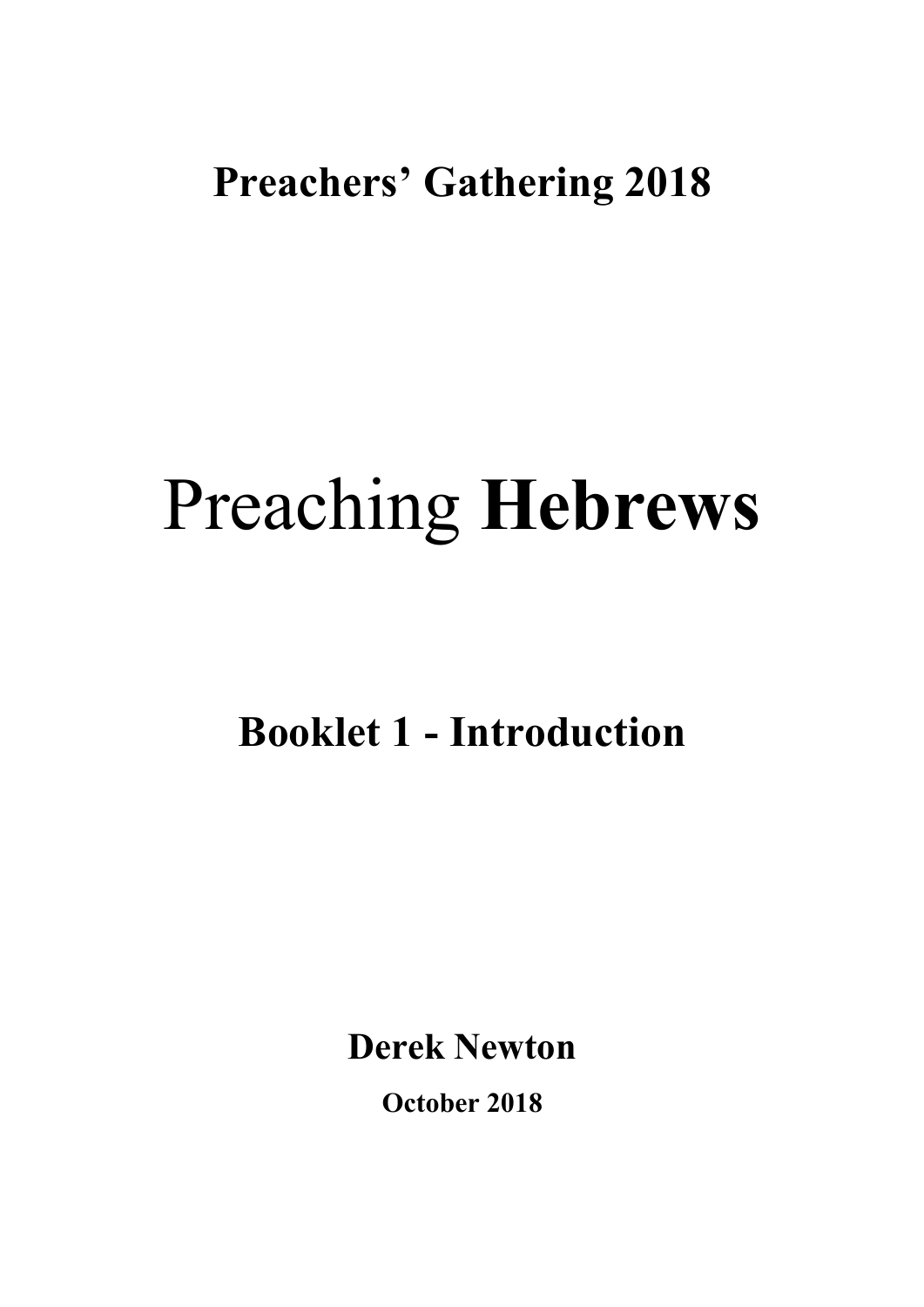# Preaching Hebrews, Booklet One - Introduction.

Copyright © Derek Newton October 2018

All rights reserved.

# **Table of Contents**

| Example 2 5:11-6:12 Warning against 'falling away'  44 |  |
|--------------------------------------------------------|--|
|                                                        |  |
|                                                        |  |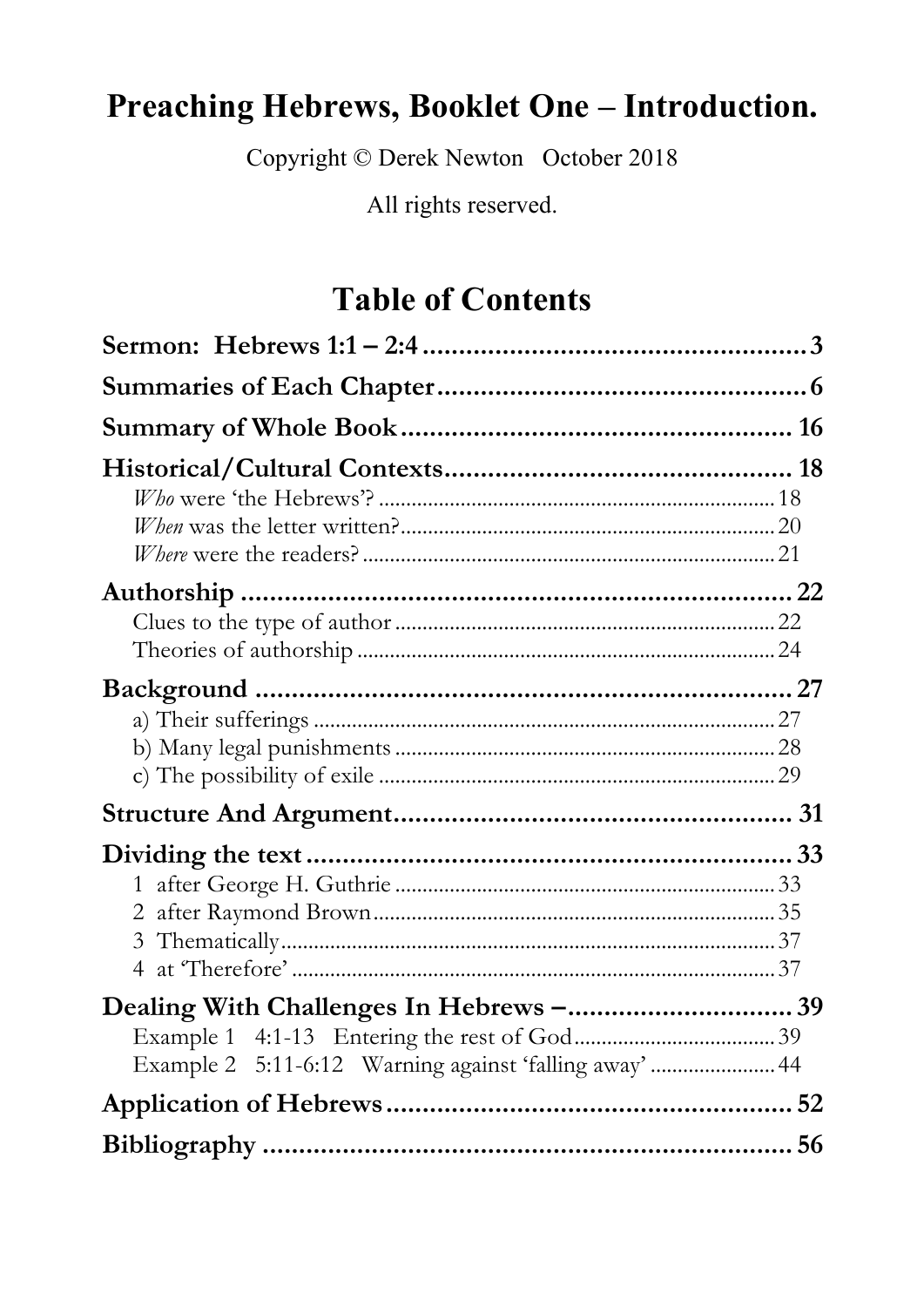# **Sermon: Hebrews 1:1 – 2:4**

#### **The perfect work of Christ (1:1-4 )**

The writer opens his letter with a 3-fold shocker of a statement – there is a God; that God has spoken; that God has spoken to humanity supremely and finally in and through His Son, Jesus Christ. A total stunner of a claim. The essence of counter-cultural, politically incorrect arrogance guaranteed to turn off many Western, postmodern audiences in 2018. The writer then expands his claim through the rest of the letter, namely that the Word of God **reveals**, **redeems** and **renews** human life, ready for eternity! The world screams back at the writer 'How dare you make such an outrageous assertion? On whose authority do you make such a shocking claim? What are the qualifications of a Son who you claim was this world's final mouthpiece of God?

Our author responds with a dense and detailed argument in a single sentence lasting 4 verses, followed by 10 more verses, giving his readers and ourselves the ultimate Christology in a nutshell and showing why the Son was *qualified* to reveal, redeem and renew life. This is central to the whole letter and even on the basis of statistics alone, this issue of the Son's qualifications demands our attention – the adjective 'better' is used 13 times in Hebrews to compare Christ and his new order with the old one!

a) Christ has been appointed 'heir of all things' (1:2). Linked to Ps 2:7-8, this grants the nations and the ends of the earth to Christ ie. His ownership of the entire cosmos (2:5) has been inaugurated and will be consummated at the end of the age. Christ has the right to rule His cosmos with all power and authority!

b) Christ is the appointed agent of the Father for the creation and final subjection of the whole universe  $(1:2)$ . A task of mind-boggling proportions – I'm told that light travels at 300,000 kilometers per second, but to cross the universe that journey of light will take 92 billion years to complete.

c) Christ was and is God incarnate in all His glory and He upholds, sustains and controls this vast universe by 'the word of His power' (1:3a) towards its designed end. As the cosmos was created by God's Word through the Son, so it is sustained by that same powerful Word. As we look at Christ, we see God's glory and His revealed person and presence.

d) Christ was and still is the perfect sacrifice for sin (1:3b). 'After he had provided purification for sins'. A short, sharp statement of enormous significance. We have words available for human communication but in a real sense, words don't take us far in trying to grasp the enormity of this brief third of a verse, which is why our writer expands these 7 English words into a total theology! In this universe only Christ is qualified and entitled to be our great High Priest.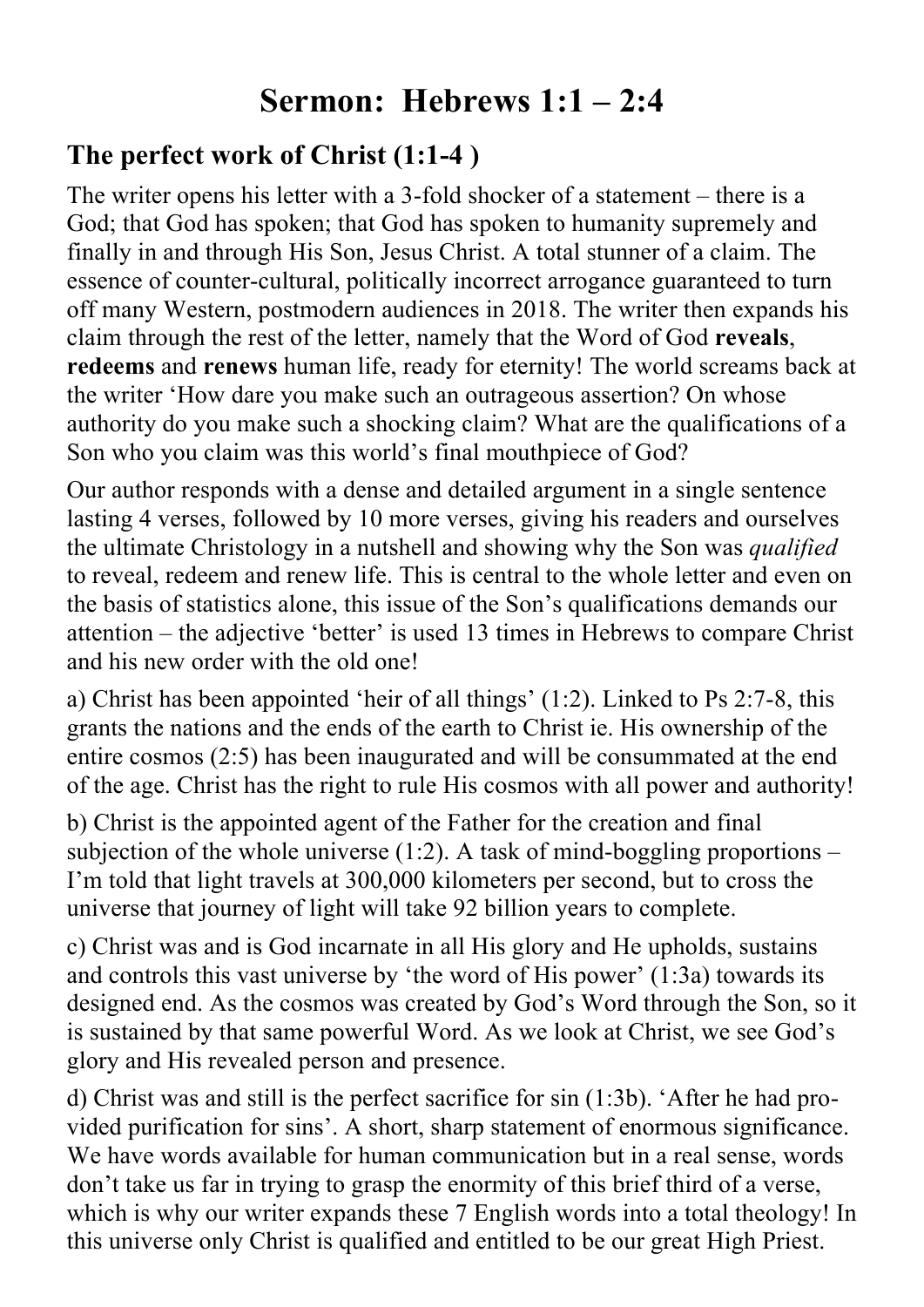We speak of heroes and heroines 'paying the ultimate price'. Here was the inexplicable and incomprehensible sacrifice, the ultimate oxymoron – the human impossibility of being a 'crucified Messiah'. A permanent sacrifice which leads us, freely forgiven, into the very presence of the living and eternal Godhead.

e) Christ 'sat down at the right hand of the Majesty in heaven' (1:3c). Christ died, was raised and was exalted to occupy His place at God's right hand. He alone was qualified to take up this position. Rooted in Ps 110, Christ is now occupying His past, present and eternal position as the one and only perfect mediator between God and humanity in His role as **Prophet**, **Priest** and **King**.

Writer's Conclusion - Christ is superior to all others.

# **How superior is Jesus? (1:5-14)**

The past prophetic voices show just how superior. Lest there be any doubt whatsoever about the superiority of Christ over and above the angels (1:4), our writer now repeats, reiterates and reinforces his growing mountain of OT evidence for Christ's supreme position of authority and governance above the status of the angels. In 1:1-4, the writer of 'Hebrews' has laid a strong theological foundation for the entire letter  $-$  it is God-centred with 68 references to *theos;* it focuses on God's exalted Son; it highlights the Word of God and its communication. Theology is the foundation for practice but we need to be so careful here that biblical text and context must be the foundation for our theology! Ultimately, the Word and Spirit will change lives. Those lives need to be cleansed by the risen and exalted Christ. So the writer builds on his intro in Chapter 1 to expand the vision of Christ that is being laid before the readers. 1:5-14, with its many OT prophetic references, further throws the spotlight onto five themes:

- a) in 1:5, the Son is superior because of His unique relationship to the Father. Because of this, Christ holds a rank, position and power that is over every other name or being in the universe. Resurrection, exaltation, enthronement.
- b) in 1:6-7, the angels, respected by Jews, do worship the Son and are servants for God, yet ultimately they are inferior to the divine Son who is preeminent in the Church and cosmos.
- c) in 1:8-12, the Son is the anointed, eternal King (1:8-9) *and* the builder and terminator of the cosmos (1:10-12). He holds the supreme and superior authority, eternality and divinity. Father, Son and Spirit are one God. A Trinity of mutually related Persons, but a unity of equal essence (Council of Constantinople). Christ rules, dealing with sin and upholding righteousness.
- d) in 1:13 comes the climactic claim that only this Son, this Christ, has the right to be seated in power and victory at God's right hand. Every enemy of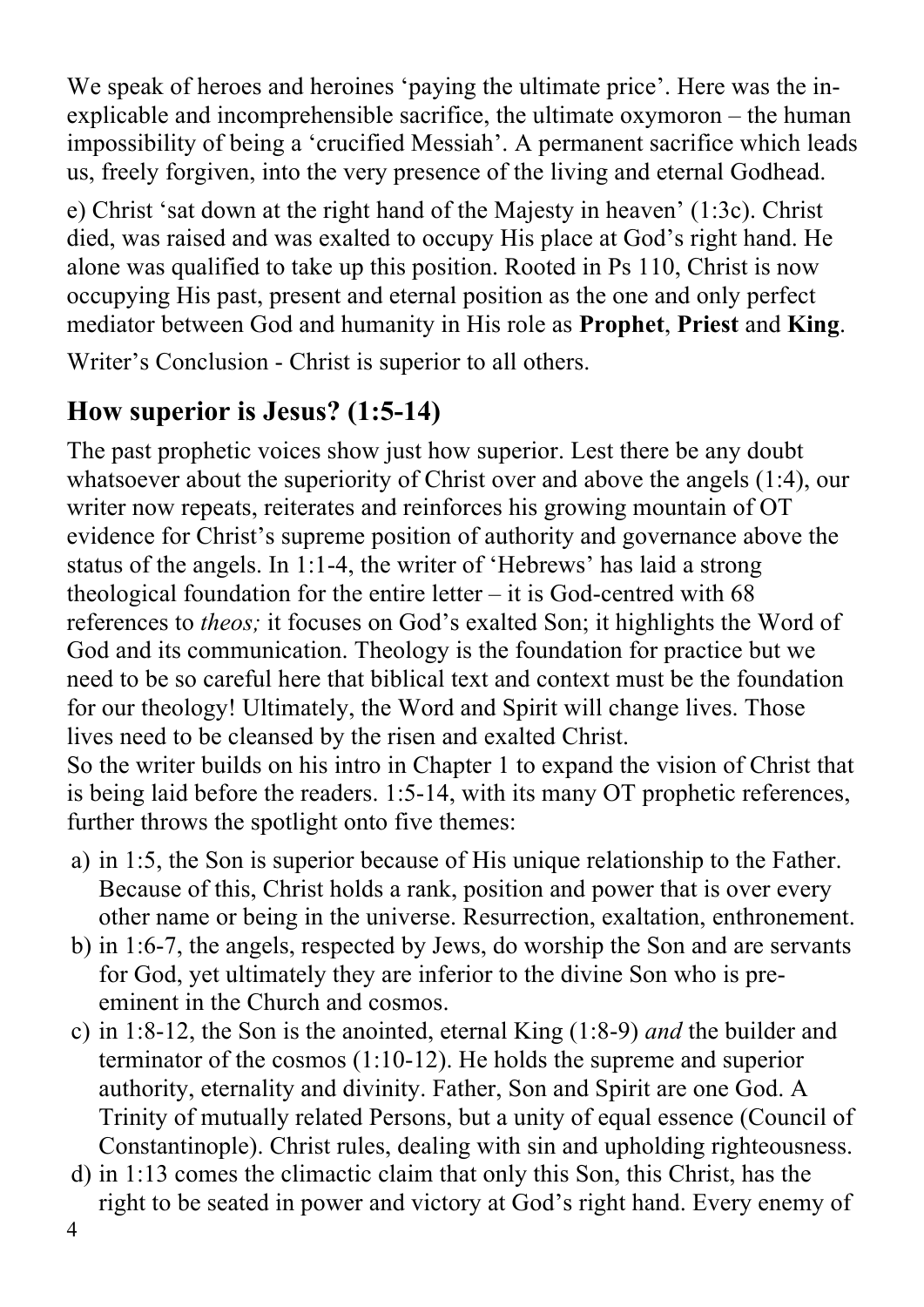the Godhead will be defeated and brought into complete subjection to the Lord Jesus Christ.

e) in 1:14, He it is who will usher in a transformed earth and heaven, but meanwhile He will use angels to serve us, the inheritors of Christ's salvation.

Both author and readers of this letter were very conscious of the intense reality of spiritual warfare and in any disintegrating culture, nation or society, the overwhelming need is for a strong focus on authority and accountability. Our own culture in 2018 is denying this need, yet at the same time crying out for it! It is this divine and human Christ, our great High Priest, who will sustain us as we persevere in a world hostile to Christ and the living out of the Christian life. Our writer is now moving to the heart of his exhortation thus far – God has no mediator or message that is greater or higher than Christ and His gospel.

Five truths about the Son in 1:1-4, reinforced and strengthened by five truths in 1:5-14, yet all of this is sandwiched between 1:2 'he has spoken' and 2:1-4 'we must listen'. *Why such a protracted and detailed Christology*?!

## **The Proof of the Power of Jesus – our ability to persevere (2:1-4)**

- a) Caution (2:1) 'Therefore we must *pay more careful attention* to what we have heard, so that we do not drift away'. Here is a major reason for the writer's extended Christology over 14 verses! *Because* of Christ's supremacy, our author pleads with the community to keep them on the straight and narrow. To push them towards what will move them forward in their faith in, and following of, Christ. God's final Word is in His Son. The gospel of Christ consists of truths and teachings that are of such importance as to be a matter of life and death. The Greek word *dei* is used here, indicating absolute necessity. They must not shift away from the word of the Son (1:2). That Word is the message of the gospel. But why is listening such a necessity?
- b) Condemnation 2:2-3a., *Because* there will be judgment for those who ignore this salvation! The Law was mediated through angels, yet breaking of that Law carried specific and serious penalties. If so, then ignoring the salvation brought in and with Christ would carry greater condemnation. The writer feared that the community would then fail to confess Christ publicly and the impact of the gospel would be severely diffused.
- c) Confirmation 2:3b-4. The gospel had come in and with Christ, but our author and his readers had heard gospel testimony from reliable witnesses. On top of that, though, God himself had confirmed the gospel and supremacy of Christ supernaturally through signs, wonders, miracles and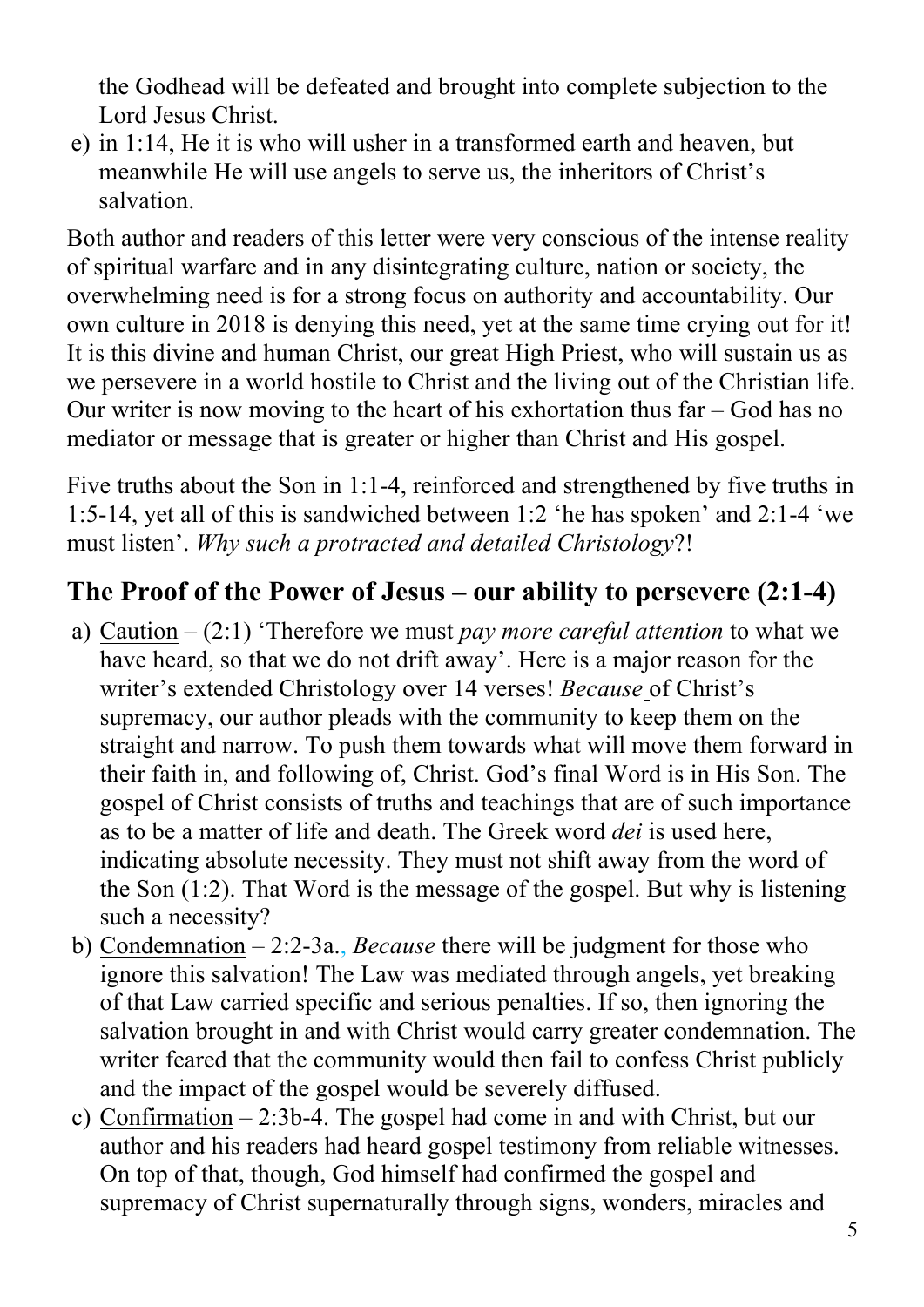Holy Spirit giftings. The great acts of God validated the truth of the Word of the gospel. Our writer reminds his readers of the power of this gospel and the majesty of Christ's Person and Work. He wants to reignite the Christian faith and life of this struggling and suffering community of believers as they face persecution.

Our writer – and therefore we as preachers – need to focus graciously but firmly on the call to authority and accountability. We must present a God who actually does have the right to rule over us and to expect our submissive accountability. Grace must be taught but so must obedience, works and lives of holiness in response to grace! 'Drifting away' refers here to Christians who drift away from the message itself, rather than necessarily from God Himself. 'Escape' is not clearly defined and we need to weigh the points at which our writer is ambiguous in his intended meaning.

It is surely the writer's aim to give his readers such a mighty vision of God that they will see Christ's sufficiency to keep them, guard them, provide for them and sustain them, even in the direst of persecution circumstances they will face. If we hold firmly to the message of salvation, we can know that we stand solidly in that continuous line of Jesus, Apostles and God. Yes, Hebrews is a theological letter, centred on the Person and Work of Christ, BUT it is also a strong letter of pastoral exhortation to live out a transformed life by and in Christ. We are to persevere to the very end in the faith and faithfulness of Christ Himself.

# **Summaries of Each Chapter**

#### CHAPTER 1

God has spoken through His prophets but now supremely through Christ. This Christ is heir of all things and creator/sustainer of the universe. Christ made purification for our sins and is now glorified in heaven. Christ is superior to God's angels – see the evidence 1:5-7 rooted in Ps 2:7; 2 Sam 7:14; 1 Chron. 17:13; Deut. 32:43; Ps 104:4. The Son is set high above all God's beings – 1:8- 13, rooted in Ps 45:6,7 and the unchanging God in 1:10-11, rooted in Ps 102:25-27. The Son sits at the right hand of the Father and reigns supreme over all the enemies of  $God - 1:13$ , rooted in Ps 110:1. The angels are ministering spirits sent to serve the inheritors of salvation  $(1:14)$ .

#### CHAPTER 2

If the message spoken by angels was binding and violations received punishment, then we *must* listen to what we have heard and act according to it,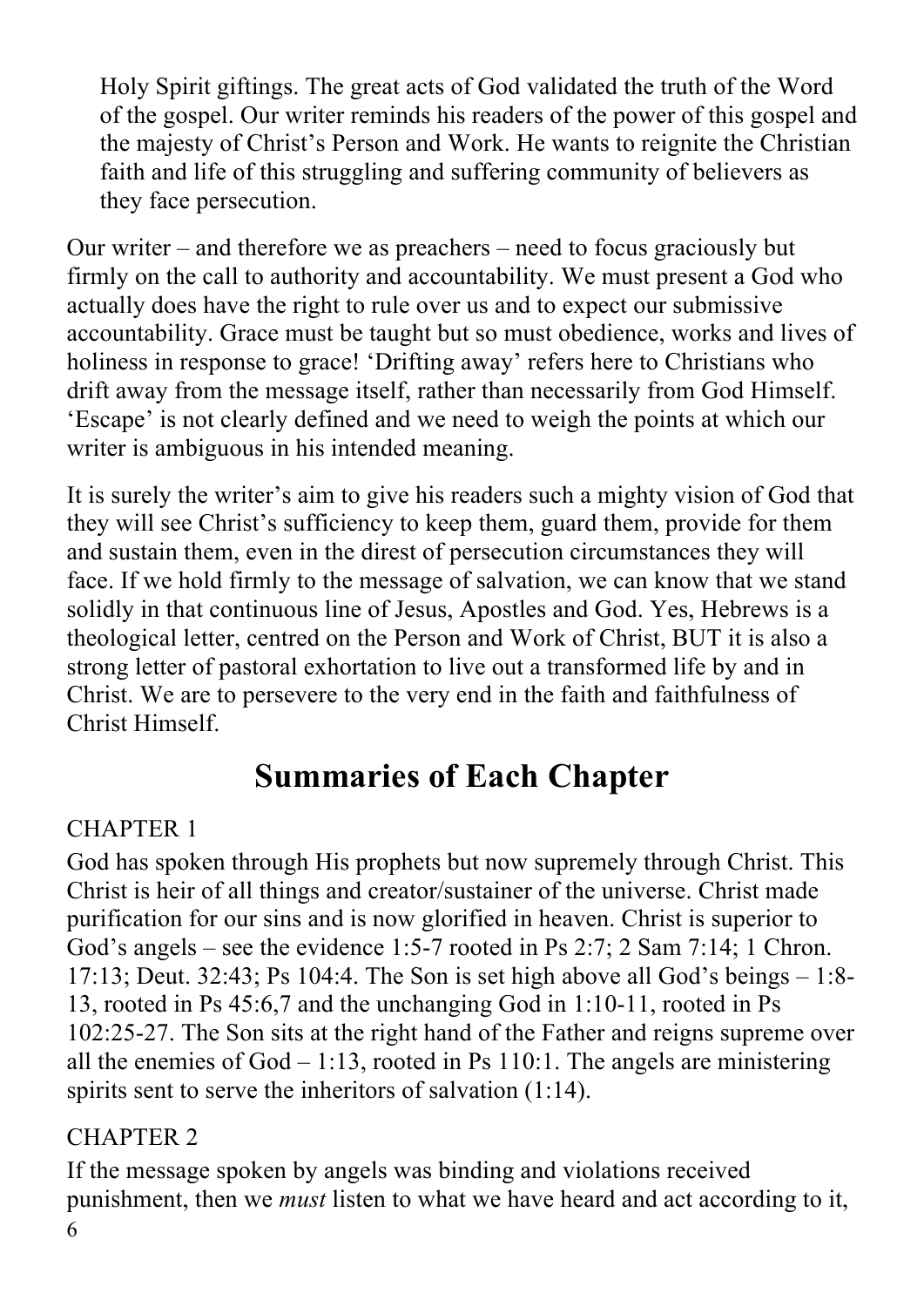so that we don't drift away! The evidence is in the Word, in the words of Christ, in signs, wonders and miracles, and in the gifts of the Spirit, given according to God's Will (2:1-4). All things in the universe are subject to Christ, even though just now, it might not seem like it. He has been exalted because of His voluntary humbling of Himself in death (2:5-9). We are His children and brothers, whether male or female, having been made so through His suffering by death on the Cross (2:10-13). Christ had to become human in order to redeem us from the fear and power of death and Satan. He made atonement for our sin and because of His suffering and temptation, He is now able to help us who are tempted  $(2:14-18)$ .

#### CHAPTER 3

*Therefore*, fix your thoughts on this Jesus, apostle and high priest! He, like Moses, was faithful to God, but Jesus is faithful as a son over God's house. We *are* that house if we cling to our courage and hope! (3:1-6). This is followed immediately by a strong warning from the Holy Spirit against unbelief, based on a section of Psalm 95:7-11 and presented in Heb 3:7-11. We have a share in Christ if we persevere to the very end and don't turn away from the living God. Encourage each other not to be deceived by the sin of unbelief and learn from the lesson of Israel of old who were beset with unbelief, disobedience and a failure to enter the promised land (3:12-19).

#### CHAPTER 4

*Therefore*, because the promise of entering His rest still stands, we must ensure we don't fall short of it. The promise of 'rest' has been there since God finished His work of creation but we need to respond to God with *faith,* so as not to fail and fall short of inheriting the promised blessings of the Lord (4:1-5). Some will enter His rest but some who had the gospel preached to them formerly will be disobedient and will fail yet again to hear the Lord's voice, preferring instead to harden their hearts (Ps 95:7-8). They failed to find rest under Joshua, but God still had a further day of rest – a Sabbath-rest. If we enter God's rest we also rest from our own work, just like God did from His work. We must make *every* effort to enter that rest, rather than fall by our disobedience (4:6-13). God sees *everything*, His Word is living and active and we will be finally accountable to Him (4:12-13). *Therefore*, because we have a *Great High Priest* – Jesus the Son of God – who has gone through the heavens, let us hold firmly to the faith we profess. For Jesus is sympathetic with our weaknesses, He having been tempted like us, but without falling into sin. *Therefore*, we must approach the throne of grace with confidence, so we can receive mercy and find grace to help us in our time of need (4:14-16).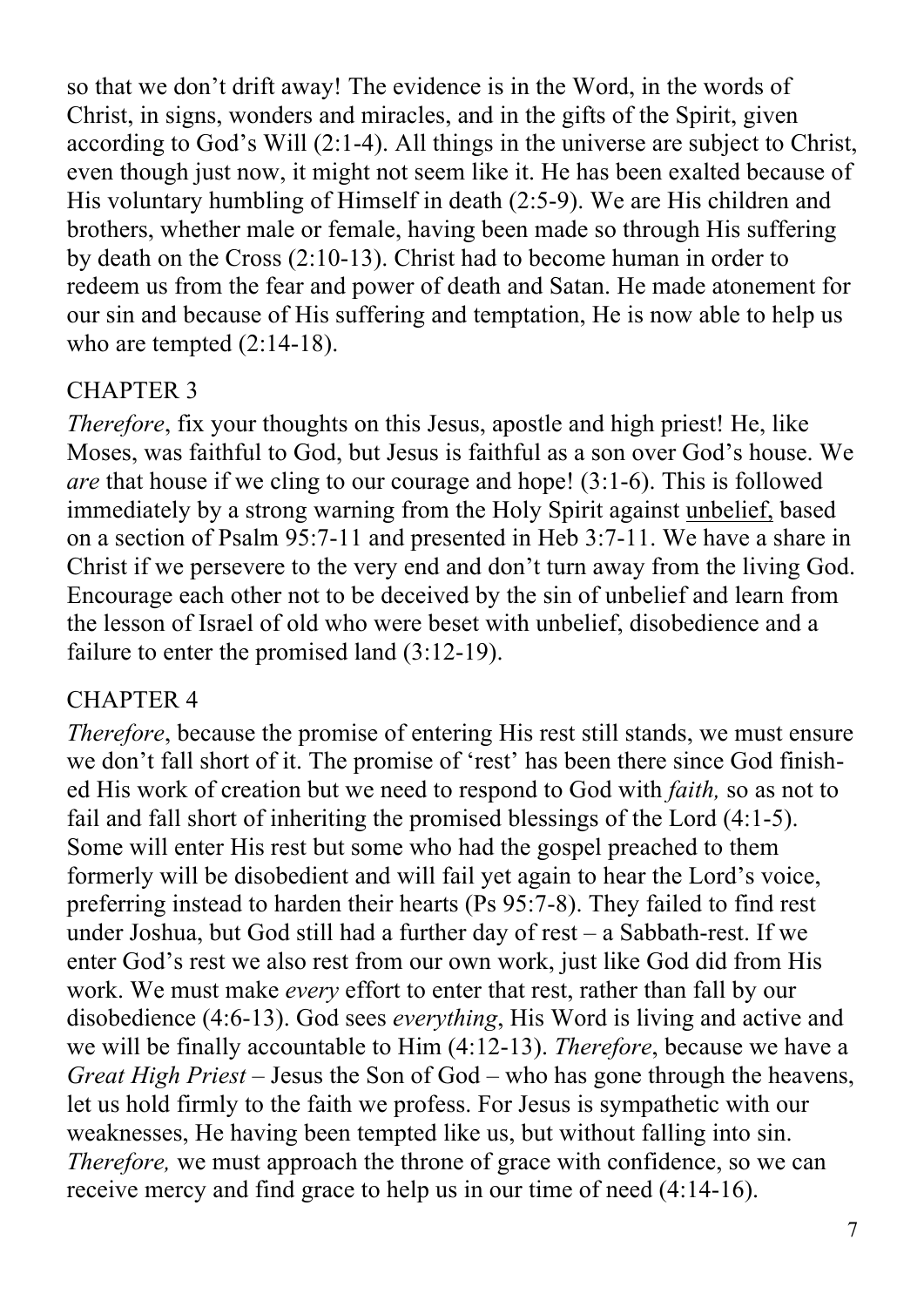#### CHAPTER 5

High priests are chosen from men to represent them in issues related to God, to offer gifts and sacrifices for sins. Because high priests are human and weak, they must offer sacrifices for their own sins as well as for the sins of the people. Because high priests are weak, they are gentle with weak and straying people (5:1-3).

High priests are not self-appointed; they must, like Aaron, be called by God Himself. Indeed, Christ was called by God into this priesthood in the order of Melchizedek. This is recorded by the writer of Hebrews in 5:4-10, but anchors this record in Ps 2:7 and Ps 110:4. Jesus offered prayers and shed tears to the Father who could save Him from death. God heard Him as Jesus submitted reverently. Though a son, he learned obedience from what He suffered and when He had been made perfect, He became the source of the eternal salvation of all who obey Him, designated by God to be high priest in that order of Melchizedek.

In 5:11-13, the writer pauses to reflect that his readers are still immature – feeding on milk rather than solid food - and therefore unable to teach, failing properly to understand righteousness and good from evil.

#### CHAPTER 6

*Therefore*, let us leave the elementary teachings about Christ and move on to maturity, leaving behind certain basics about Christian faith and practice (6:1- 3). The writer then lists a range of Christian experiences which a believer can have and yet still be in a position, if they fall away, of being impossible to be brought back to repentance. The reason is that they would be crucifying Christ all over again and subjecting Him to public disgrace! (6:4-6).

Well-watered land produces crops and receives the blessing of God, but thorny land is worthless and is in danger of being cursed and burned up! (6:7-8).

However, the writer is confident that in the readers' case, there will be things that accompany salvation. God is fair and will recall their works and love. Make your hope sure by persevering in deeds and love right to the very end. Don't be lazy, but rather imitate those who through faith and patience inherit that which has been promised (6:9-12).

Thus, for example, Abraham, after patient waiting, inherited God's blessing and many descendants (6:13-15).

Men swear oaths by someone greater than themselves. God was determined to make clear His unchangeable plan to bless His heirs with His promise, so He confirmed this with an oath. God cannot lie and wants to encourage us in this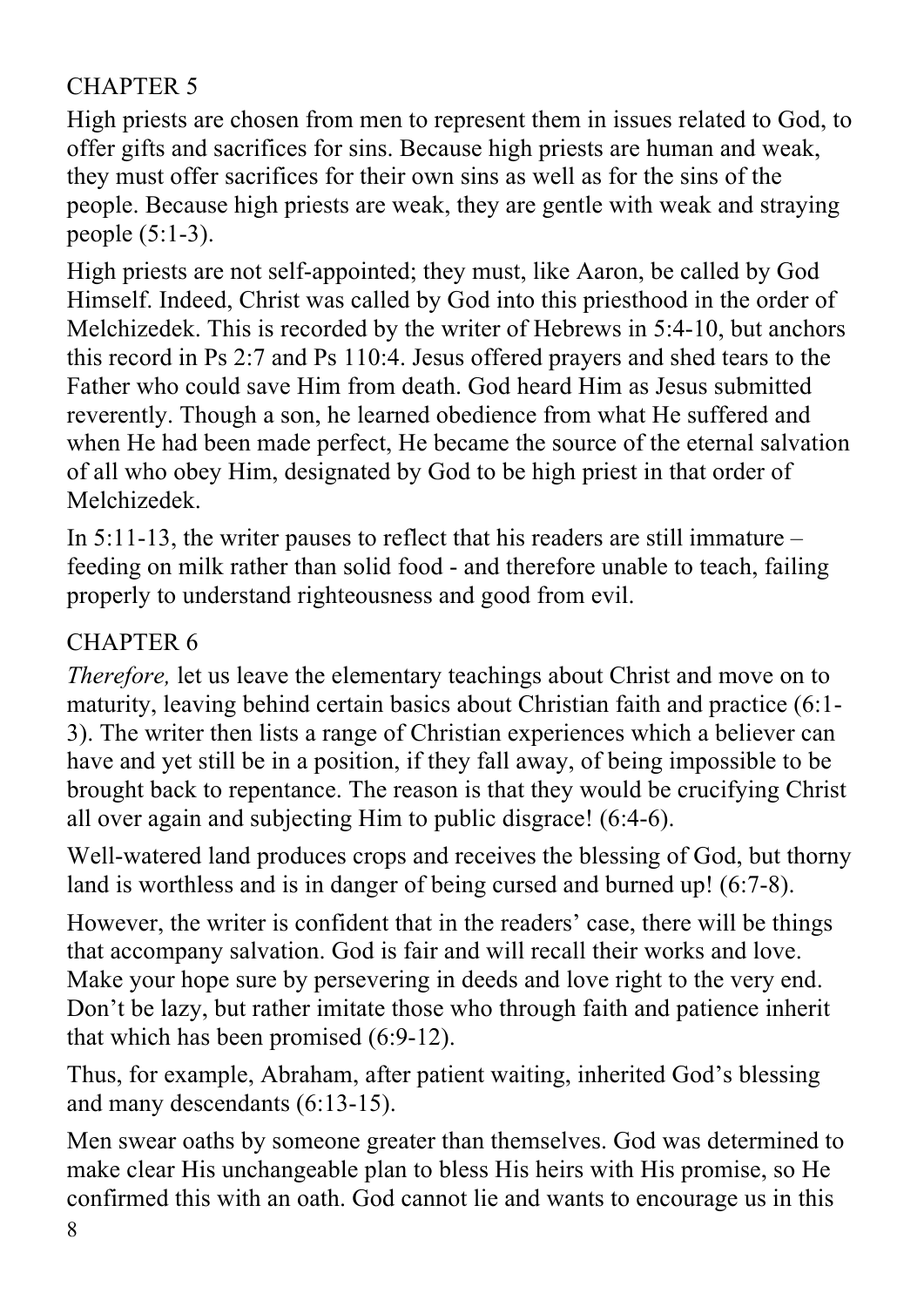hope of His. This hope is an anchor. It enters the inner sanctuary behind the curtain, where Jesus entered on our behalf. He has indeed become a high priest for ever, in the order of Melchizedek (6:16-20).

#### CHAPTER 7

In 7:1-10, the writer of Hebrews supplies more information about the previously-mentioned Melchizedek, king of Salem and priest of God Most High. He had met Abraham on his return from the defeat of the kings and blessed him. Abraham then gave him a tenth of everything. His name means '*King of righteousness'*, but also '*King of Salem'*, meaning '*King of peace'*. No father or mother or genealogy or beginning of days or end of life. Like the Son of God, he remains a priest for ever. Even the patriarch Abraham gave him a tenth of the plunder. The law requires the descendants of Levi who become priests to collect a tenth from the people ie their brothers – even though their brothers are descended from Abraham. Melchizedek however did not trace his descent from Levi, but he collected a tenth from Abraham and blessed him who had the promises! The lesser person is blessed by the greater – in one case, the tenth is collected by men who died; *but* in the other, by him who is declared to be living! It could be said that Levi, who collects the tenth, paid the tenth through Abraham, because when Melchizedek met Abraham, Levi was still in the body of his ancestor.

The argument continues and expands in 7:11-22. If perfection could have been achieved through the Levitical priesthood – for on the basis of it the law was given to the people –why was there still need for *another* priest to come, one in the order of Melchizedek, not in the order of Aaron? When there was a change of the priesthood, there had to be a change in the law. He of whom these things are said belonged to a different tribe and no one from that tribe has ever served at the altar. For Christ descended from Judah and Moses had said nothing about priests with regard to that tribe. What we have said is even clearer if another priest like Melchizedek comes along, for Melchizedek has become a priest *not* on the grounds of an ancestry regulation, but rather on the basis of the power of an indestructible life – see Ps  $110:4$ ) The former regulation is set aside as weak and useless. A better hope has come, by which we draw near to God. He became a priest with a divine oath (Ps 110:4), namely, that God will not change his mind about the eternal nature of this new priesthood. *Because* of that oath, Jesus has become the guarantee of a better covenant.

Finally, in 7:23-28, the writer argues that there have been many human priests, all of whom have had their service cut short by death, BUT that Jesus priesthood is permanent because He lives for ever. Indeed, Christ can save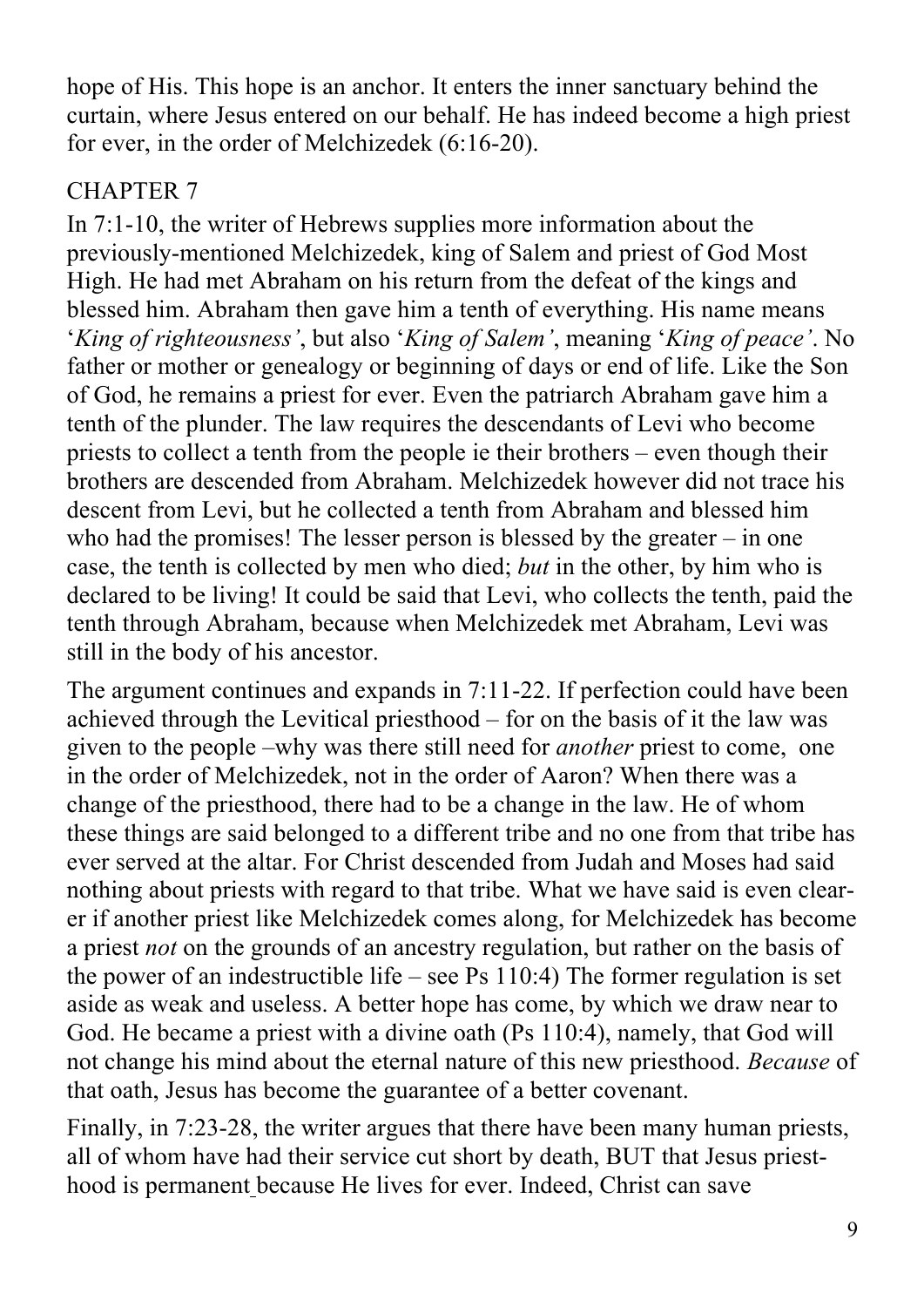*completely* because He always lives to intercede for them! This high priest meets our needs – He is holy, exalted *and* set apart from sinners. He does not need to offer daily sacrifice for His own sins and the sins of others! Christ offered sacrifice for their sins *once and for all* when he died on the cross. The law appointed high priests who were weak, but the oath, coming after the Law, appointed the Son who has been made perfect *forever*.

#### CHAPTER 8

We now indeed do have a high priest who sat down at the right hand of God and who serves in the sanctuary. This is the true tabernacle set up by the Lord, *not* by men (8:1-2).

Each high priest was appointed to offer gifts and sacrifices. If Christ had been on earth he would not have been a priest, for there are high priests on earth who serve at a sanctuary that is actually a prescribed, earthly copy (Mosaic) and shadow of the heavenly one. *But* the ministry Jesus has received is as superior to theirs as the covenant He mediates is superior to the old one. Jesus' ministry is founded on *better* promises (8:3-6).

If the Old Covenant had been sufficient, there would have been no need to set up a new one. God had found fault with the people over their disobedience to the old covenant when He had brought them out of Egypt and *He* then set up a new covenant, by which He would put his laws in their minds and write them on their hearts. He will be their God and they will be His people. No longer will men need to teach men to obey God; rather they will all know the Lord because He will forgive their wickedness and remember their sins no more  $(8:7-12)$  – founded on the promise of (Jeremiah 31:31-34).

The Old Covenant will soon disappear, for it is obsolete and is replaced by the new covenant (8:13).

#### CHAPTER 9

In 9:1-5 the writer of Hebrews describes the setting up of the tabernacle of the first covenant, with its regulations for worship and earthly sanctuary. First room had the lampstand, table and consecrated bread, called 'the Holy Place'. Behind the second curtain was another room – the Most Holy Place – containing the golden altar of incense and the gold-covered ark of the covenant, the latter containing the gold jar of manna, Aaron's staff that had budded and the stone tablets of the covenant. Above the ark were the cherubim of the Glory, overshadowing the atonement cover (mercy seat).

10 Then in 9:6-10, the priests entered the outer room and carried on their ministry regularly. *Only* the High priest entered the inner room but only once a year and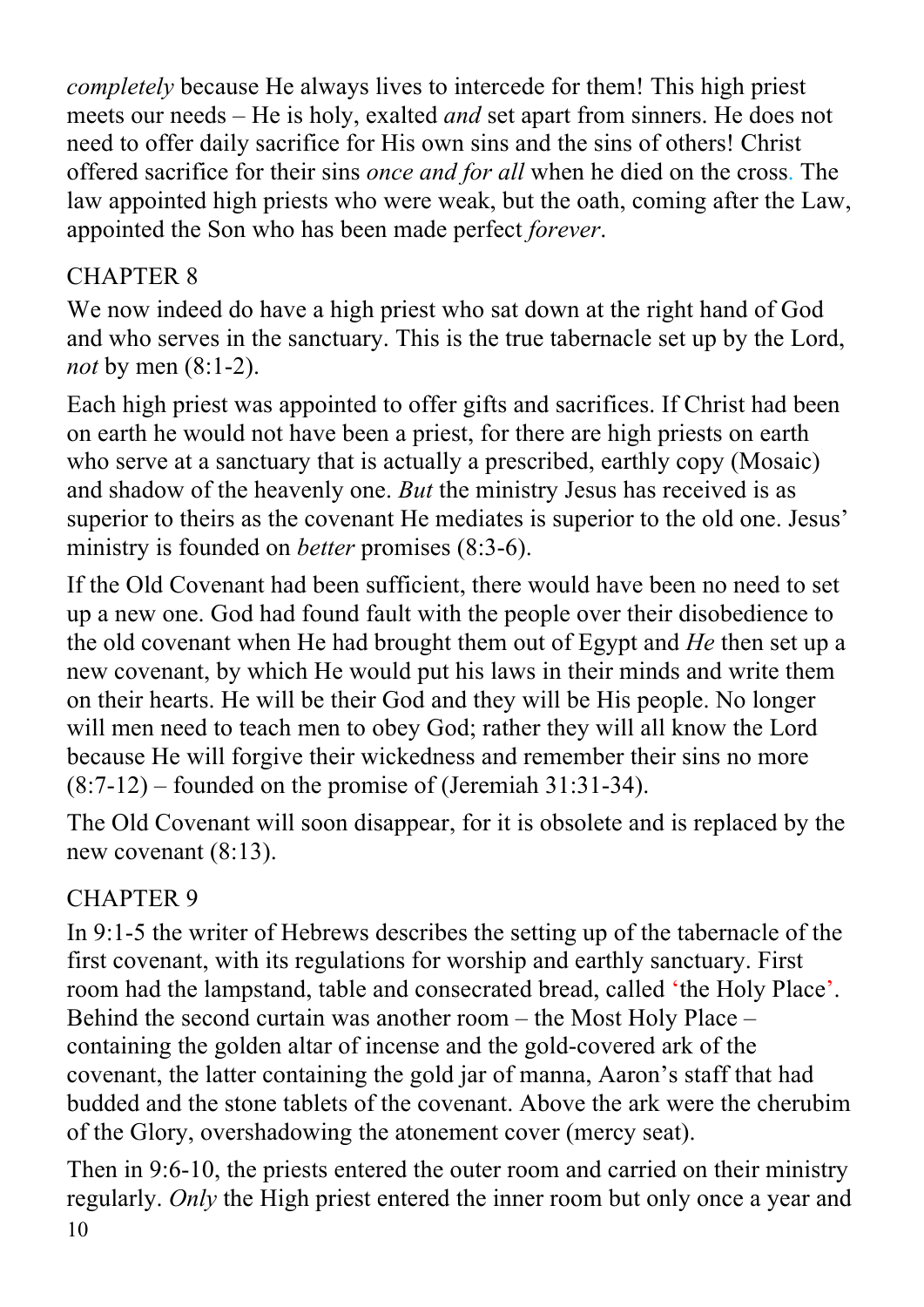with *blood* – an offering for the sins that the High Priest himself and the people had committed in ignorance. In this the Holy Spirit was showing that access to the Most Holy Place had *not yet* been revealed, as long as the first tabernacle was still standing. This is an illustration for the present time, showing that the gifts and sacrifices being offered were *not able* to clear the conscience of the worshipper (v.9). These external regulations – food, drink and ceremonial washings – applied until the time of the new order.

The rest of Chapter 9 deals with the New Tabernacle / New Covenant of the Lord Jesus Christ. The argument runs as follows:

9:11-14 Christ came as High Priest of our salvation and went through the greater and more perfect tabernacle that was not man-made ie not part of *this* creation. He did not enter by animal blood sacrifice. He went into the Most Holy Place by his own shed blood, having obtained eternal redemption (v. 12). Sprinkled animal blood gives outward cleanness. Christ by the eternal Spirit offered Himself unblemished to God and cleansed us from acts leading to death, so that we might serve the living God.

9:15 Because of this, Christ mediates a New Covenant so that 'the called' will inherit their promised eternity, through his death as a ransom that frees us from sins committed under the Old Covenant.

9:16-21 Only on the death of a person does his/her will become valid and effective. Even the Old Covenant became effective by Moses act of taking the blood of animals and sprinkling the scroll and the people with that blood. His was the blood of the Covenant that God commanded the people to keep. Moses likewise sprinkled the Tabernacle and all the items contained within it that had ceremonial use. Indeed, the law demands that almost everything be cleansed with blood and there is *no* forgiveness without the shedding of blood.

9:23-28 The copies of the heavenly things *had* to be purified with these sacrifices, *but* the heavenly things needed better sacrifices than these! For Christ did not enter a copy – a man-made sanctuary – but rather entered heaven itself, now to appear for us in God's presence. Nor did Christ enter heaven repeatedly, like the annual entry of the High Priest into the Most Holy Place, with animal blood. Then Christ would have had to suffer repeatedly since creation, rather did Christ appear at the end of the age just *once* to 'do away with sin by the sacrifice of Himself'. Just like humans die once and then face judgment, so Christ was sacrificed once to remove the sins of many. He will appear a second time, not as sin-bearer, but to bring salvation to those awaiting Him.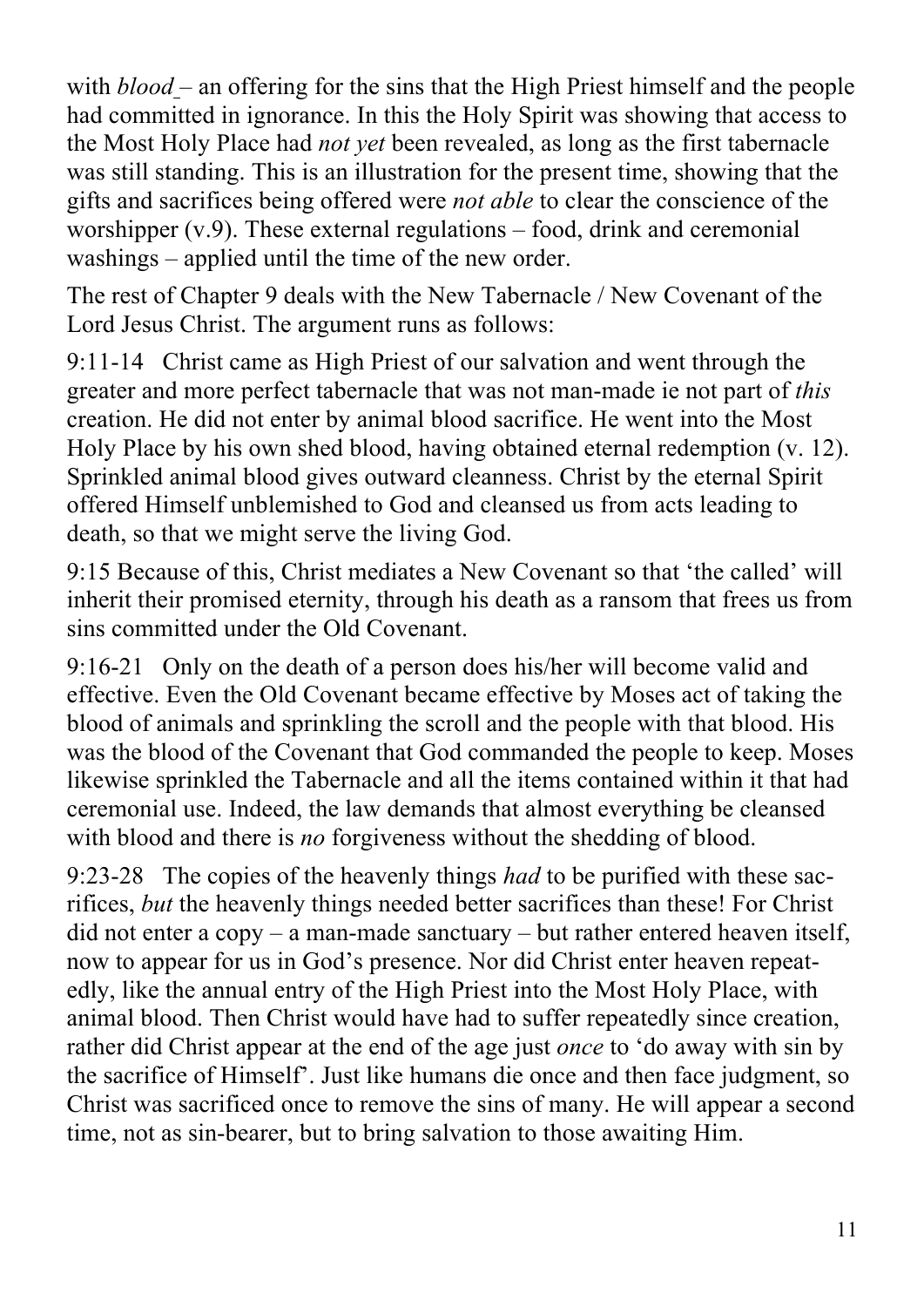#### CHAPTER 10

10:1-4) The law is only a shadow of the great things coming – *not* the realities themselves. Therefore, by the mere repetition of sacrifices year after year, the law can never make perfect those who draw near to worship. If it *had* been able to do this, then the sacrifices would have been stopped and the worshippers would have felt freed from the guilt of their sins! As it is, those animal blood sacrifices simply reminded people annually of their sins because those offerings simply could not take away sins!

10:5-18 *Therefore*, when Christ came…. The writer now quotes then explains Psalm 40:6-8. The law required specified sacrifices and yet the Lord was not pleased with them. Christ had then come to do the will of God. By that very will, we have been made holy by the sacrifice of the body of Jesus Christ, once for all (10:5-10). The writer then focuses again on the fruitless labours of the priests in repeating sacrifices, but Christ sacrificed himself only once, and sat down at God's right hand. He has made perfect those being sanctified – by His one sacrifice – and He awaits the final submission of His enemies (10:11-14). The Holy Spirit bears witness to God's law being written on hearts and minds and sins being forgotten (10:15-18) – rooted in Jeremiah 31:33, 34.

10:19-25 *Therefore* because we have entered the Most Holy Place through the blood of Christ, by the new way of the curtain – His body – and with a great priest over the house of God, let us *draw near* to God with fulness of faith, having our hearts sprinkled to cleanse us from a guilty conscience and our bodies washed with pure water. Let us hold to this hope, for the God who promised is faithful. Let us seek ways to push each other on towards love and good deeds. Let us carry on meeting together and encouraging each other as that great Day approaches.

10:26-39 If we *continue* to sin after receiving knowledge of the truth, then there is no remaining sacrifice for sin. There remains awful judgment for those who have insulted Christ, who have despised the blood of Christ and who have offended the Spirit of grace. We are aware of the dreadful consequences, based on Deut 32:35,36; Ps 135:14; (10:26-31). Look back to the early days when you suffered pain and loss for your faith because you knew the greatness of your eternal possession. Now hold on to your confidence and *persevere* so that you receive your promises. Christ will not be slow to come, so live on in faith and don't shrink back, so God will not be displeased with you (10:32-38). In 10:39, the writer affirms his confidence that the readers of this letter *will* hold to their faith and be saved.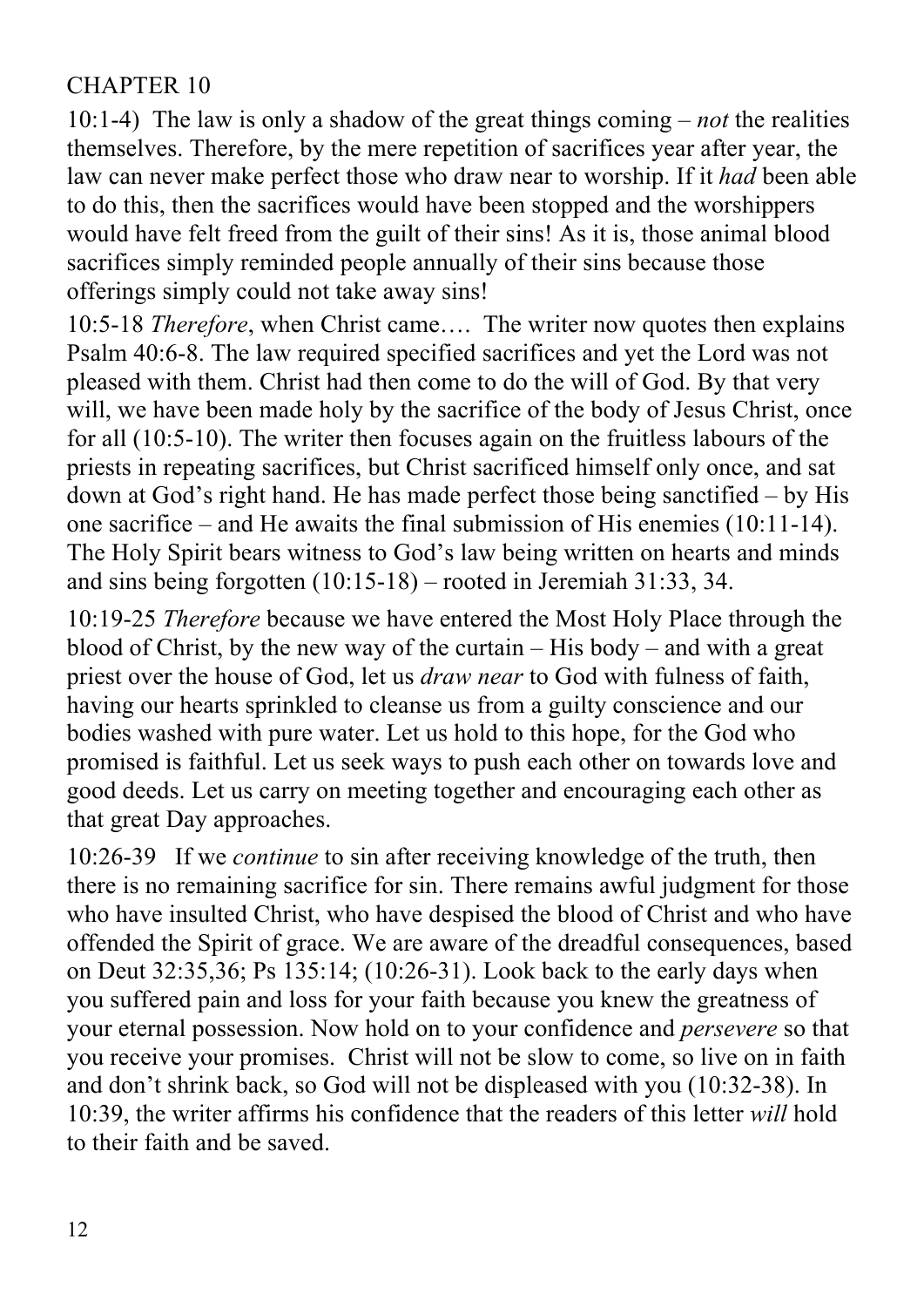#### CHAPTER 11

Verses 1-2 introduce the dominant subject of Chapter 11 – faith is being sure of what we hope for and certain of what we do not see. The ancients were commended for this. All the following were *'by faith'*:

v.3 The universe was created at God's command, so that what is seen was not made out of what was visible.

v.4 Abel offered God a better sacrifice than Cain.

v.5-6 Enoch was taken by God without dying! He pleased God. We must approach God, believing that He exists. He rewards seekers.

v.7 Noah believed God and acted – heir of the righteousness that comes by faith.

v.8-10 Abraham went, even though he didn't know where he was going to! He lived in a foreign land. He, plus Isaac and Jacob, inherited God's promise.

v.11-12 Old Abraham and barren Sarah conceived, as they held to the faithfulness of Him who had made the promise! They produced many descendants.

vv. 13-16 These people still had faith at the point of their deaths, aliens and strangers at their deaths. They were all looking for a heavenly city, country and home.

v.17-19 God tested Abraham to sacrifice Isaac, even though it was through Isaac's line that God had promised to produce Abraham's descendants. Abraham trusted that God could even raise the dead! Abraham received Isaac back from the dead, figuratively speaking.

v.20 Isaac blessed Jacob and Esau r/e their future.

v.21 Jacob was dying and blessing each of Joseph's sons.

v.22 Joseph, nearing death, spoke of the exodus of Israel from Egypt.

v.23 Moses' parents hid him for 3 months after birth – they saw his special nature.

v.24-28 Moses as an adult refused to be known as son of Pharaoh's daughter. He chose suffering with God's people, rather than enjoy fleeting sin. He preferred disgrace for Christ's sake rather than Egypt because he was looking for his reward. He left Egypt and kept the Passover, seeing the God who is invisible.

v.29 The people passed through the Red Sea, unlike the Egyptians!

- v.30 The walls of Jericho fell.
- v.31 Rahab, the prostitute, was spared because she welcomed the spies.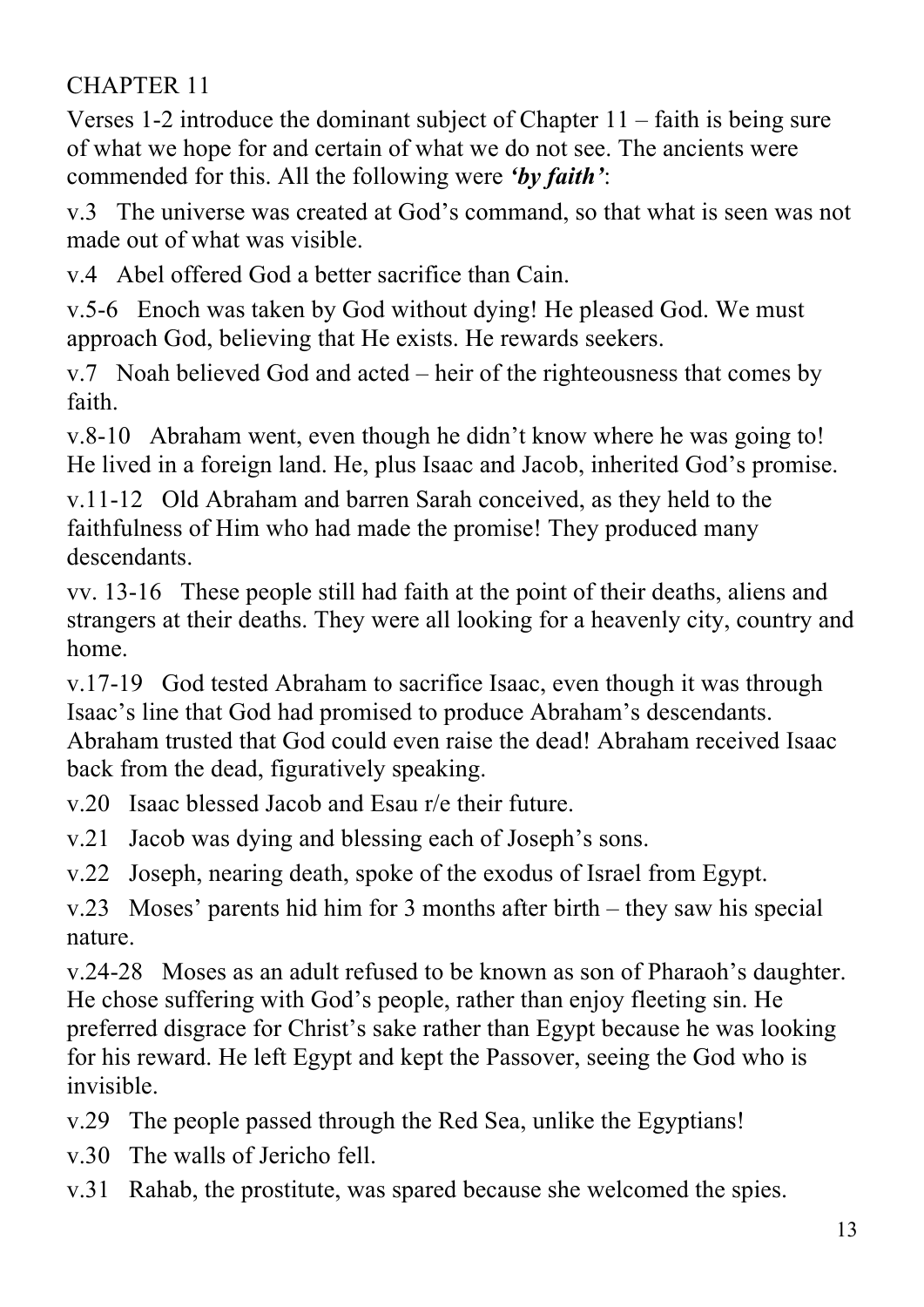vv.32-38 The writer refers then to Gideon, Barak, Samson, Jephthah, David, Samuel and the prophets gained great victories and escaped death. Some were raised back to life, whilst others were tortured and killed – to await a resurrection. Varied was the form of persecution and suffering, BUT…

vv.39-40 *All* were commended for their faith, yet *none* received what they had been promised. God had planned something better for us, so that only together with us would they be made *perfect.*

#### CHAPTER 12

12:1-3 Therefore, because we are surrounded by such a great cloud of witnesses, let us *throw off* all hindrances and sins *and run* with perseverance the race set out before us, *fixing our eyes on Jesus,* the author and perfecter of our faith - who bore the cross and sat down at God's right hand. *Consider him* who suffered so much, so that you will not grow weary and give up.

12:4-6 In struggling against sin, you have not yet shed blood. Remember the encouragement of being sons of God: His discipline of His sons proves His love of them. See the root of this in Proverbs 3:11-12.

12:7-13 This theme is taken further as the writer treats hardship and discipline – evidence of our sonship! Every human father disciplines his sons, and this persuades us to surrender to the Father's discipline, so that we might *share in his holiness*. It will seem hard and harsh at the time, but if we accept the training of it, it will yield a harvest of righteousness and peace. *Therefore*, says the writer in 12:12-13, strengthen your arms and knees and make level paths for your feet, so that the lame may not be disabled but rather healed (Prov. 4:26).

12:14-17 Try to live in peace with everyone and be holy, so that you might see the Lord. Make sure no one misses God's grace and don't allow bitterness to sprout and spread. See that all avoid sexual immorality and the sort of godlessness displayed by Esau, who sold his birthright as oldest son, for a meal.

12:18-27 You have not come to a dark and burning mountain that cannot be touched and utters only condemning words to those who approach. RATHER, you have come to Mount Zion, to the heavenly Jerusalem, to the city of the living God, to thousands of angels, to the church of Christ. You have come to God, the judge of all men, to the spirits of righteous people made perfect, to Jesus, mediator of a New Covenant, and to the sprinkled blood that speaks a better word than the blood of Abel. Make sure you do not refuse him who speaks (12:25). If they didn't escape when they refuse him who warned then on earth, how much less will we escape if we turn away from hum who warns us from heaven! *Then* His voice shook the earth, *but now* He is shaking the heavens (Haggai 2:6).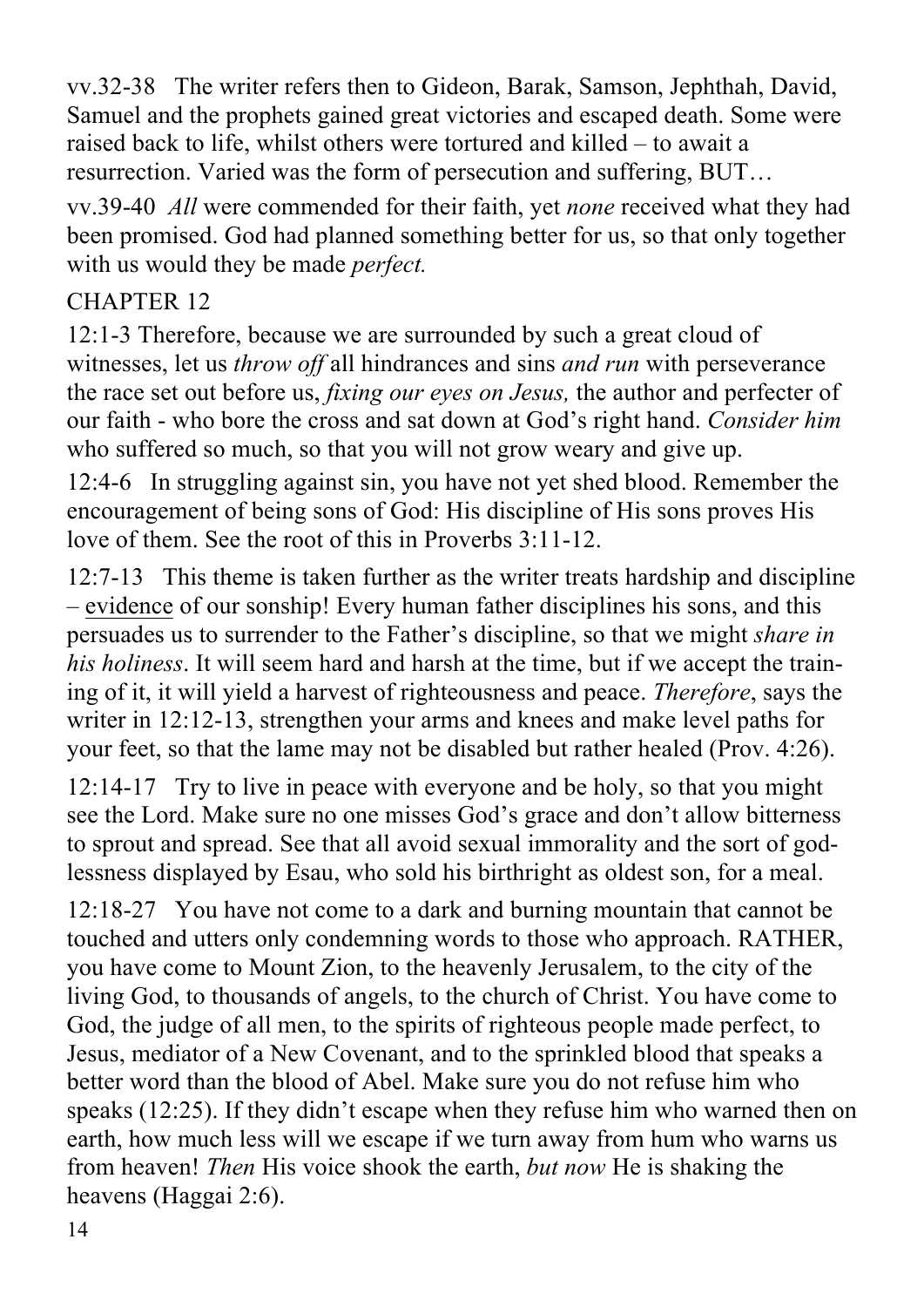12:28-29 *Therefore*, because we are receiving a kingdom that *cannot be shaken*, let us be thankful and so worship God acceptably with *reverence* and *awe* because 'our God is a consuming fire' (Deut. 4:24)

CHAPTER 13 Concluding Exhortations

13:1-3 Continue to love each other as brothers; entertain strangers - they could be angels without you knowing it; remember those in jail as if you were fellow-inmates; remember the ill-treated as if you also were suffering.

13:4-6 Keep marriage pure and don't worship wealth. The Lord will keep us content – see Deut.  $31:6$  and Psalm  $118:6-7$ .

13:7-8 Remember your leaders who spoke God's word to you. Imitate their life and faith. Jesus Christ does not change.

13:9 Avoid strange teachings. It is grace that strengthens us, not ceremonial foods.

13:10-16 We have an altar from which the officials at the tabernacle must not eat. The high priest takes the animal blood into the Most Holy Place as a sin offering, but the bodies are burnt outside the camp. Jesus suffered outside the city gate to make the people holy by His blood. Go to Him outside the camp for we are looking for a city that is to come. Continually offer to God through Jesus a sacrifice of praise. Do good to others and share with them. God is pleased with such sacrifices.

13:17 Obey your leaders and submit to their authority so that their work will be a joy.

13:18-19 Pray for us. We believe we have a clear conscience and desire to live honourably. Pray I will be restored to you soon.

13:20-21 May the God of peace, who through the blood of the eternal covenant, raised Christ the Shepherd from the dead, equip you with everything good to do His will. May He work in us what is pleasing to Him, through Jesus Christ.

13:22 I urge you brothers to bear with my word of exhortation for I have written only a short letter.

13:23 Our brother Timothy has been released. If he arrives soon, I will come with him to see you.

13:24-25 Greet all your leaders and all God's people. Those from Italy send you their greetings. Grace be with you all.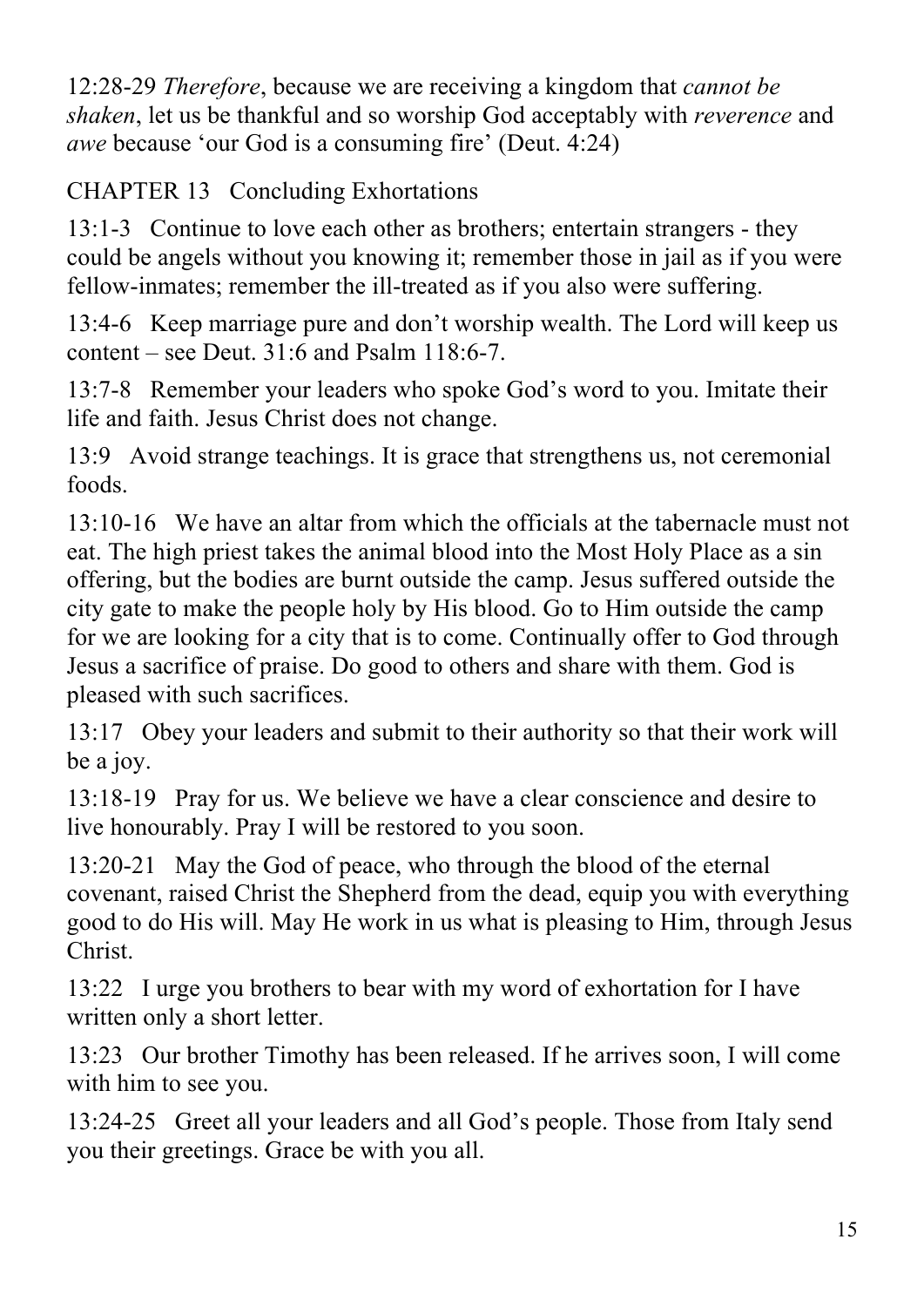## **Summary of Whole Book**

(based on some thoughts of FF Bruce.)

- 1 In the past God has spoken in various ways through the prophets but He has now finally spoken in His Son who is greater than any prophet or angel. Moses' law, with its severe stipulations, was communicated through angels. How much more serious then if we ignore the salvation provided by the Christ Himself! The future and eternal dominion of the world has been committed to Christ. Psalm 8 teaches that God put everything under the dominion of humanity, but Christ had to take our human nature upon Himself in order to win back this dominion. To achieve this, He conquered Satan who had usurped that dominion and put humanity into bondage. Christ invaded the realm of death that Satan had ruled and controlled. Christ is truly human and as such is qualified to serve as High Priest on our behalf. Because of His own experience of pain, He knows all our trials and therefore knows when and how to help us in our own struggles.
- 2 Be careful: those who rebelled against God in the wilderness were kept out of His rest in the promised land. However, there is a better rest than Canaan awaiting God's people. Yet we must not forfeit that rest by rebellion against God when He speaks to us through His Son, a greater One than Moses.
- 3 Jesus is our great high priest, able to sympathize with, and help, His people. He who underwent Gethsemane can be called upon for understanding and grace to help us. God Himself called Christ to this office in an irrevocable oath – 'You are a priest for ever, after the order of Melchizedek'. I would like to expand this issue, but you are still spiritually immature. Be warned that anyone who has already been baptized and tasted the blessings of the new age can never repeat the experience of repentance and conversion if they commit apostasy. I have a better hope for you than to think you want to commit apostasy. I want you to move forward to full maturity. Don't stagnate or stand still!
- 5 So, Christ is divinely appointed as a high priest of Melchizedek's order. Melchizedek was priest of God Most High who suddenly appears in the ancient, sacred records, though with no word of his previous or subsequent career. He was great, and Abraham paid him tithes and received his blessing. We can say that Levi – ancestor of the priestly families of Israel – paid tithes to Melchizedek in the person of his great-grandfather Abraham. This indicates that Melchizedek is greater than Levi, and Melchizedek's priesthood better than Aaron's. If indeed perfect access to God had been attainable under Aaron's priesthood, then why should God have appointed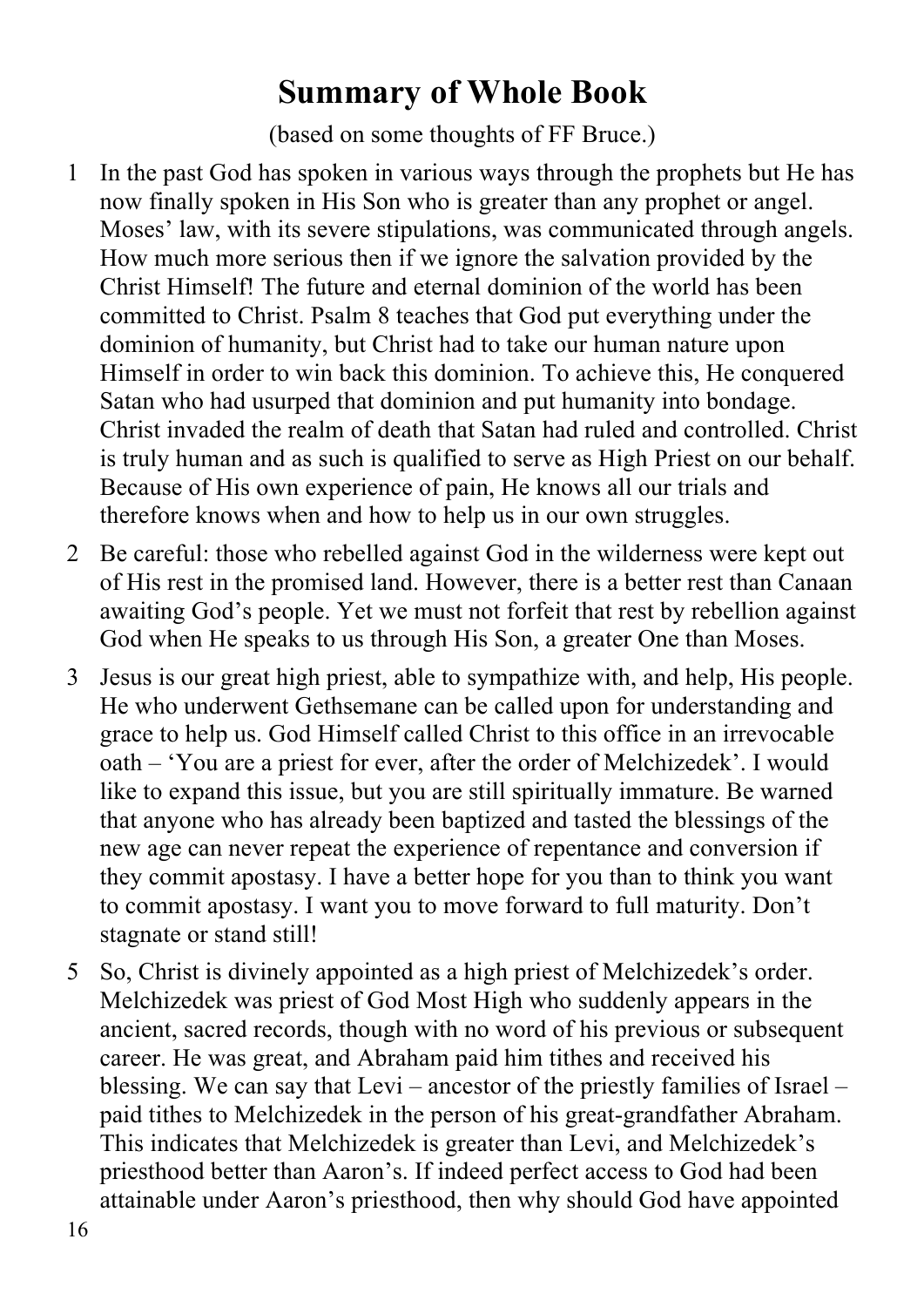the Messiah as priest of a different order?! Jesus' priesthood after Melchizedek's order is superior to Aaron's – Jesus was confirmed in office by the oath of God. Jesus is immortal and sinless cf Aaron's line of priests have to present a repeated sin-offering for their own cleansing before presenting one for the people. Jesus' sacrifice of Himself deals with our sin for ever!

- 6 The Aaronic priests minister under the old covenant of Mount Sinai but now obsolete. Jesus mediates the new covenant, foretold by Jeremiah. The old covenant provided for taking away external impurity by animal sacrifices but that could never remove SIN; under the new covenant Jesus sacrificed Himself to God and by this He purifies the conscience from guilt and breaks the barrier between His people and God. Aaronic priests minister in an earthly sanctuary of the old order but a curtain blocks access to the divine presence; Jesus ministers His spiritual and eternal high priesthood in the heavenly sanctuary where there is no barrier – the earthly sanctuary is only a temporary and inadequate copy of the heavenly one! It's the difference between shadow and substance!
- 7 Therefore, let us leave behind the old order and use the new route by faith and hope, opened up by Jesus' own death. This will bring assurance of the very real, though invisible, eternal certainty of the Coming Christ. Many former people of future-looking faith experienced this hope and gained God's approval. Such promises were to be fulfilled later and we now need to follow their example. Indeed, we need to follow Christ's example of living by faith. Through the Cross, He now rules from God's right hand. Let us not be pulled down by our trials for such trials actually prove us to be true sons and daughters of God. We have the fullness of revelation in a way that the people of old had not been fully aware. We will inherit the promise of glory in its fulfillment in Christ in this new order. Then we will fully experience sharing in His glory after His Second Coming. Why on earth would we want to slide backwards into our old ways of living when we have all this to look forward to?
- 8 Keep going forward as Christians in patience and hope. Live as Christians should live. May the God who raised His Christ from death, enable you to do *His will* in the totality of your lives.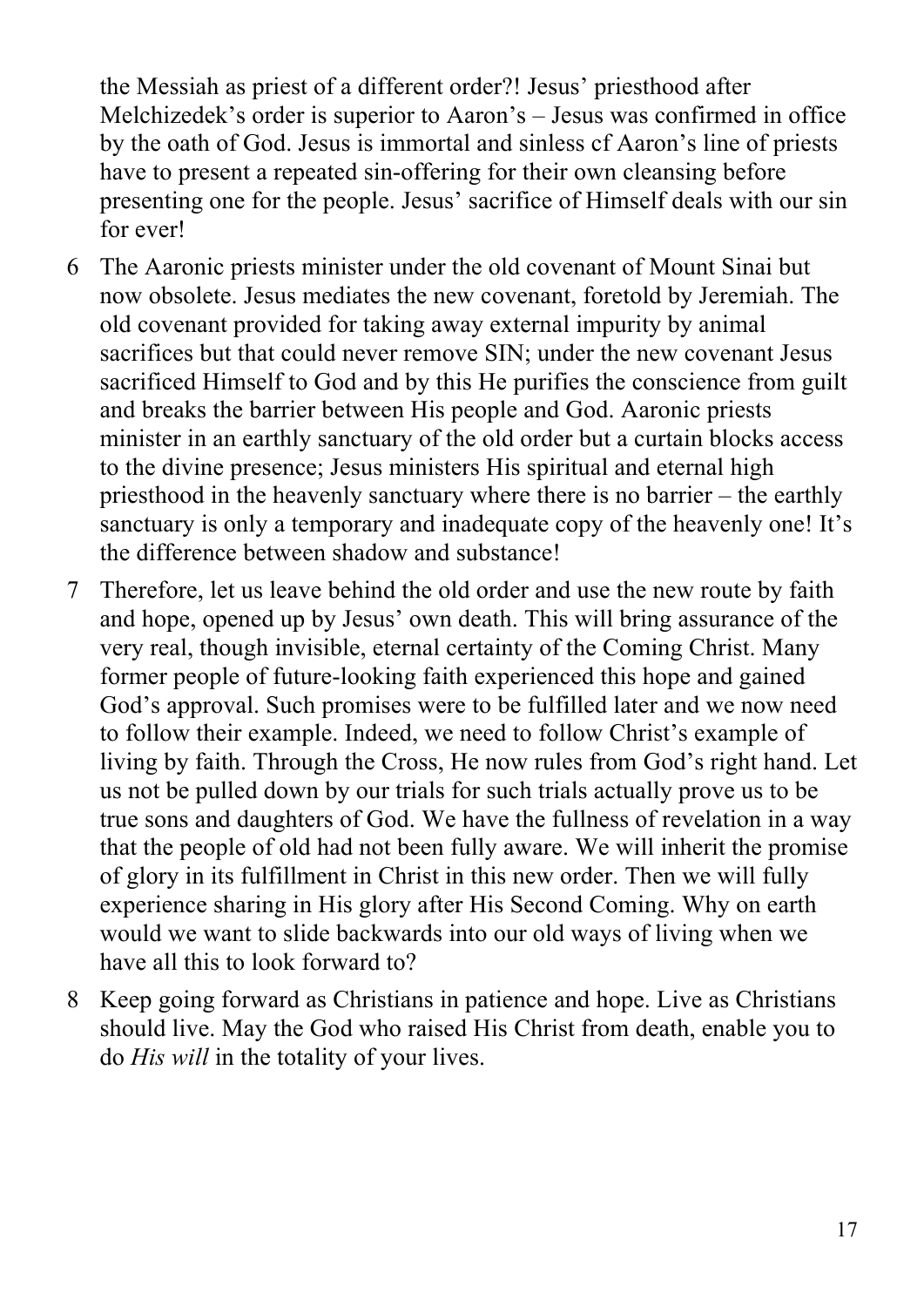# **Historical/Cultural Contexts**

It needs to be acknowledged that although these contexts are crucially important in the task of biblical exegesis, yet many of our answers about these issues, with regard to Hebrews, remain uncertain and inconclusive.

William L. Lane in 1998 wrote – 'Hebrews is a delight for the person who enjoys puzzles'. Another William – Barclay – wrote in 1957 'When we come to read *The Letter to the Hebrews* we come to read what is, for the person of today, the most difficult book in the whole New Testament'. FF Bruce begins his commentary 'Since, however, neither that community nor the writer is expressly identified in the text as it has been preserved to us, the document presents us at the outset with a number of critical problems to which no agreed solution has been found.'

Hebrews was aimed at immature Christians who were tempted to give up on the church and recapture their pre-Christian lifestyles. The writer was persuading discouraged believers, who were on the drift, to draw near to Christ and persevere in their walk with Him. He wants them to 'hold fast', to 'strive to enter', to 'go on to maturity', to 'seize the hope' set before them (3:6; 4:11,14; 6:1,18). They needed to learn endurance – Abraham 'patiently endured' because of the divine promise (6:15); Moses endured by turning away from Pharaoh and his Hebrew contemporaries and looking into the face of God (11:27); Jesus endured by the 'joy set before him' when facing intense opposition (12:2-3). God is ready to speak to us effectively through Christ and we need a vision of His uniqueness.

#### *Who* **were 'the Hebrews'?**

18 The English title of the letter suggests that the readers were Jews. Yet immediately some argue that the real title should be 'against the Hebrews', though with no clear evidence. In any case the title seems to have been a much later addition to the text and may indicate a later writer's view! What is sure is that the readers were indeed Christians – (Heb. 6:9-10; 10:39). It is true that the OT is quoted very extensively in Hebrews, with 35 quotations from and 34 allusions to the Septuagint (LXX), although it is also true that much of the gentile world was familiar with the LXX, with Jewish sacrifices and with Jewish culture. Also, in Hebrews are 19 summaries of OT material and 13 references to OT names or topics: so we need to be aware that the readership of Hebrews, *might* have included Gentiles. FF Bruce sees a real possibility that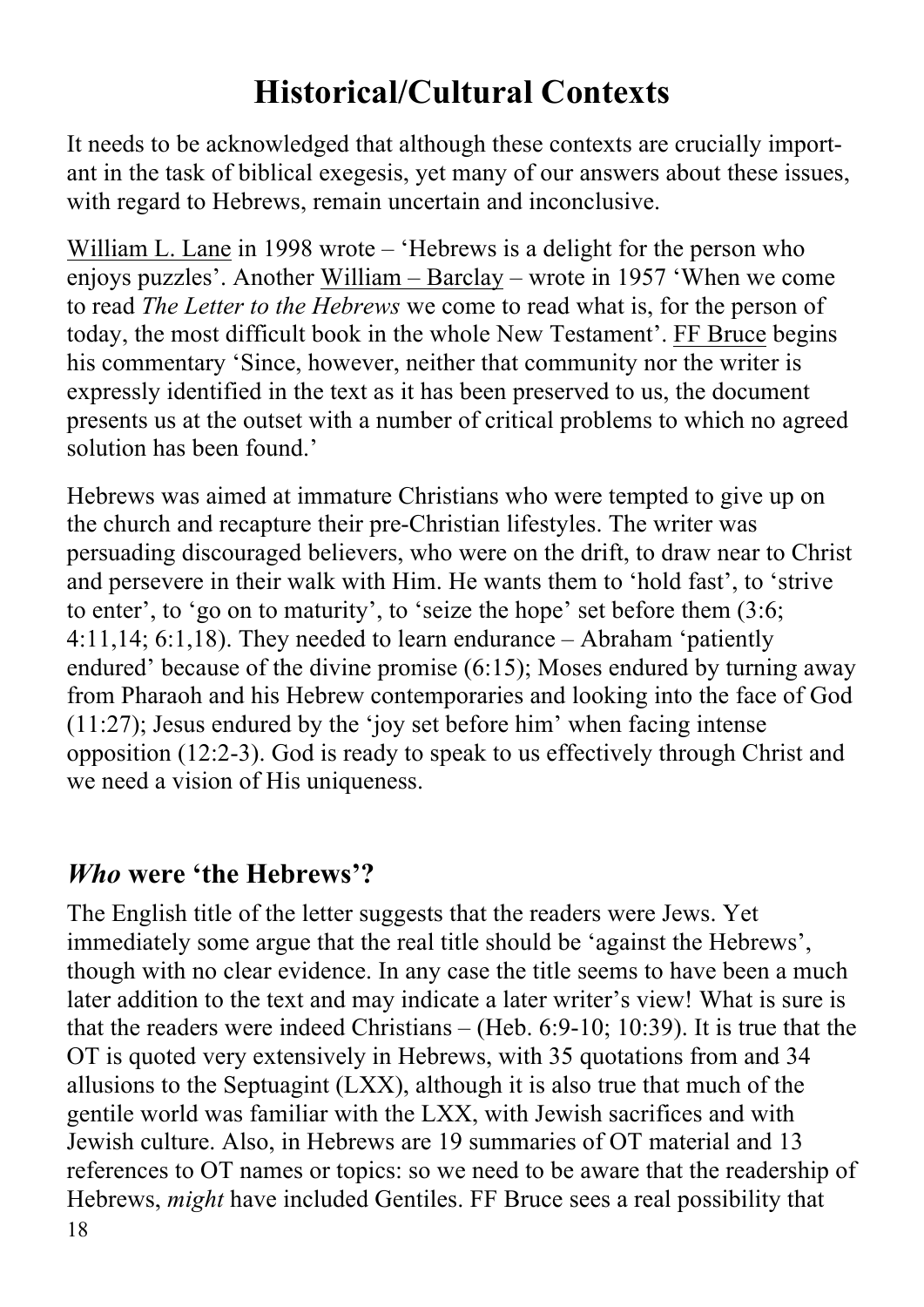even the author might have been Gentile. The author does not describe the Jews as 'Pharisees' or 'legalists'; nor does he describe the Gentiles as 'barbarians'. It may have been a mixed audience worshipping in a house church or house churches.

Some scholars do argue that the addressees could well be Gentile Christians in danger of 'falling away from the living God' (Heb 3:12). It is implied that if Jewish Christians relapsed into Judaism, this would not involve a renunciation of 'the living God'. A relapse into Judaism would at least mean that they would carry on worshipping the God of Israel. Moreover, the repeated use of the phrase 'dead works' (6:1; 9:14) suggests that those addressed had a Gentile background. However, it seems that the audience rightly took it for granted that the Levitical priesthood was instituted by divine authority but may have wrongly taken it for granted that such provision for them was God's final step. Converts from paganism would not be so assured of the divine institution of the Levitical priesthood. Also, the phrase about going to Christ 'outside the camp' (13:13) would make more sense if written to an audience of Jews. Overall, Bruce suggests that the readers were *probably* Jewish believers in Jesus but who had been influenced by the non-conformist Judaism of the Essenes or Qumran community. Thus, for example, the reference to 'instruction about ablutions' in 6:2 *might* be addressed to such readers.

Thus, the addressees seem to Bruce to have been Jewish Christians who had never seen or heard Jesus in person but learned of Him – as did the writer himself - from others who had listened to Jesus in person. Since their conversion, they had experienced persecution – public abuse, imprisonment, stealing of their property, but not yet actual death – for their faith. However, their spiritual progress in the faith had now become *arrested/slowed down/ stalled* after a great start. They may well have been reluctant to leave Judaism behind, thereby losing the protection that Judaism enjoyed under Roman law. The writer warns them not to fall back but rather to *persevere* in the faith. The readers were therefore likely to have been Hellenists schooled in the Greek OT and their knowledge of the rituals of Israel would have been based on their reading of the OT, rather than by direct contact with the Jerusalem Temple.

Some scholars feel that the writer may have been addressing a sub-group within a larger Christian community. He criticizes them (e.g. Heb 5:11-14) and exhorts them to remember their leaders (e.g. Heb 13:7, 17, 24). This likely subgroup are also urged to continue meeting with other Christians (e.g. Heb 13:25. They *may* be former leaders and are now struggling to follow. It thus seems likely that they were a certain group within the Christian community rather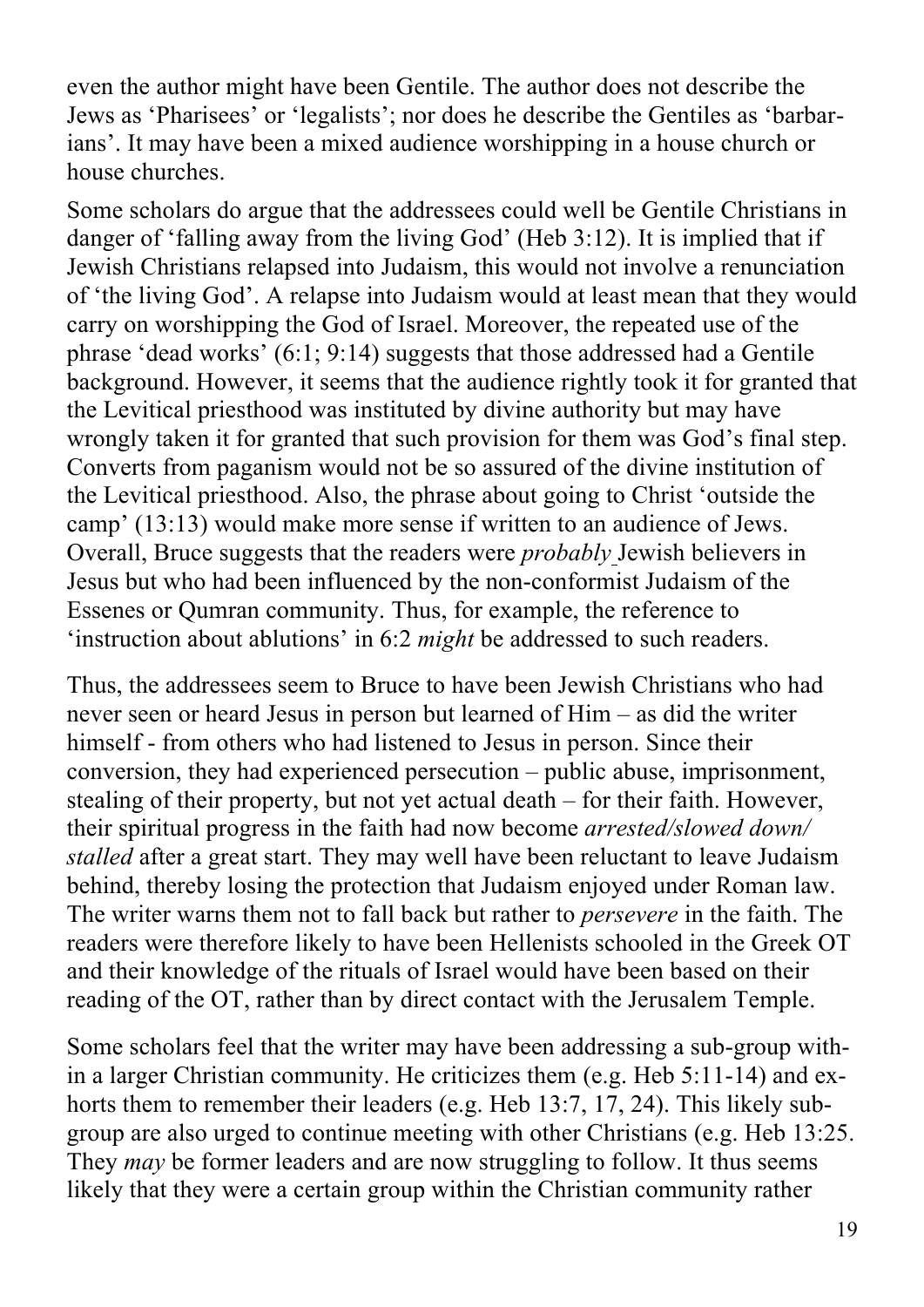than the community as a whole. Bruce thinks these readers were possibly one house-church in a wider group of citywide house-churches, from which the one house-church was tending to separate itself from/neglect the others in the city.

## *When* **was the letter written?**

We have a number of definite references to Hebrews in *1 Clement which* has been dated around AD 96. So, Hebrews must have been written *before* AD 96 but how much before?! AT Robinson has argued for all NT documents to be considered pre - AD 70 and this has been neither proved nor disproved! He places only 1 and 2 Thessalonians and James before AD 50. Few scholars would date any NT document *before* about AD 45-50. Clues do exist – the material on the sacrificial system appears in the present tense and presumably prior to the AD 70 destruction of the Temple. However, Greek tenses focused on aspect rather than time. Nevertheless, if the writer had known that the Temple had been destroyed, surely, he would not have used the present tense because he was trying to say that the old (sacrifices) has passed away and the new had come.

If the 'Timothy' of Hebrews 13:23 – released from prison - was the co-worker of Paul, then this would have been around the AD 50's or perhaps early 60's. However, we do not know how long Timothy outlived Paul or when Timothy actually died. Nevertheless, if the Temple *had* been destroyed already, then surely it would have suited the writer's argument - about the old passing away – for him to mention this! Surely therefore Hebrews was written before AD 70. The author's concern about their lack of spiritual maturity even after some years as believers (5:12-14) suggests the lapse of time before Hebrews was written. Persecution mentioned in 10:32-34 seems to have happened somewhat earlier. Options – if the group was in Rome it might have been the persecution under Claudius in AD 49, under Nero in AD 64, or under Domitian in AD 91- 95.

But, if the letter was written to Palestine, then it could have been at the time of the early persecution after Pentecost (see Acts). The believers had not yet suffered to the point of death (12:4) and this would suggest a period *before* Nero. It was nevertheless a period of real persecution under which some were falling away – (11:35-12:3; 12:7; 13:3,12-13). Thus, Hebrews might be dated *before* the AD70 fall of Jerusalem, and sometime *around* the mid 60's. ie *after* about 30 years of the Roman church's existence. Bruce tentatively favours a date before, but not long before, the outbreak of persecution in Rome in AD 64. He points out that the author writes as if the ritual of the tabernacle – similar to that of the unnamed Temple – was still going on in the present ie just prior to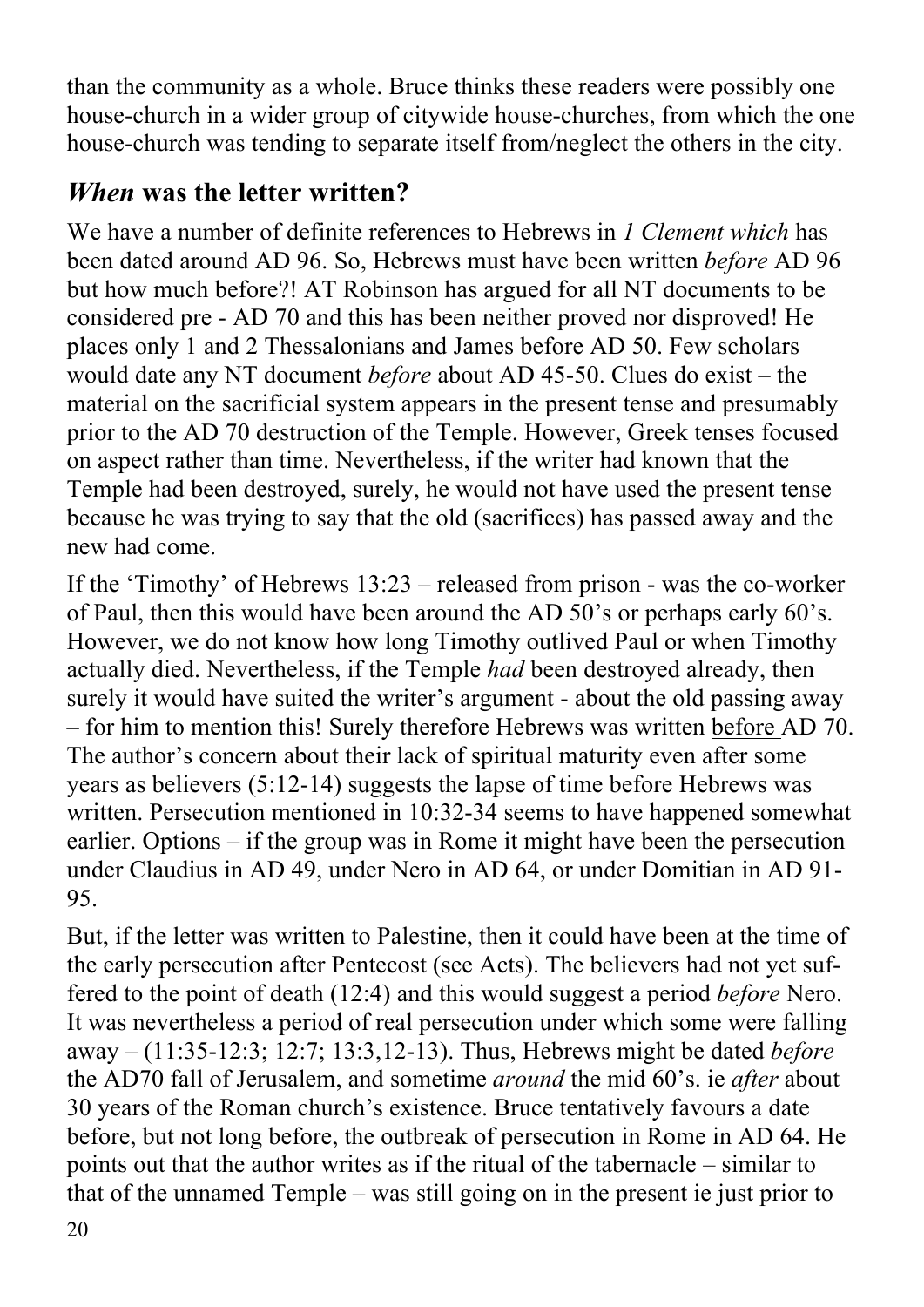the Fall of Jerusalem in AD 70. Others believe that the absence of any specific reference to the temple in Hebrews suggests that it was written after the destruction of the Temple in AD 70. Some therefore date the epistle in the second half of the first century, possibly in the early 80's AD.

## *Where* **were the readers?**

We have a clue in the text – at Heb 13:24 'those from Italy' send a greeting to the readers.' There are two theories here –

- a) Those in Italy with the author are sending the greeting. Implication the author is in Italy together with the others who are also from that place. This indicates that the readers are *outside* Italy…...OR
- b) Those who are with the author outside Italy, but who come from Italy, are sending greetings back to the readers. Commentators tend to favour b).

By the mid first century AD, Rome – a likely destination for this letter – had a population of around one million, including between 40,000-60,000 Jews.

A readership in Rome is a strong possibility because of Heb 10:32-34; 12:4. This would fit the persecutions in Rome between AD 49 and 64 ie between Claudius and Nero. Pastors in the Hebrews Letter are uniquely called *hegumenoi,* a word used elsewhere in *1 Clement* and the *Shepherd of Hermas* – both linked to the church at Rome. Indeed *1 Clement* shows extensive use of **Hebrews** 

Some argue for Alexandria as a destination, but if it had first been sent there, then why would folk like Clement of Alexandria have considered it to be Pauline. Bruce argues that because Alexandria gave early acceptance of Pauline authorship to the letter, then why would Alexandria so quickly forget Pauline authorship and attribute the letter to someone else?!

Others say the readers were Jewish Christians in Palestine, but why would the readers refer to generous givers (Heb 6:10; 10:34; 13:16) when we know the material poverty of the church in Jerusalem.

There are two notable suggestions concerning the readers' identity:

1 A H Trotter – A small group of former leaders in the church have found it hard to submit to the current leaders of the church. These leaders had been persecuted in Rome and functioned 'underground' during the blitz on the church by Claudius in AD 49. These leaders emerged around AD 64 but rejected the new leaders and are now being reprimanded for their lack of commitment to the new leaders, to the community and to Christ. The old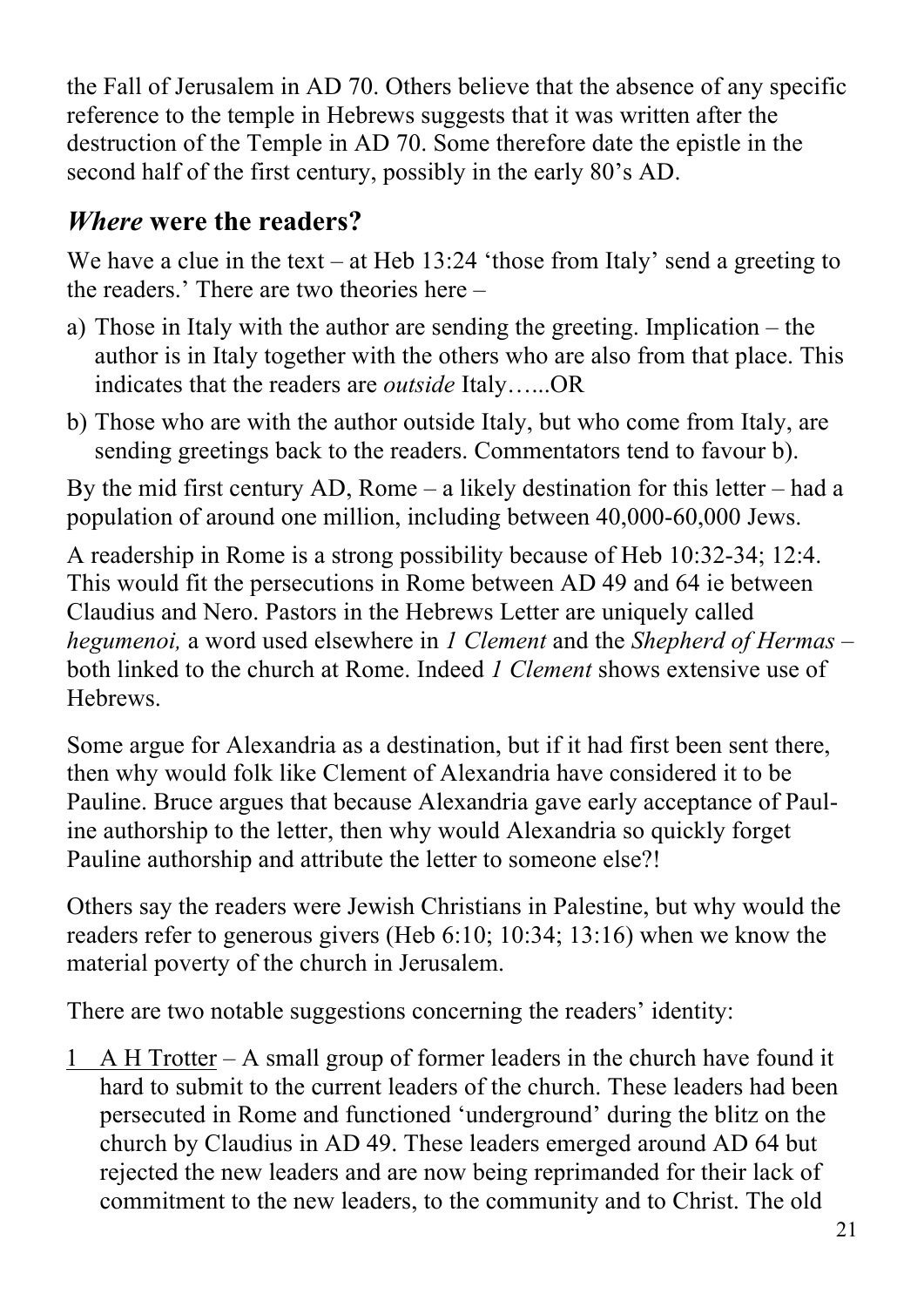leaders may be mixed up with doctrinal error and may be reluctant to submit to authority. Therefore, they need to know a *fresh* vision of Christ

2 F F Bruce - the readers could have been in a church location somewhere resulting from the large exodus of Hellenistic believers that fled Jerusalem after the death of Stephen. Some still argue for Jerusalem as the letter's destination BUT the author fails to refer specifically to the Temple itself. Moreover, the author refers to the long-term ministry 'to the saints' (6:10) whereas the Jerusalem Church had been very much a recipient, not a giver, of ministry.

Bruce takes his point about the nature of nonconformist Judaism among the readers of the Letter to the Hebrews and suggests that this could well fit in with Rome as a likely destination for the letter.

# **Authorship**

Origen – 'As to who wrote the epistle only God knows for sure'!

Any Jewish person – and indeed many Gentiles – might have been able to grasp and write about the Levitical priesthood in 'Hebrews'. In that sense the specific identity of the author is less important than we might be tempted to think. We *do* know a certain amount about the author – he is rooted in Hellenistic Judaism. The letter calls us to *think* and *live* out of knowledge of, and obedience to, God.

#### **Clues to the type of author**

Heb 2:3-4 is key. The author says the salvation about which he writes 'was first announced by the Lord, [and] was confirmed to us by those who heard him'. This indicates secondary knowledge of the gospel message rather than reception by direct revelation. So it seems unlikely to have been one of the 12 apostles.

Heb 11:32 uses a masculine participle, showing the author to be male.

The author refers in 13:23 to 'our brother Timothy'. The author had personal knowledge of this Timothy. This has been used by some as evidence pointing towards authorship by Paul.

The author was living with people 'from Italy' (13:24). He had written a brief 'word of exhortation' (13:22), indicating he was a preacher of the gospel. He asks the readers to pray he'll soon be restored to them – perhaps he is in prison.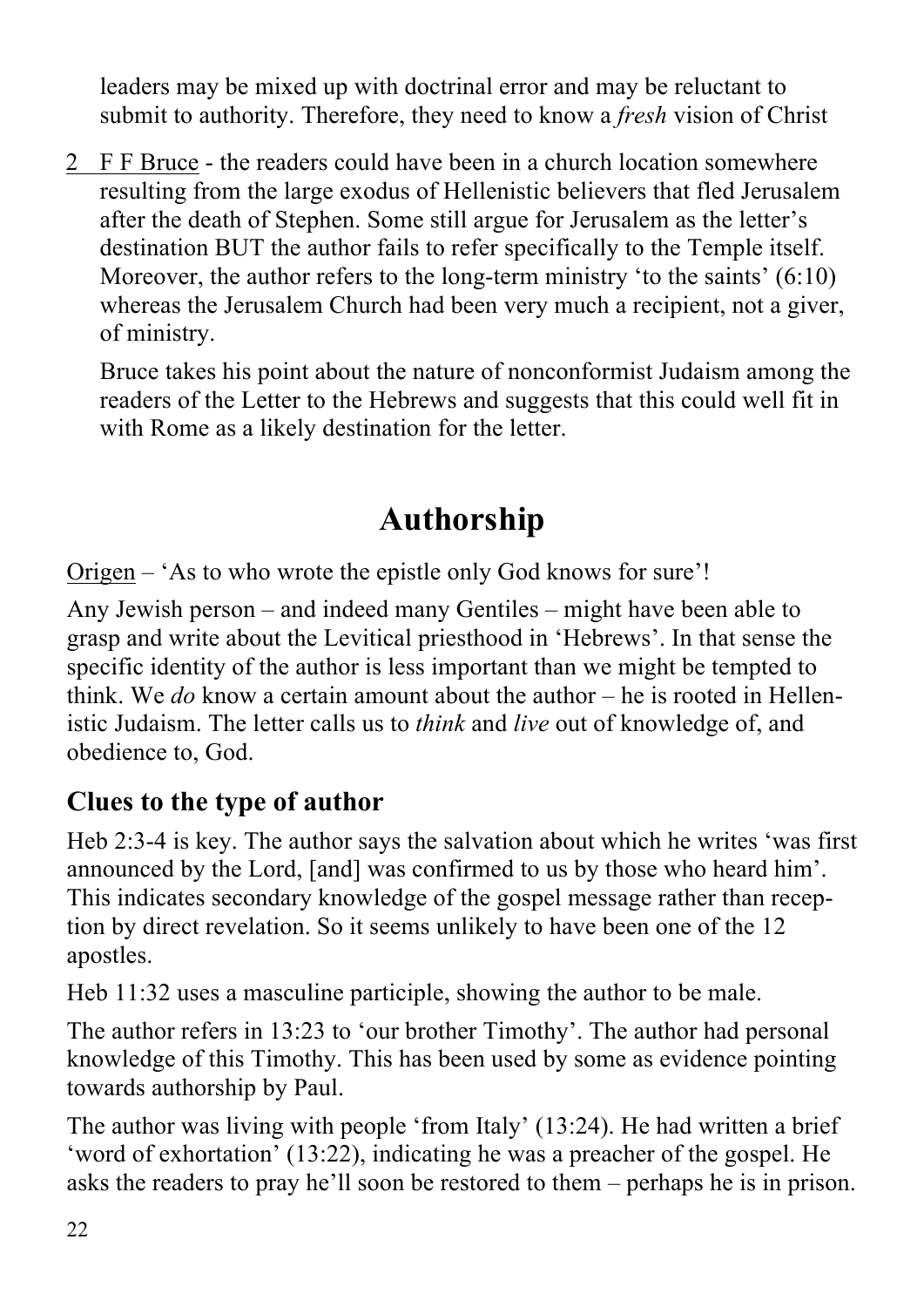The author was well-educated – fine grammar, vocabulary, style, rhetoric and philosophical knowledge.

An expert in his use of the OT, combining allegory with literal application. He thinks creatively and critically in theology – he presents a thesis, analyzes it to develop it, departs from it to fit his structure, returns to it and fits his digressions into his ongoing arguments in a polished and stunning fashion.

The author uses religious symbols extensively – priesthood, sacrifices, tabernacle, feasts ie. the breadth and depth of the cultic life of Israel.

He was a preacher with a pastor's heart, tough and tender! He warns brutally but encourages those who are serious about their faith (Heb 6:1,4-6,9; 10:26- 39). It is widely agreed that Hebrews starts off more like a *sermon* than a *letter.* Its contents had the feel of a typical sermon of the Greek-speaking synagogues of the era. See Heb 13:22 cf Acts 13:14-15. If so, Hebrews is in effect an *extended sermon.* The writer uses

*verbal analogy* – using one passage to explain another in light of a term or phrase the two have in common;

*argument from lesser to greate*r – what applies in a lesser situation most certainly applies in a more important situation;

*the Old Testament* to show his readers how to remain faithful to Christ; and *a formal style of rhetoric* obtained in advanced education.

Few people will understand this now. He combines such a sophisticated training with Christian tradition, lovingly to urge his readers to persevere in Christian commitment, through this 'word of exhortation' (13:22) inspired and revealed by the Holy Spirit through the human writer.

He knows this community well and expects to be heard as a man who carries authority. He is well aware of the issues facing this church (13:4 – honouring marriage) yet he doesn't name names.

He is very conscious that this church has problems with obeying leaders – see 5:11-6:3; 10:25-39; 12:15,25; 13:7. Other texts also show his pastoral and personal concerns for people in the church  $- (3:1,12; 10:19; 6:9,11; 13:19,23)$ . Such texts indicate that the author of this letter was not an abstract or 'armchair' theologian but rather a hands-on, practical minister to the people of God.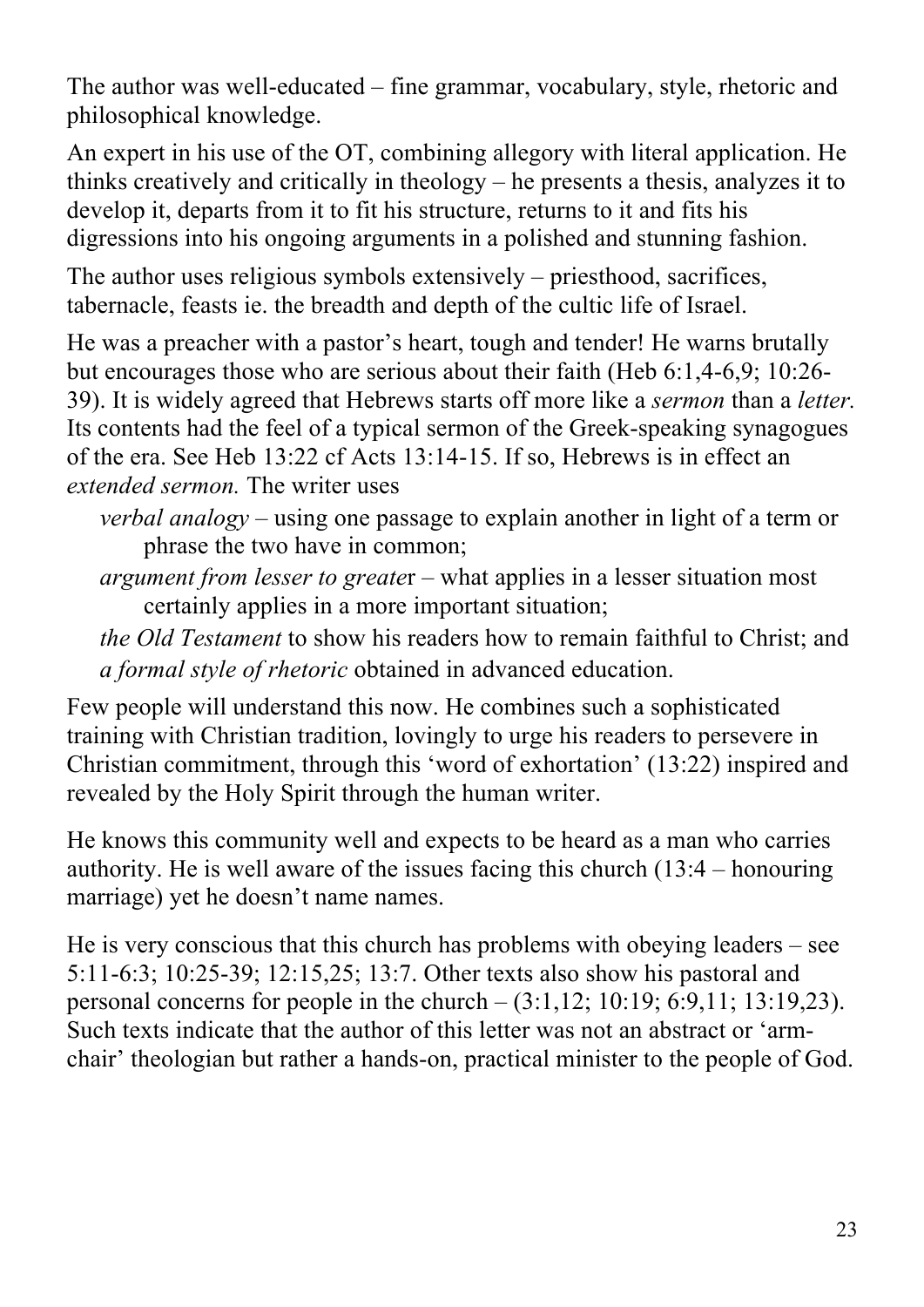#### **Theories of authorship**

- 1 APOLLOS First suggested by Martin Luther and widely supported since then. (Acts 18:24) shows that Apollos was a Jew from Alexandria, a learned man and strong in Scripture. This would fit him well to the clues we see in the text of Hebrews itself. He had an accurate view of Christ and taught well (Acts 18:25, 27-28). He knew how to refute Jewish interpretations of the Law. Paul referred to Apollos along similar lines to Timothy – (1 Cor 16:10- 12; Heb 13:23; Acts 18:28). *However*, Apollos is never mentioned as author prior to Luther's era! Strange that the Alexandrian Church did not record some knowledge of authorship by Apollos (an argument from silence, though). Also, there is no mention about Apollos having a formal education or being exposed to the teachings of Philo in Alexandria. Apollos has no written works to his name and yet the author of Hebrews was so good in language that he would surely have written considerably! Nevertheless, Apollos does stake a high claim to possible authorship of this letter!
- 2 BARNABAS Tertullian suggested this around AD 200, *but* this information seems to have been secondary in source and Tertullian's language is not always clear. He may be mixing up Hebrews with the very different Epistle of Barnabas. There are some links between Barnabas and the author of Hebrews: Acts 4:36 presents Barnabas as a Levite from Cyprus and thus a Jew of the Diaspora, likely to be familiar with the Septuagint. Heb 13:22 describes itself as 'a word of encouragement', linking it to the name of Barnabas. He gave property and money for the gospel (Acts 4:37 cf Heb 10:34). Barnabas' connection with Paul favours Barnabas as author of Hebrews. The letter reflects Pauline ideas and the author seems to expect his authority to be recognized. Barnabas travelled widely with Paul and would have been exposed to Paul's preaching. Thus, Barnabas was likely to have been an interpreter of Paul for the Hebrews. Paul and Luke count Barnabas as an apostle and this might explain the sort of authority exercised by the letter's author.

*However*, there are some arguments *against* Barnabas as author of Hebrews. It is perhaps a little strange that if Barnabas was author, then why did the early church not give recognition to this fact. Perhaps because the theologically defective Epistle of Barnabas was wrongly attributed to him, then maybe there was a reluctance to attribute the genuine Hebrews to his authorship. Another factor against Barnabas (Heb 2:3-4) has the author seeing himself as a lesser authority than the primary witnesses to Jesus. This however is not a strong case because Barnabas has no known connection to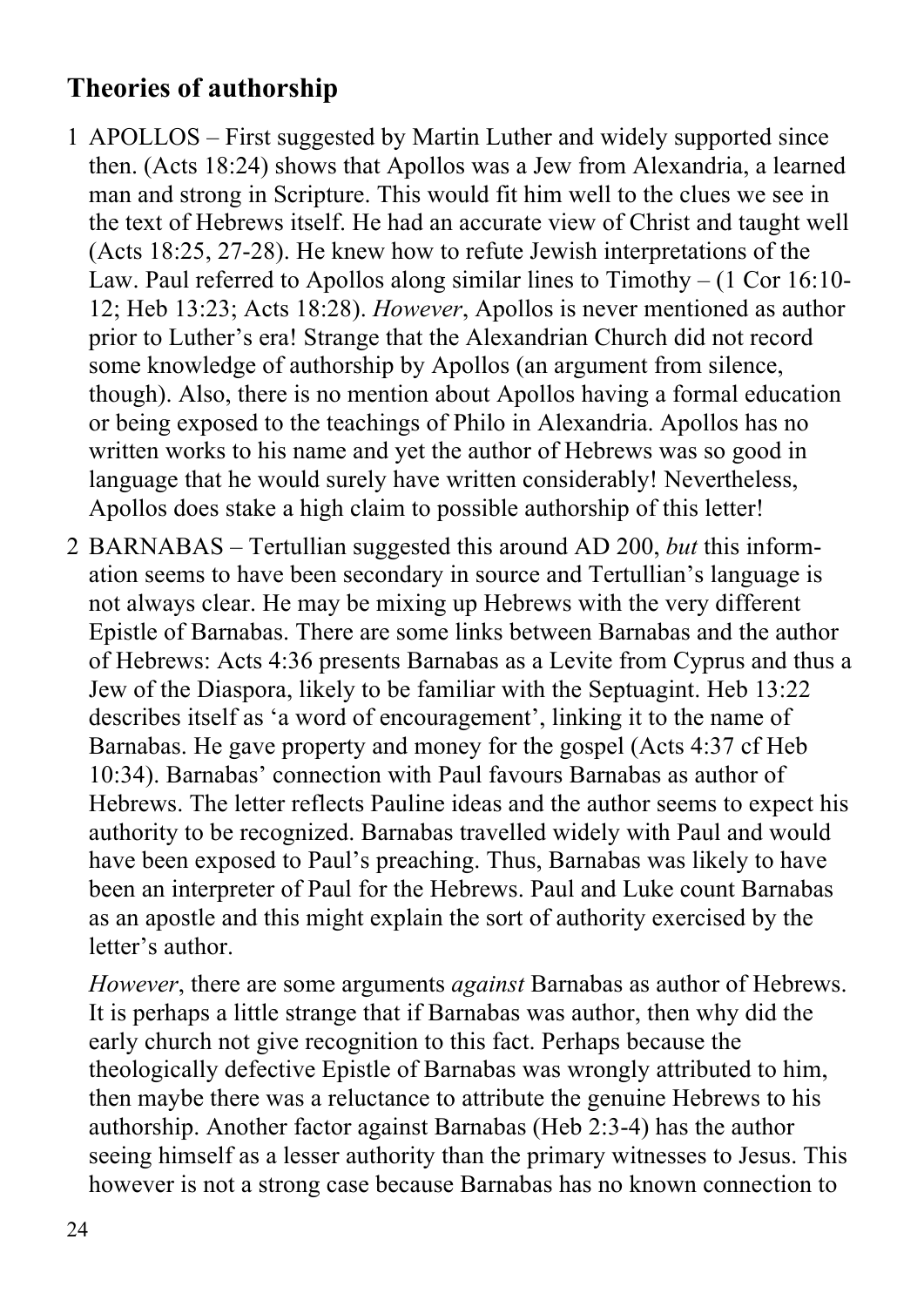Jesus prior to his relationship with Paul in Acts. Also, Barnabas could have been an authoritative apostle *and* a secondary witness! However, Barnabas has no known link with Rome, so how could he have been that close to the community in Rome to write Hebrews? This is another argument from silence!

3 PAUL – Over the course of history, although not in the 20th Century, the case for Paul has been the most commonly argued one amongst scholars and commentators. How did the early church fathers link Paul to the Letter to the Hebrews? The *Western* Fathers wrote mainly in Latin and were loyal to the Bishop of Rome, whilst the *Eastern* Fathers wrote in Greek (or Syriac, Coptic or other Eastern languages) and tended to resist the dominance of Rome. Hebrews was known early on in the West – Clement of Rome quoted it often but without reference to its authorship. Marcion, with his anti-OT bias, omits Hebrews in AD 150 from his canon, whilst the Muratorian Canon omits it too in about AD 185. Tertullian mentions Hebrews but only slightly. In the 4th Century, Augustine and Jerome began to discuss Hebrews but failed to defend its authenticity. In the East, Eusebius of Caesarea quotes Clement of Alexandria who quotes Pantaenus, bishop before him about AD 190 who defended Pauline authorship.

The claim here was that because Paul was Apostle to the Gentiles, he wanted to remain anonymous in writing to the Hebrews, especially also because Jesus was the apostle to the Hebrews. Clement views Luke as the translator of a Hebrew original written by Paul. Thus, the style is like Acts, which is why Clement feels that Paul omits his title 'Paul, an apostle' from Hebrews. Clement also claims that Paul omitted his name so as not to offend the Jewish readership who would react against Paul having rejected his Jewish heritage and chosen to serve the Gentiles. Origen the Alexandrian scholar (about AD 185-254) feels that Hebrews does not have the style/eloquence/direct approach of Paul himself. Origen suggests that Hebrews was written by a disciple of Paul, based on what his master said. Thus, churches may treat Hebrews as Paul's own. Eusebius also accepts Hebrews as Pauline.

In Gal 1:11-12 Paul lays claim to direct revelation of the gospel from God Himself. In light of this text, plus 2 Cor 12:1-7, it is hard to see why the author of Hebrews would admit to 'secondary' revelation if it was Paul. Could the two authors be one and the same person?! Also, Paul never fails to 'sign' his other letters. This suggests that Paul was not the author, though it MIGHT be the case that, according to Clement of Alexandria, Paul omitted his name out of respect for Christ, the true apostle to the Hebrews. Clement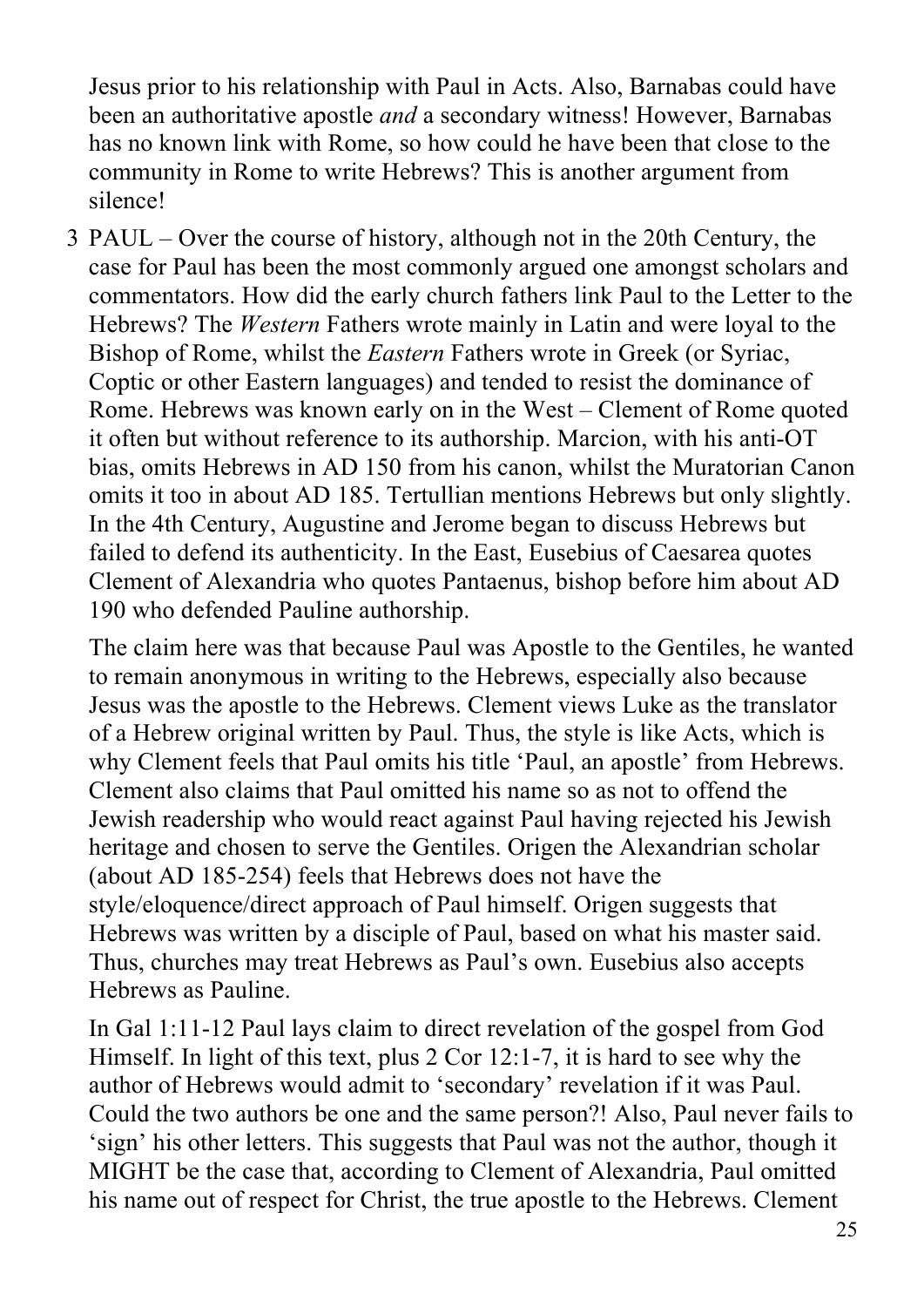of Alexandria felt that Hebrews was written by Paul for Hebrews in the Hebrew language, but that Luke translated it and published it for the Greeks. He then argued that Hebrews and the Lukan writings had similarities, but the Greek of Hebrews showed no sign of having been translated from Hebrew. At this stage of scholarship, we simply cannot know for sure.

The vocabulary of Hebrews and Paul's epistles are radically different from each other. For example, Paul uses forensic language to describe Justification in salvation, but when the author of Hebrews uses such language – like dikaiosune – he uses it to mean ethical righteousness ie. obedience to God's will. Or could this be explained by Paul's concern for the total picture of Salvation ie its outworking in practice as well as its initial justification? In total, 169 terms that are used in Hebrews appear nowhere else in the NT.

Paul and Hebrews differ in sentence-building and distinctive imagery. Hebrews' long sentences are smooth and sophisticated classical pieces, whereas Paul's long sentences are sometimes rough, rambling and diffuse.

Theological differences also exist. Hebrews is different from Paul but not disagreeing with Paul. There are differences of emphasis. Hebrews says 'resurrection' is an 'elementary' teaching (Heb 6:2), stressing the exaltation of Christ to the right hand of the Father as his triumph over death (Heb 9:24- 27), while Paul elevates the resurrection to that status (Rom 1:4). Paul stresses the forensic and redemptive aspects of Christ's blood whereas Hebrews stresses the cultic cleansing, sanctifying and perfecting work of the sacrifice. Are these not complementary though? Paul makes little reference to the new covenant  $-2$  Cor 3:6 - (is this true?) and fails to speak of Christ in relation to the high priesthood, yet these issues are central in Hebrews.

Trotter feels that the overall evidence is finely balanced between Barnabas and Apollos as the more likely author of the Letter to the Hebrews. The final choice, says Trotter, is impossible to make. G.H. Guthrie leans towards Apollos as author, as did Martin Luther. Bruce concludes that Paul and the author of Hebrews held in common the apostolic teaching but when we assess detail, it becomes clear that the two authors had very different thought, language and technique of OT quotation. A number of scholars have pointed out that the title 'apostle Paul' does not appear on a single ancient manuscript of the Letter to the Hebrews. Calvin concludes 'I can adduce no reason to show that Paul was its author'. Others have suggested authorship by the hand of Luke or Clement of Rome or even Silvanus (1 Peter 5:12) because of the similarities between Hebrews and 1 Peter.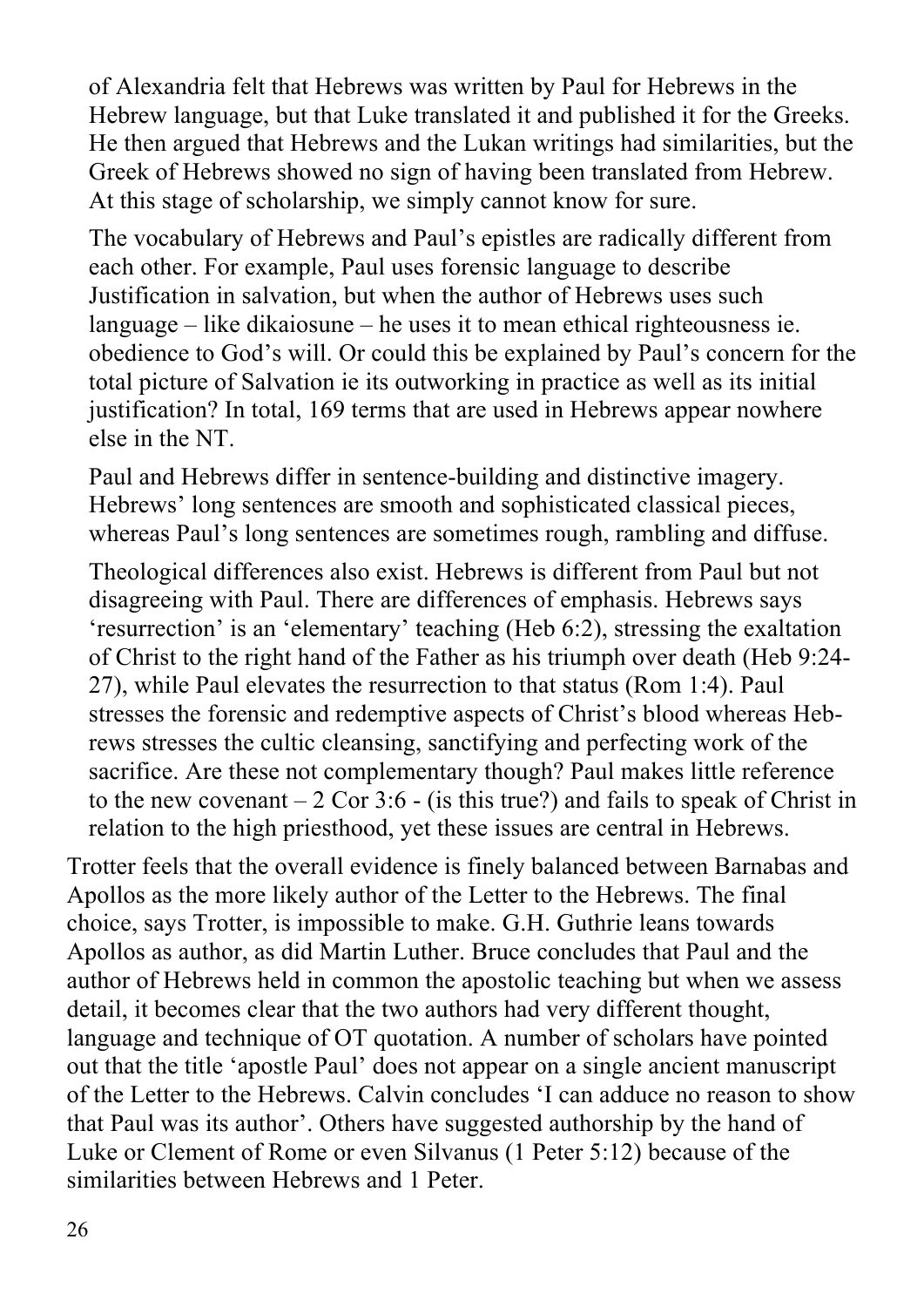# **Background**

Dr Bruce W. Winter's recent research at Tyndale House, Cambridge, on suffering under the Romans, generally, greatly helps our understanding of the pressures on Christians in NT times. Hebrews recounts the strong desire of many Christians to escape the double-edged sword – exile and execution – but at the same time, such escape would plunge them into real spiritual danger!

Christians reading the Hebrews Letter had suffered much because of their faith  $(10:32)$  and understandably were very tempted to find a way(s) of avoiding more agony. In their early days of persecution, the Christians had stood firm.

The perpetual divinity of Jesus was proclaimed in Heb 1:2-3. But this was the same status granted to departed Roman emperors in the period AD 14-68 (Augustus, Tiberius, Caligula, Claudius and Nero). Thereafter, all new Caesars were given the title *pontifex maximus* of the Roman Empire ie. 'high priest'! Jesus was a *threat*! These emperors carried out ritual and sacrifice that guaranteed the divinely-superintended safety and security of the entire Roman Empire across the world. Rome – and other cities - also had its own great high priest as vital Imperial Cult mediator between gods and Empire.

In Hebrews 4:1-8:1, Christ is portrayed as great high priest, appointed by God for ever and this must have been a massive challenge and threat to the Roman Imperial authorities. Heb 10:21,23 claims that Christians no longer needed to make sacrifices but did need to be loyal and obedient to Christ! A direct threat to Roman peace and stability. So, no surprise that many Christian believers had endured suffering and public humiliation (10:32-34), by Roman law. Another punishment lay ahead, second only to death in severity, namely exile to an isolated place, a fate greatly feared right across the Roman Empire.

The writer to the Hebrews pleads with his readers 'Therefore now let us go forth to him outside the camp bearing his reproach' (13:13). The readers are strongly tempted to flee to Judaism as a way to avoid persecution, but at the same time to commit apostasy from the Christian faith. (See  $\S$  C iii p28 below) To explore this thesis, the evidence needs to be examined:

#### **a) Their sufferings**

Heb 10:32 indicates much *conflict* of sufferings, a highly combative term of contests and/or warfare situations. Intense struggles through which the believers had not actually given up!– Likely scenarios: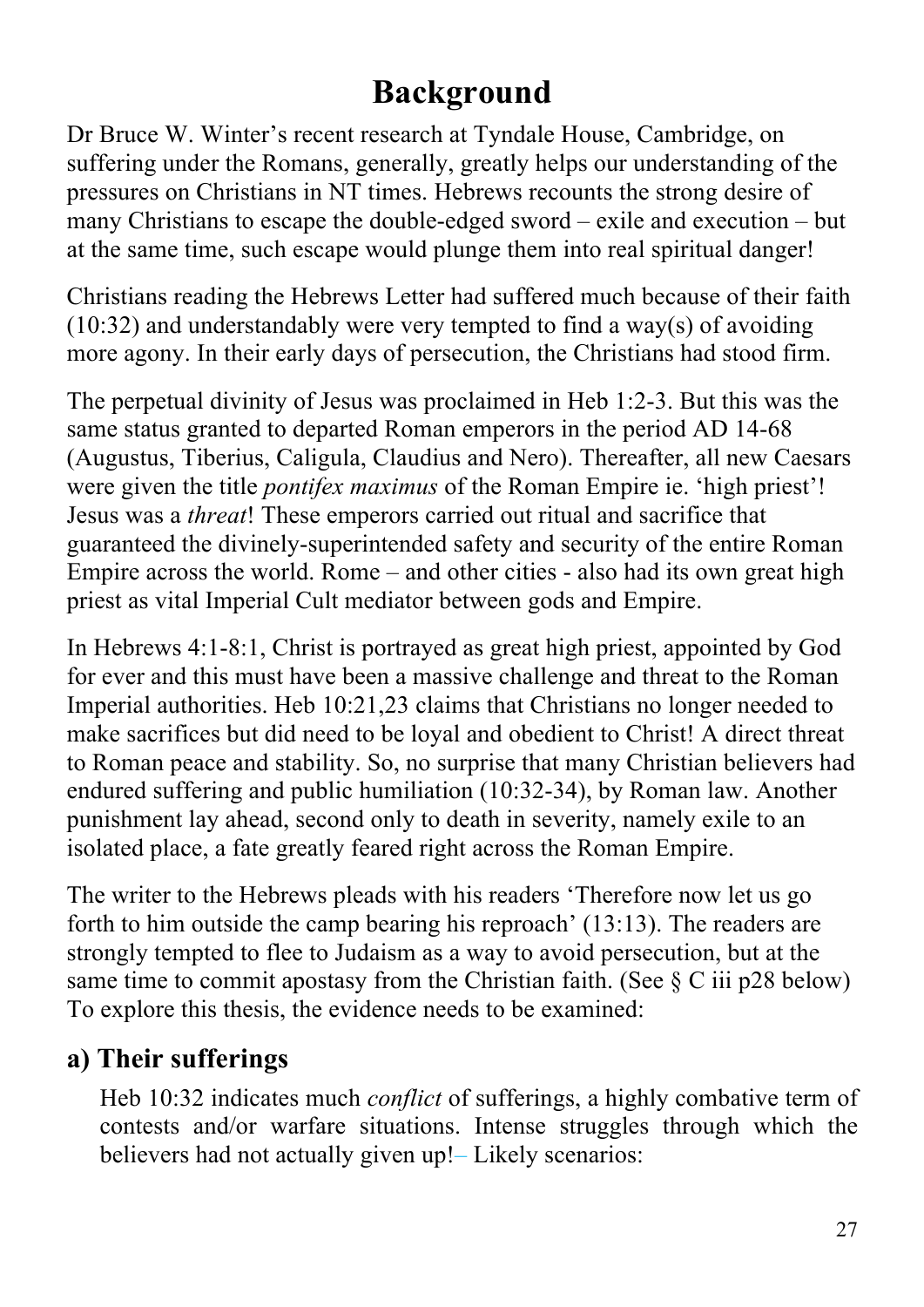- i) Verbal public abuse in the theatre they had been publicly exposed in the public arena. Passive voice is used to show how they had been forced, alongside criminals about to go to prison, to bear public humiliation and mockery. Read Acts 19:21-41 for a comparable situation in the Ephesian theatre. In another case, according to *I. Eph.*  572 *ll.* 1-12, a total of 43 people, who tried to violate the sanctity of the Artemis Cult in Ephesus, were sentenced to death.
- ii) Public floggings Heb. 10:33 hints at them. Philo of Alexandria tells how Flaccus, Prefect of Egypt from AD 32-38, humiliated Alexandrian Jews by having them flogged naked in the theatre. Some died; some had life changing injuries. We know that early Christian converts were similarly treated.
- iii) Imprisonment of Christians after humiliation there might follow prison as 'fellow prisoners' (10:33), involving loss of freedom and lack of food, unless gifts/bribes to Roman officials were offered by family or friends.
- iv) Loss of possessions this was done by Roman officials seizing Christians' property whilst they were in prison. Yet the believers accepted this 'with joy', knowing that a far greater inheritance awaited them (Heb 10:34-35). All these struggles would have tempted some Christians, facing current and future pain, to slide back into the far safer Judaism, thus committing apostasy from the Christian faith.

#### **b) Many legal punishments**

- i) Severe penalties, especially exile Roman Magistrates during Nero's rule obtained certain biases to punish Christians with hard labour, deportation to an island and ultimately exile. Jails were intended for holding men briefly, prior to trial and sentencing, but they were increasingly used to detain Christians, foreigners, slaves and women for longer periods of time.
- ii) Christian infringement of Roman Law in 45 BC restrictions were placed on the meetings of assemblies and gatherings. In the period of AD 14-68, this was reinforced in level of intensity, as emperors were very uneasy about hotbeds of political dissent and disloyalty to the Emperor and Empire ie treason and sedition. Jews were free to meet weekly, but not Christians. Disobedience to this ruling was punished by heavy fines, especially for Christians who tried to worship together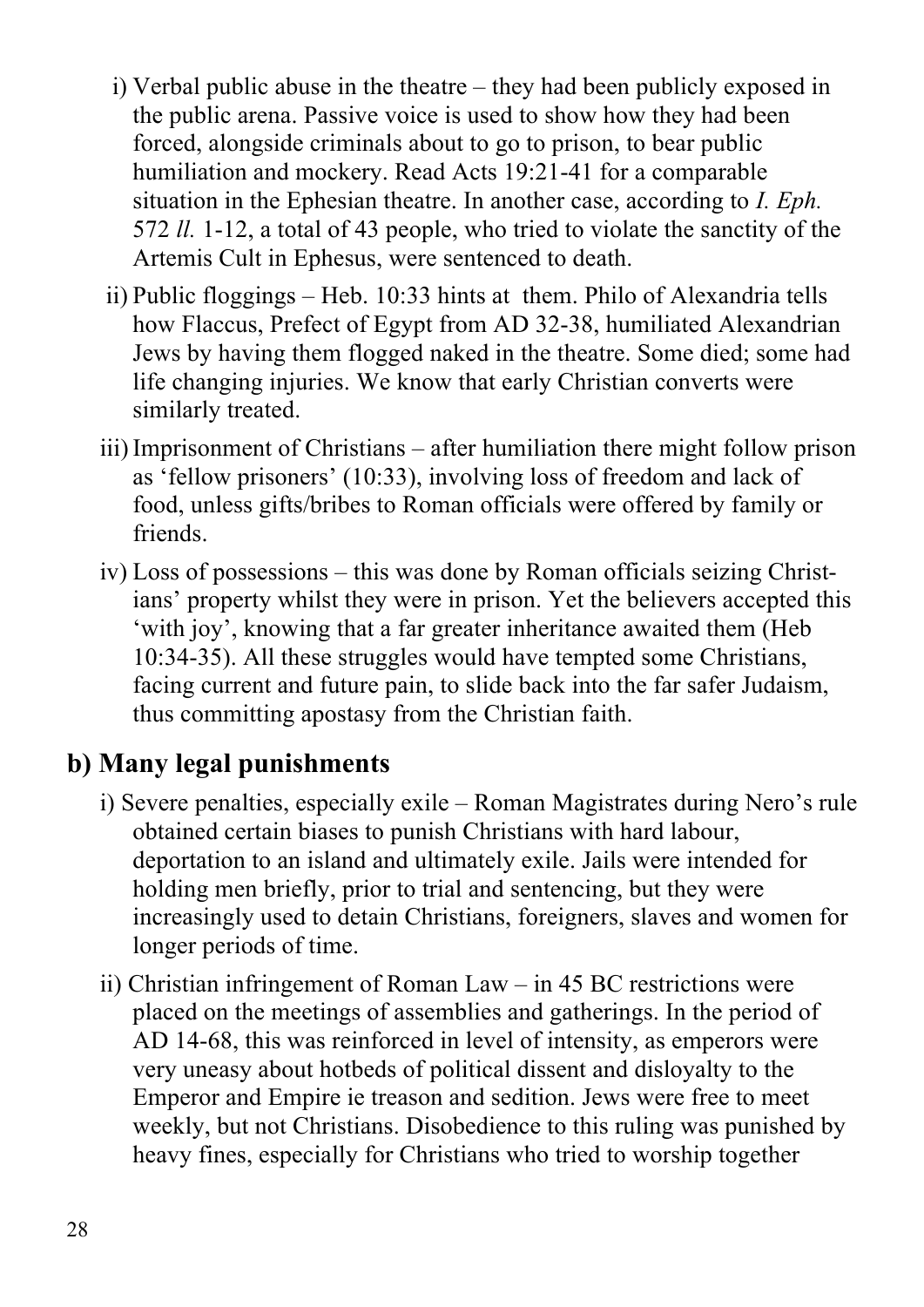(10:23-25, 26-30). Weekly worship for Christians was in fact banned for Christians – see Pliny the Younger, 'To the Emperor Trajan', 10.96.

iii) Loyalty to Roman imperial gods – All subjects in the Empire except Jews were required to offer sacrifices to the emperor in their temples. The governor Pliny the Younger (AD 61-c.112) questioned Christians about this. Some gave up their faith. In the early second century, believers who held to their faith were executed or, if Roman citizens, sent to Rome for trial. Christians generally were threatened with the death penalty for failure to bow to the Caesars. It was very tempting to shift into Judaism to avoid death or exile.

## **c) The possibility of exile**

Hebrews uses metaphorical phrases for exile, namely 'outside the camp' and 'outside the gate' (13:11-14). Jesus 'suffered outside the gate' (13:12). Key aspects:

- i) Exile as a *penalty* insulting, lonely, an alternative to the death penalty for some, harsh, loss, desolate location, distant place, brutal climate, infertile land for crop growth, polluted water supply, potentially permanent exile, loss of citizenship, loss of all property (see Ovid 43BC-AD17 in Ibis and Ex Ponto: Ovid had offended Augustus in one of his poems and for another undisclosed reason besides, and the result was that Augustus exiled him in about AD 1 to Tomis, an isolated city on the Black Sea coast where Ovid stayed till he died in AD 12). The writer to the Hebrews was calling the believers to share in Christ's suffering and bear His abuse (13:13).
- ii) Continuing *Endurance* the believers in any case have no enduring city here on earth (13:12-14). The Empire was claiming that Rome was the eternal city of peace and security! For Christians, *Heaven* was the eternal City of God! (10:34-35). The way ahead will be very tough for the Christians, but the ultimate reward lies at the end. To give up would be very dangerous and will incur the loss of divine blessing (10:38; Heb 2:3-4) ie destruction = apostasy, but the writer is confident of their persevering faith (10:39).

Hebrews 11 gives many examples of enduring faith! Christians must be as determined as naked athletes who wish no hindrances to their race (12:1). Looking to Jesus was vital. Jesus looked beyond His own humiliating death to His final reward (12:2). These Christians had not yet been called upon to pay the ultimate price of death.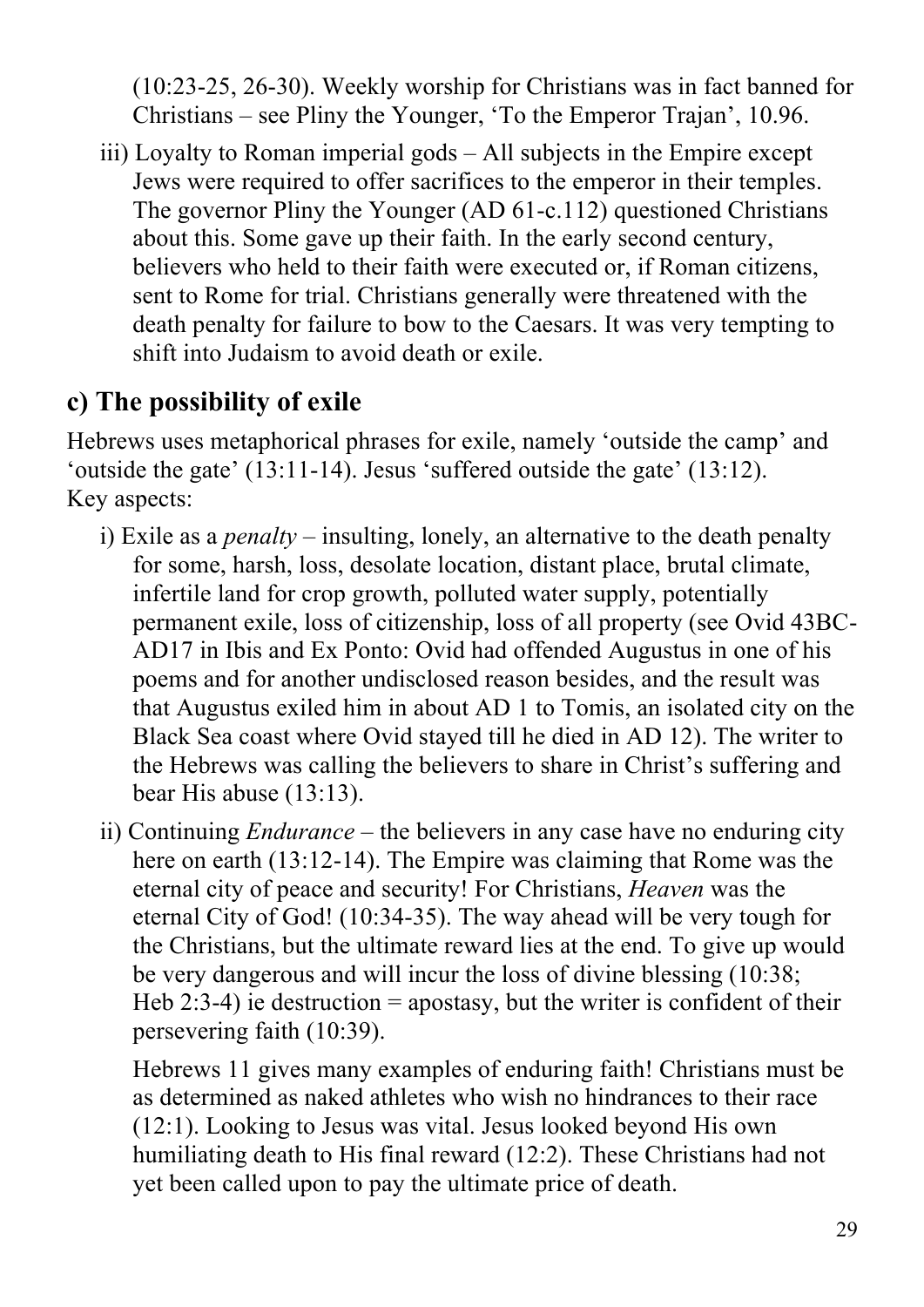iii) *Strengthened* to face exile (*phugas*) – their pain was a sign of divine sonship and approval for their endurance and acceptance of discipline (12:7-11). News of Timothy's release from jail would be helpful (12:12- 13; 13:22-23). Exile lay ahead and that must have been utterly daunting! They had to cling utterly to Christ to face this.

Their great high priest had undergone such painful loneliness and would sustain them  $(2:18; 4:16; 13:12-13)$ . They would need to know Christ's presence in a big way! The role of the Jewish high priest appointed by Rome had been superseded by the One eternal Son of God with perpetual divinity. Christ had also superseded all the divine Caesars in their high priestly office. These believers must go 'to him outside the camp and bear the abuse he endured' (13:13). He it was who suffered, endured and can give them grace for their own form of alienation and utter estrangement. Exile would be painful but temporary. Exile would yield righteousness in the sanctifying process of these believers through the experience of exile (12:7-11).

Two reasons for endurance, therefore, are that

- (i) Christ Himself suffered outside the gate to win the Christians' sanctification and
- (ii) these believers had no enduring city here on earth, as they persevered in suffering, whilst awaiting the final fulfillment of the new order of the Christ.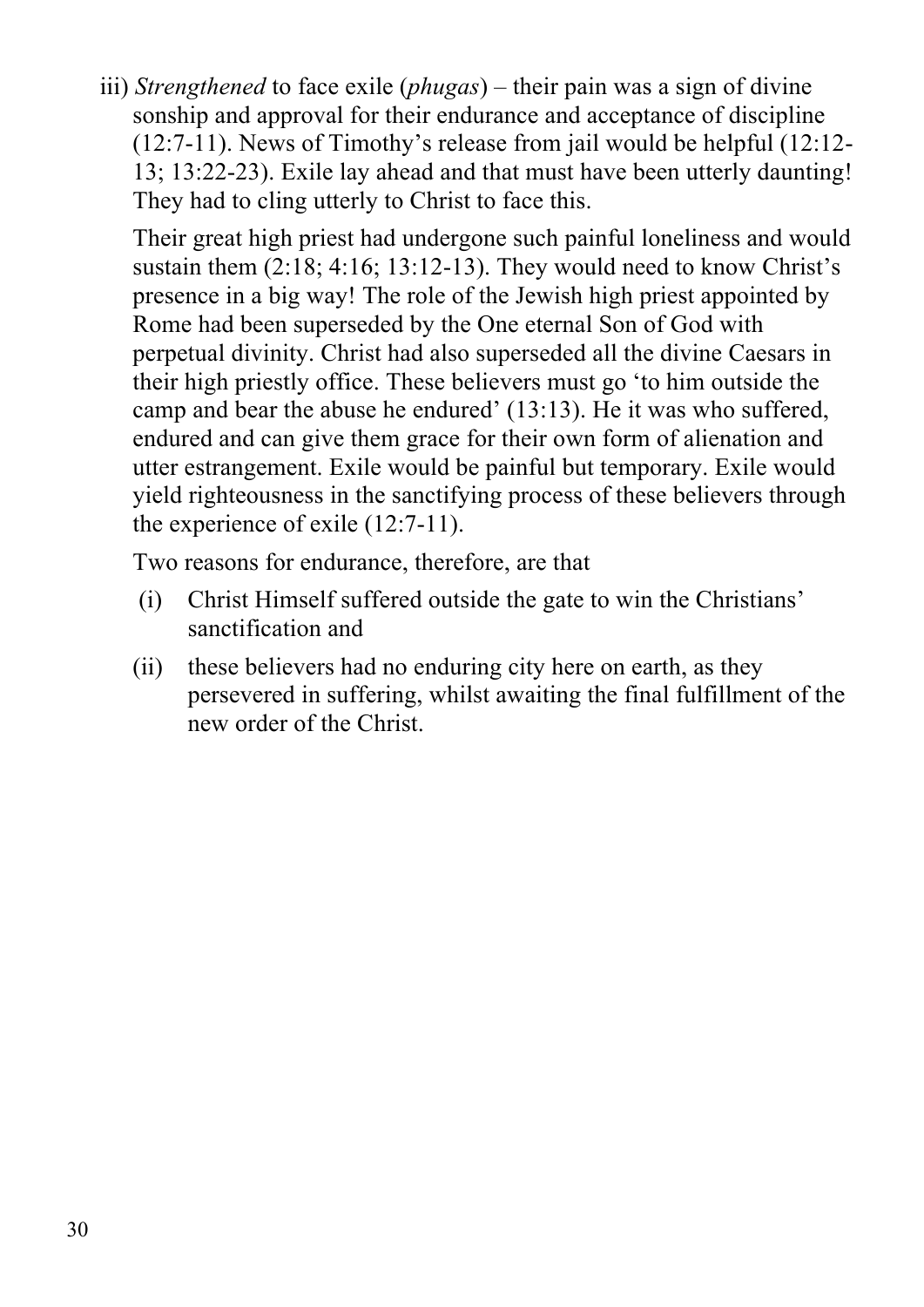# **Structure And Argument**

(based on G Guthrie's textual work)

The Letter to the Hebrew was structured as a *sermon* and this has baffled commentators for centuries (view of George H. Guthrie, in his Commentary p.27). Commentators have therefore been very divided as to just how to outline and divide up this book! Many writers have structured their work around the theme of Christ's *superiority* over the *Prophets* (1:1-3) over the *angels* (1:4-2:18) and over *Moses* (3:1-4:13) etc. The problem is that these passages also contain other material that make them hard to divide up in a simple way! All this needs to be re-thought because Hebrews consists of two main foci –

*Exposition* – Focuses on the Person and Work of Christ.

*Exhortation* – Motivation of the readers to respond appropriately.

The Author *switches back and forth* between these two foci. He does not develop his arguments chronologically, systematically or neatly. He uses a method of point-by-point *exposition* of the text, but then followed by repetition of his *exhortation* about the response/action demanded of the readers rooted in each bit of exposition. (See outline below for details.)

#### **Explaining The** *Exposition*

The writer begins with an Introduction to his sermon at 1:1-4 and then moves into his *Christ Material,* section-by-section in two main parts –

1. The Position of the Son in Relation to the *Angels* (1:5-2:18). This section divides into:

a) The Son Superior to the Angels (1:5-14) and then a brief transition at 2:5-9, followed by

b) The Son lower than the Angels (ie. among humans) to Suffer for the 'Sons' (ie. heirs) –  $(2:10-18)$ .

- 2. The Position of the Son, Our High Priest, in Relation to the *Earthly Sacrificial System* (4:14-10.25). This section divides into: a) The Appointment of the Son as a Superior High Priest (5:1-10; 7:1-28) and then a brief transition at 8:1-2, followed by
	- b) The Superior Offering of the High Priest (8:3-10:18).

Notice the development of a *Descent/Ascent* Theme here: Christ starts at the highest point universe, exalted high above all angels (1:5-14). He comes down into humanity's realm and lower than the angels to bear our sins (2:10-18).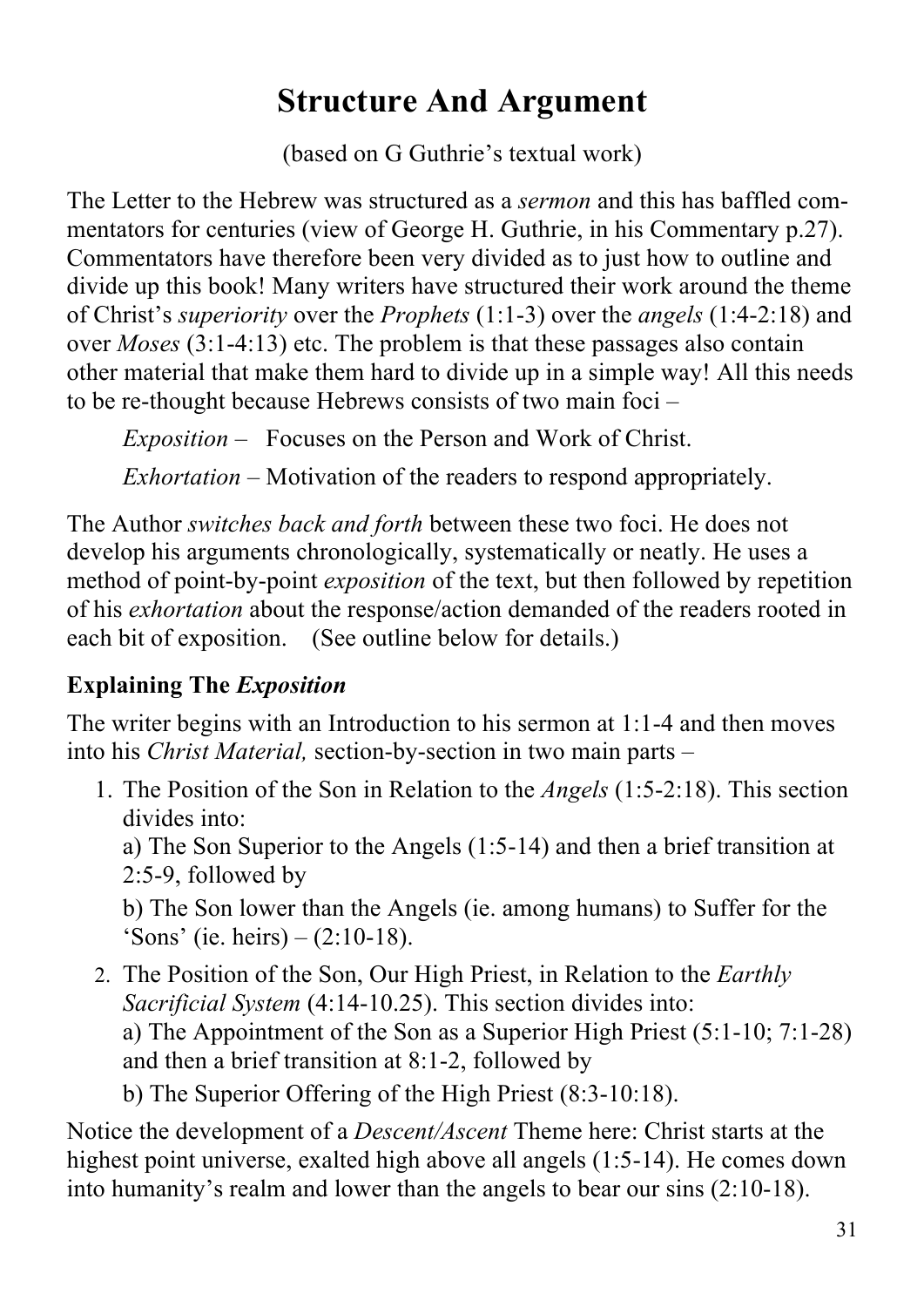Having lived out His solidarity with humanity, He is then separated from us and becomes High Priest (5:1-10; 7:1-28). Having fulfilled that sacrificial, sinbearing ministry as High Priest, He is raised back into heaven (8:3-10:18).

The author makes *repeated* and *frequent* reference throughout the letter to the High-Priestly work of Christ. He comes back again and again to this theme.

#### **Explaining The** *Exhortation*

Here we find the author repeating again and again a number of key motifs – Falling Away, Sin, Punishment, Promise, Gospel, Voice Of God, Jesus/The Son, Faith, Obedience, Endurance, Entering, Examples. The author moves again and again from *Christ to congregation,* weaving together a devastating sequence of warnings, encouragements, positive and negative examples. Endurance by faith will yield the promised inheritance. Falling away and rejecting God's Word will yield serious judgment. He motivates his audience towards *action* and *transformation*.

#### **The Main Message**

The preacher of Hebrews uses a specific technique here –

He challenges these lukewarm and struggling believers to persevere in their commitment to Christ. The Exhortation consists of warnings, challenges, examples and evidence of God's faithfulness to His promises, all of which are *rooted in god's word. However,* he lays a strong foundation in his exposition on Christ. The triangular dynamic involves Christ – Spirit – Word. As Trotter puts it – 'The ultimate bases for endurance, therefore, are their new covenant relationship with God's superior Son and an ongoing openness to God's Word. In other words, one's endurance ultimately will depend on the health of one's relationship to Christ and faithful obedience to the Word.' (p. 30) The author was addressing a struggling community that needed to strengthen its commitment to Christ by drawing near to the Lord. Our writer does, however, at a number of points in his letter e.g. Heb 6:9; 10:32,39, express his confidence in the faith and determination of the readers.

## **Our Interpretation Of Hebrews**

A number of factors need to be borne in mind –

1. The author urges the readers to carry on confessing the name of Christ, despite the social and physical cost of such discipleship. This would be comparable to Christians losing their jobs because of a Christian confession or Christians suffering for their faith in China or North Korea for example.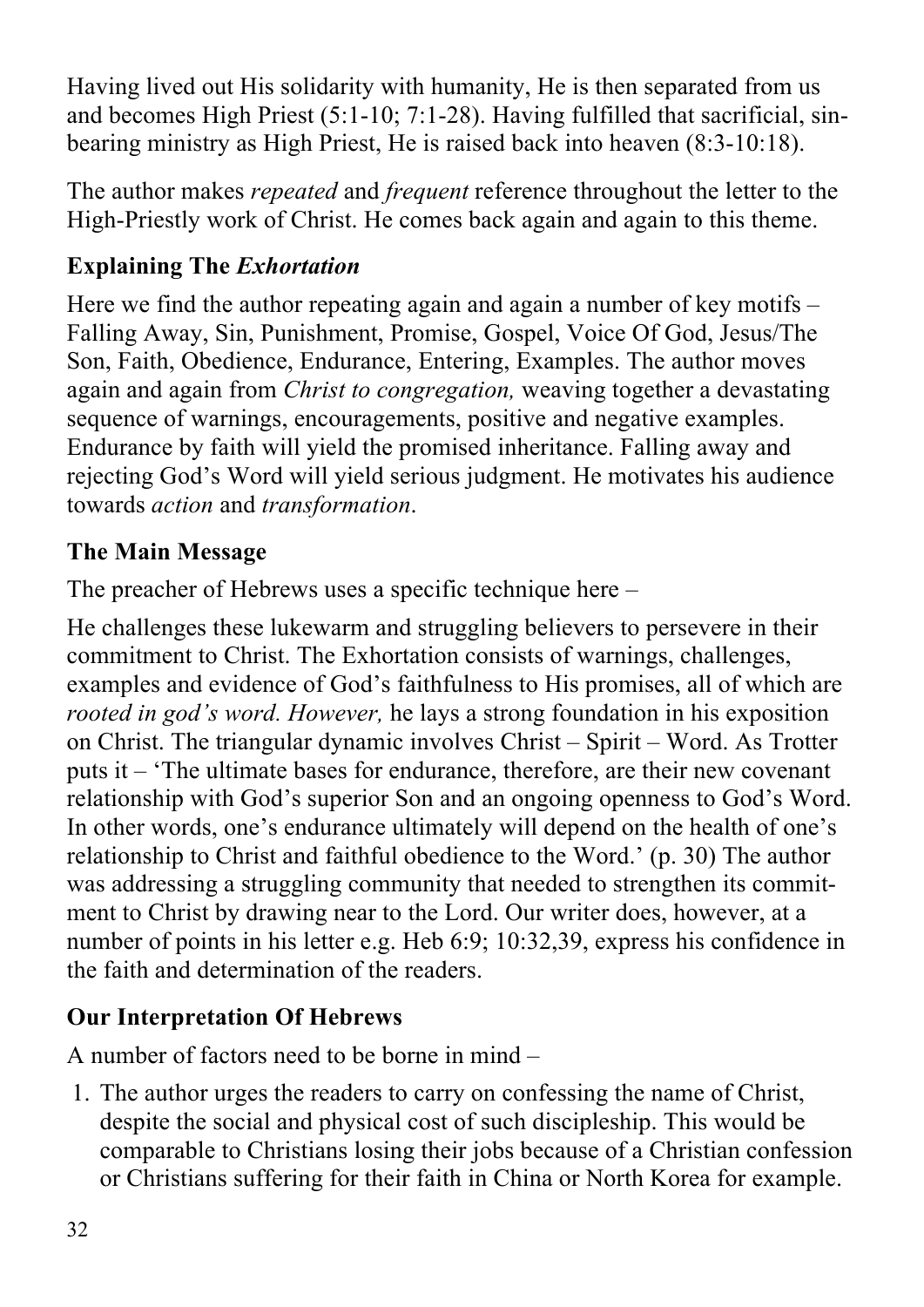It also speaks to those guilty of the sin of unbelief or spiritual laziness  $(3:13; 6:12)$ . It challenges faith in a variety of situations  $(11:1-40)$  and encourages steadfastness in those tempted to ditch their faith and decide to return to a pre-Christian lifestyle or a Jewish compromise.

- 2. The genre of Hebrews is a *Sermon*, probably intended to be read as one continuous message which can be done in about one hour! This sermon has a *flow*, but it also employs the art of *repetition*. Each part has a specific role in the whole. A sermon is not merely the sum of its parts. The book deals with our *motivation for persevering in discipleship.*
- **3.** We need to focus on language, style, word meanings, terms and phrases.

## **Dividing the text**

#### **1 after George H. Guthrie**

Key: Times New Roman font = Exposition; Comic Sans font = Exhortation; Comic Sans italic = overlap between exposition and exhortation. (Based on G Guthrie, pp 39-40)

**Introduction**: **God has spoken to us in a Son (1:1-4)**

- 1. **The position of the Son in relation to the** *Angels* (1:5 2:18)
- A. The Son Superior to the Angels (1:5-14)

Warning: Do not reject the word spoken through God's Son! (2:1-4)

- ab. The Superior Son for a time made positionally lower than the angels (2:5-9)
- B. The Son lower than the Angels (ie. among humans) to suffer for the 'sons' (ie. heirs) (2:10-18).

Jesus, the supreme example of a Faithful Son (3:1-6)

The Negative Example of those who fell through faithlessness (3:7-19) Transition (4:1-2)

The Promise of 'Rest' for those who are Faithful (4:3-11)

Warning: Consider the power of God's Word (4:12-13)

**2. The position of the Son, our High Priest, in relation to the** *earthly sacrificial system* (4:14-10:25)

Overlap: we have a sinless High Priest who has gone into heaven (4:14-16)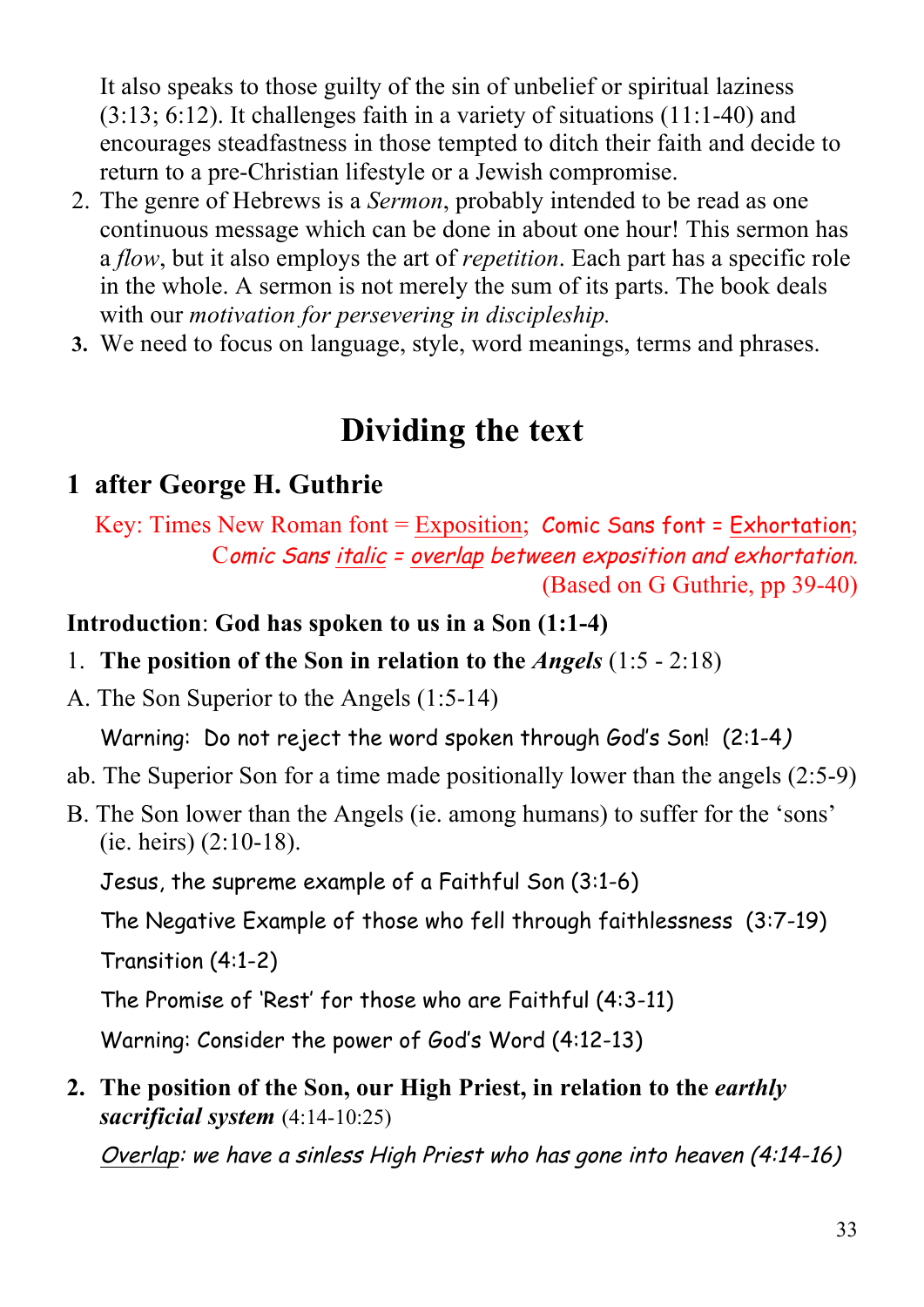A. The Appointment of the Son as a **Superior High Priest** (5:1-10; 7:1- 28) Introduction: The Son taken from among humans and appointed according to the Order of Melchizedek (5:1-10)

The present problem with the hearers (5:11-6:3)

Warning: The Danger of falling away from the Christian Faith (6:4-8)

 Mitigation: The Author's confidence in, and desire for, the Hearers (6:9-12) God's Promise, our basis of hope (6:13-20) The Superiority of Melchizedek (7:1-10)

The Superiority of our eternal Melchizedek and High Priest (7:11-28)

ab. We have such a High Priest who is a Minister in Heaven (8:1-2)

B. **The Superior Offering** of the Appointed High Priest (8:3 - 10:18)

Introduction: The More Excellent Ministry of the Heavenly High Priest (8:3-6)

The Superiority of the New Covenant (8:7-13)

The Superior New Covenant Offering (9:1-10:18)

Intro: Pattern of Old Covenant Worship: Place, With Blood, Effect (9:1-10)

- a. Christ's Superior Blood (9:13-22)
- b. A Sacrifice in Heaven (9:23-24)
- c. An Eternal Sacrifice (10:1-18)

Overlap: We have a Sinless High Priest who takes us into Heaven (10:19-25)

Warning: The Danger of rejecting God's Truth and God's Son (10:26-31) The Positive Example of the hearers' past, and an Admonition to Endure

to receive the Promise (10:32-39)

The Positive Example of the Old Testament Faithful (11:1-40)

Reject sin & fix your eyes on Jesus, supreme example of endurance (12:1-2)

Endure discipline as Sons (12:3-17)

The Blessings of the New Covenant (12:18-24)

Warning: Do Not Reject God's Word! (12:25-29)

Practical Exhortations (13:1-19)

Benediction (13:20-21)

#### **Conclusion (13:22-25)**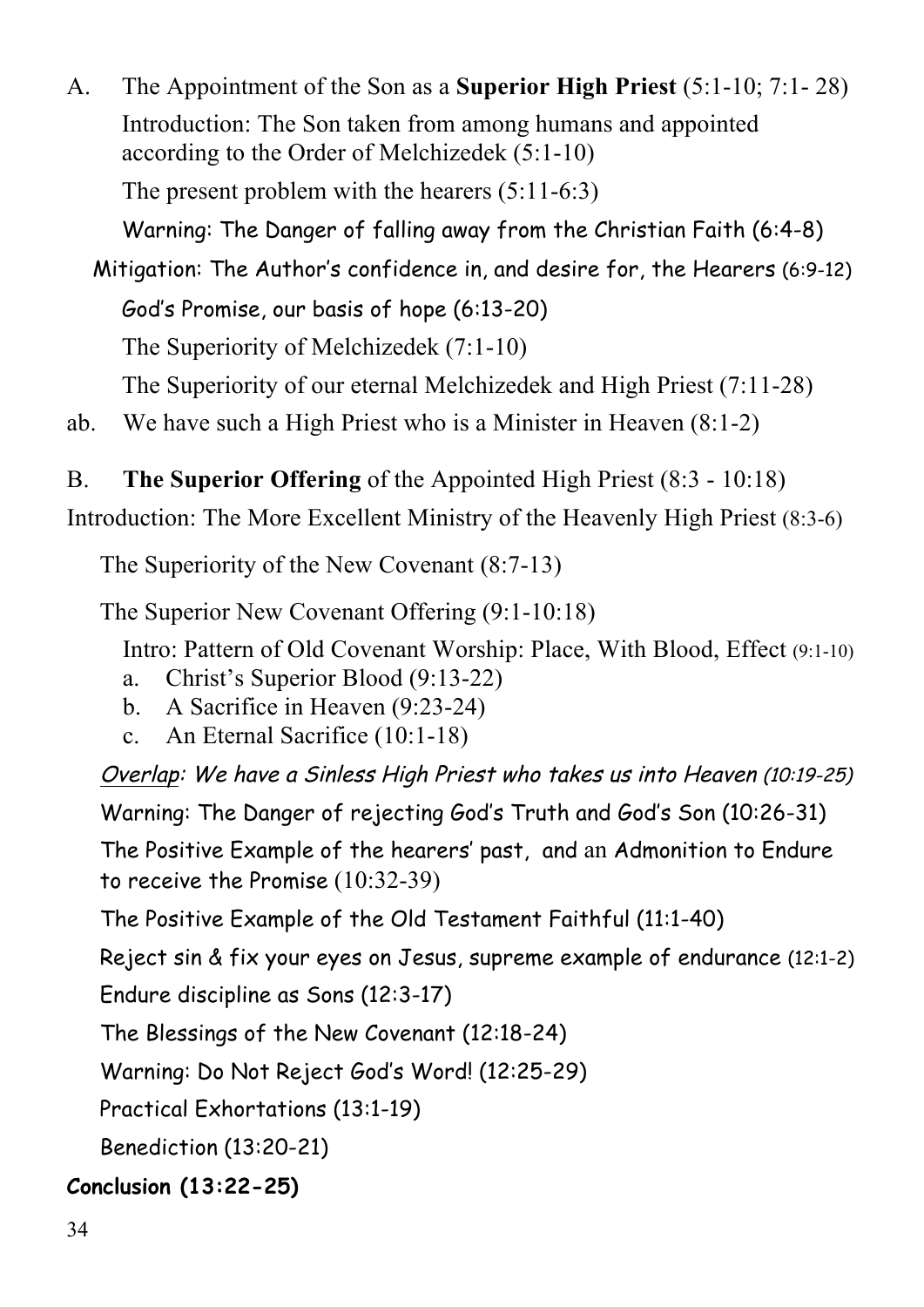#### **2 after Raymond Brown**

Brown suggests that Hebrews consists of two great themes, namely Revelation and Redemption, or to put it another way – the word of God and the work of Christ have been woven together throughout the letter. The Word Of God is central in Chapters 1-6 and 11-13, whilst The Work Of Christ takes centre stage in Chapters 7-10.

Brown offers this threefold breakdown of the letter –

- **1 What God has said to us** The writer of this letter has a very high place for God's Word – which requires a verdict from us (2:1-4) - and he refers to its various OT channels and contexts (1:1). This Word found form in the Person of Christ (1:2-3a), revealed in His 'divine nature, perfect life, vital teaching, unique sacrifice and victorious achievement' (Brown, p.18). This Son of God is greater than the OT prophets (1:1), the angels (1:36-2:18), Moses (3:1-6) and Joshua (4:1-10). This Word is a very serious business, for there are consequences for *Unbelief* (3:12,19) and *Disobedience* (3:18), and yet at the same time God pleads out of His huge compassion that we *must*  listen to His Voice. The warnings are very clear – 'do not harden your hearts', 'take care, brethren', 'exhort one another...... that none of you may be hardened' (3:7-8, 12-13). This Word must be received by faith and accepted with obedience (4:2,6,11). It is a *Persuasive* and *Powerful Word* (4:12), exposing our inner life. 'It condemns us and convicts us until we acknowledge the seriousness of our sin (4:13) and the immensity of His grace  $(4:16)$ .
- **2 What Christ has done for us** The writer uses *Contrast* to expound the work of Christ – (i) The priesthood of the old covenant was temporary, *but* Christ's is permanent (7:24). (ii) The OT priests tended towards weakness and sinfulness, *but* Christ was sinless (5:2; 7:26). (iii) The former priests offered the blood of goats and bulls, *but* Christ offered Himself (9:13; 7:27). (iv) Their offerings gave only a partial cleansing – merely 'the purification of the flesh' - *but* Christ's sacrifice purified the person's 'disturbed and guilty conscience'  $(9:9,13-14; 10:22)$  (Brown p.19). (v) The OT sacrifices reminded worshippers of the seriousness of sin (10:3) *but* by Christ's offering of Himself, our sins can be removed (9:26; 10:11-12). (vi) The OT system of sacrifice needed continual repetition, *but* Christ's sacrifice was 'once for all' (10:11-12).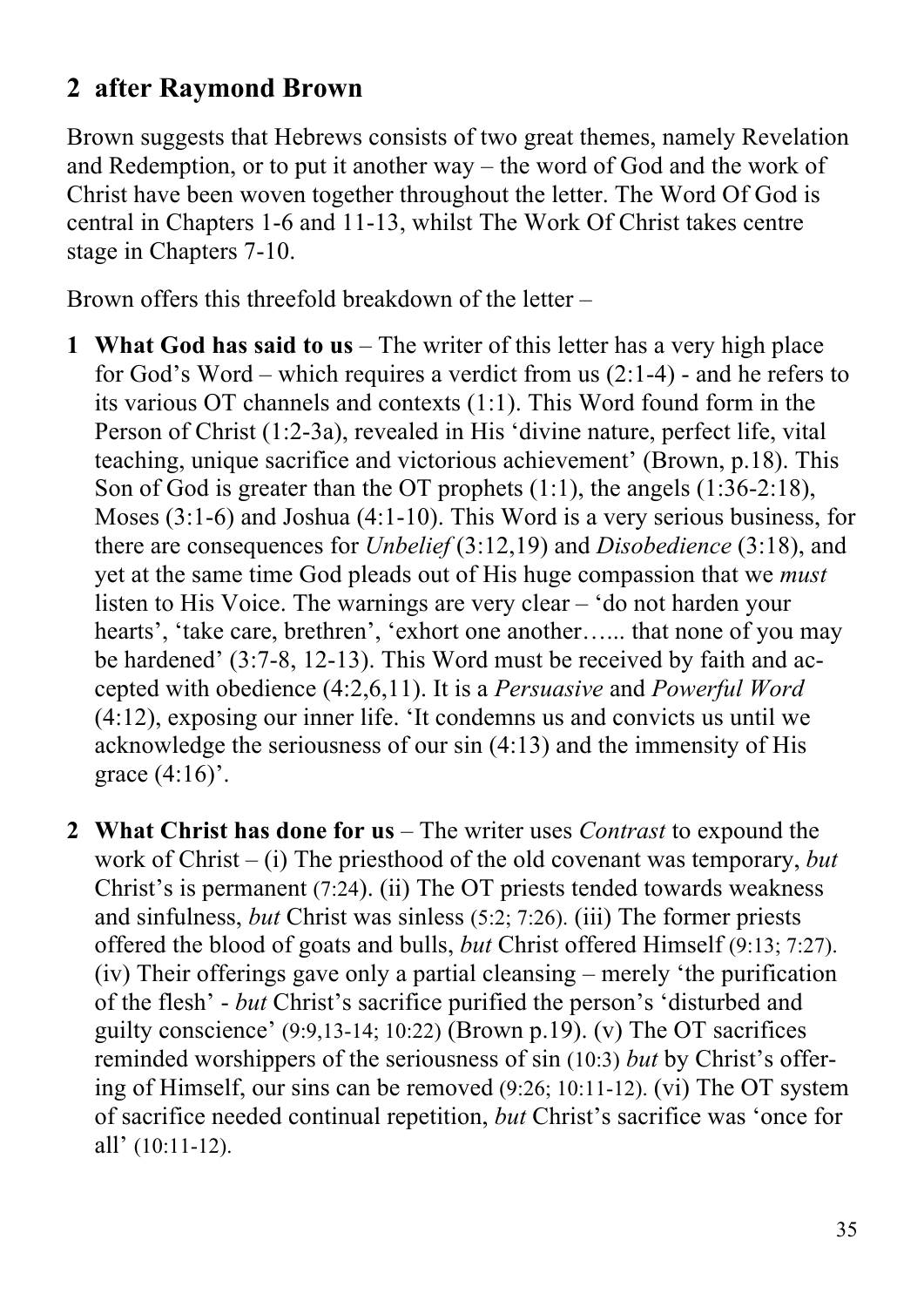**3 The argument developed** – Humans are ignorant and need the divine Word in Scripture to reveal their need of forgiveness through Christ's sacrifice (9:22; 10:18-22). Cleansing and freedom prepare a person for a life of dedication to the Lord. Thus, sanctification is a key theme in the letter  $(2:11;10:10,14,29;13:12)$ . We are set apart for service to God in this world, no longer following sinful desires *but* living a new life because we now belong to Christ.

In order to obtain this 'great salvation' (2:1) for us, Christ entered this world as the perfect revelation of God's mind and message (1:2-3). He was determined to do His Father's will (10:5-7). He is God (1:8) but the letter also extensively portrays His humanity. H R Mackintosh once wrote (*The Doctrine of the Person of Christ, Edinburgh, 1937, p.79)* 'Nowhere in the New Testament is the humanity of Christ set forth so movingly'.

He came from the tribe of Judah 'made like his brethren' (7:14; 2:17). He knew temptation but was victorious (2:18; 4:15; 7:26). He learned obedience through suffering (2:10; 5:8). He knew agony in the garden of Gethsemane as his time of sacrifice drew near (5:7; 9:14). Arrested, mocked sand crucified. Tried and humiliated by sinful men (12:3). He suffered outside the city gate (13:12) and endured the cross, scorning its shame (12:2), knowing it was God's will for Him and the only way to bear away our sins and make us holy  $(10:10,11,14)$ . The 'God of peace' (13:20) raised Christ from the dead. He lives for ever (7:24), now exalted at the Father's right hand (7:26; 8:1; 10:12), where He appears for us in the presence of God  $(9:24)$ . In that holy place  $(6:19; 9:12)$ , He intercedes for us (7:25) and will come a second time to bring ultimate salvation 'to those who are waiting for him' (9:28).

This Word of Christ is final and complete (1:2). Christ's final work is expounded supremely in Hebrews as God's purposes are fulfilled in and through Christ's words and deeds. He saves completely and effectively. His work in dying and rising *effects the salvation of all who believe (4:3; 10:39), obey (5:9) and continue in faith (3:6,14).*

An alternative approach is to divide the text thematically: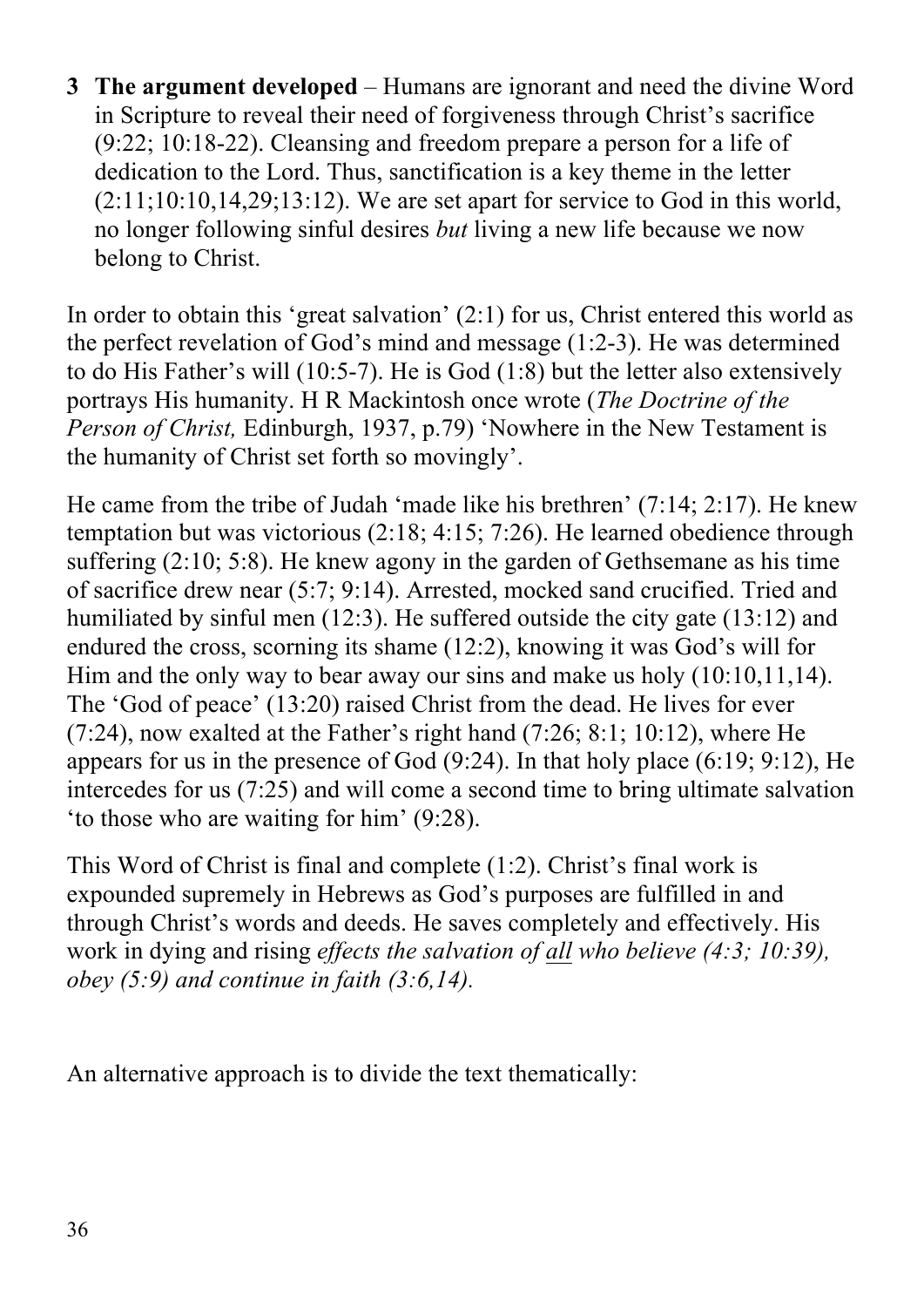## **3 Thematically**

A preacher recently prepared a series of sermons on the book of *Leviticus* using a thematic approach that could profitably be adapted for a book such as *Hebrews*. That series of sermons consisted of 7 messages as follows –

- 1 Understanding The Old Covenant
- 2 Understanding Sacrifice
- 3 Understanding Priesthood
- 4 Understanding Food Laws
- 5 Understanding Atonement
- 6 Understanding Holiness
- 7 Understanding Sabbath

Finally, the text may be divided by a word that occurs 21 times, linking indicative with imperative. (This matches the sermon series in Booklet 2) :

#### **4 at 'Therefore'**

1:1-2:4 Introduction. The Son and His superiority to angels (1:5-14). **Therefore** (2:1) ..., Do not reject this Word from the Son (2:1-4).

2:5-3:6 The Son, superior to angels, but lower for a time (2:5-9a); The Son, lower than angels……. (2:9b-18);

**Therefore (3:1) ….**fix your thoughts on Jesus, the faithful *Son* of God (3:1-6).

3:7-19 **Therefore (3:7; 3:10; 3:11)** A negative challenge. Do not fall away by unbelief and unfaithfulness. (3:7-19).

4:1-13 **Therefore (4:1) …**A positive challenge. 'Hearing' must be combined with faith  $(4:1-2)$ ; the promise of rest for the faithful  $(4:3-11)$ ; we are judged by God and His Word (4:12-13).

4:14-5:10 **Therefore (4:14) ….** let us hold firmly to the faith we profess, since our sinless High Priest has gone into the heavens (4:14-16). The Son was taken from among humans and through much suffering was appointed by God according to the order of Melchizedek (5:1-10).

5:11-6:20 The hearers' current problem of spiritual sluggishness and immaturity. **Therefore (6:1) …**let us leave the elementary teachings about Christ and go on to maturity  $(5:11-6:3)$ ; the danger of falling away  $(6:4-8)$ ; the writers' confidence in, and hope for, these believers, coupled with his assurance of the certainty of the divine promise (6:9-20).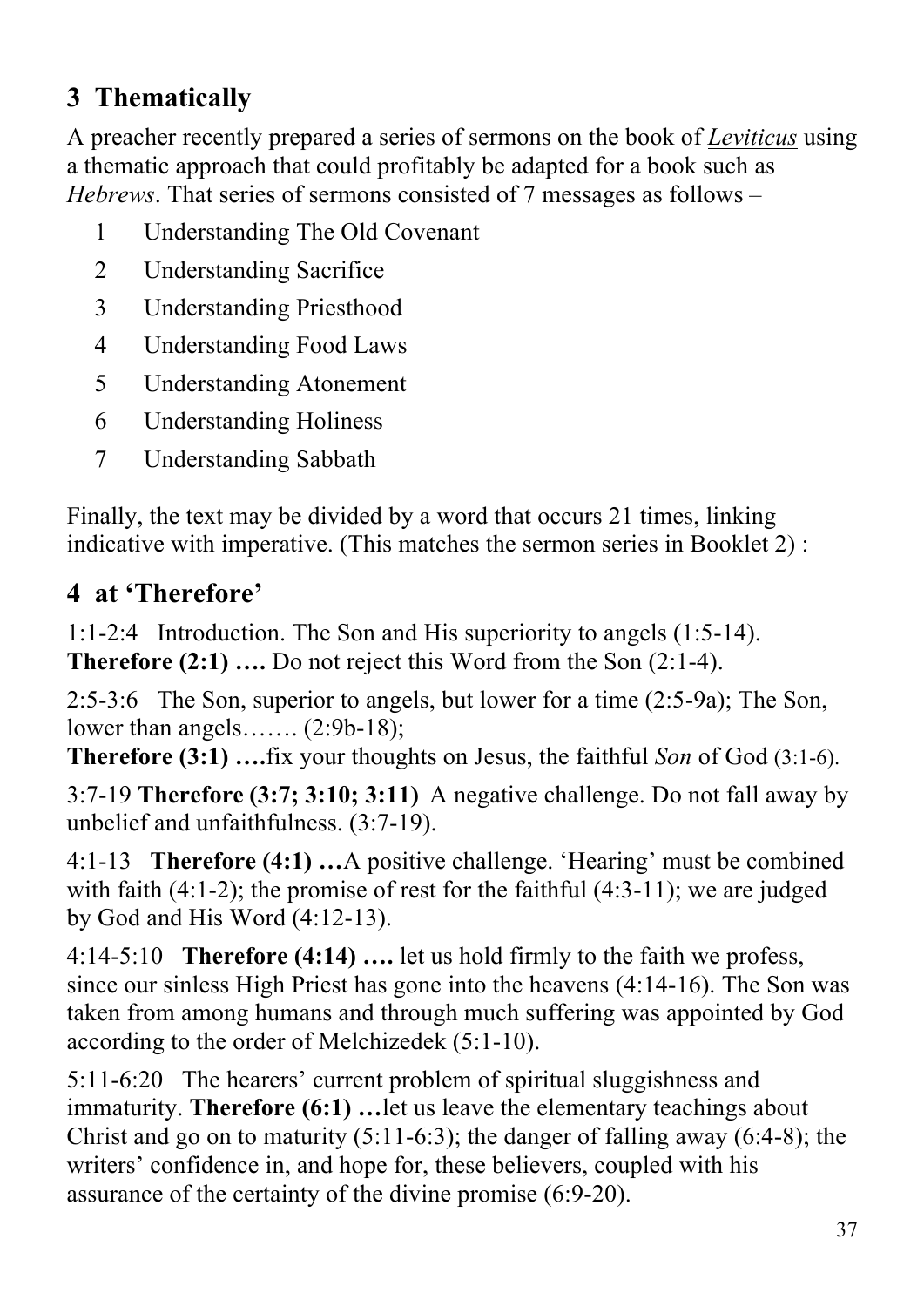7:1-28 The superiority of Melchizedek (7:1-10), yet even this priesthood would be surpassed. The superiority of Jesus opened the way for drawing near to God by a better covenant. **Therefore (7:11)** …if perfection could have been attained through the Levitical priesthood, why was there still the need for another priest to come to our rescue in our approach to the living God? Many High Priests have come and gone in their mortality but Jesus lives for ever and has a permanent priesthood. **Therefore (7:25) ….** Christ is able to save us completely and eternally because He always lives to intercede for us.

8:1-13 The High Priest of a New Covenant (8:1-2). Every High Priest offers sacrifices and Christ is no exception. **Therefore (8:4)** if Christ were on earth, He would not be a priest, for there are others on earth who offer the law-prescribed gifts, but Christ exercises a superior ministry to all others, founded on a superior covenant and on better promises (8:3-7). Under the New Covenant, Christ will pardon and put God's laws in our own minds and hearts (8:8-13).

9:1-10:18 **Therefore (9:1) …**the first covenant had worship regulations and an earthly sanctuary (9:1-5). The functions and limitations of this first covenant are then outlined (9:6-10). Christ brought in a new way by His own blood (9:11-14). By contrast, Moses had sprinkled animal blood under the Old Covenant (9:15-22). **Therefore (9:23) …** these copies of the heavenly things needed to be purified with such sacrifices, but Christ gave His own body as the perfect sacrifice (9:23-28). The Old Covenant could not transform a person's life internally (10:1-4), **Therefore (10:5) …**a new, different and eternal sacrifice was needed to bring in the New Covenant order (10:5-18).

10:19-39 In light of this new way of the New Covenant for a new life. Our High Priest will take us into heaven. **Therefore (10:19) …** *Let us* draw near to God, with a sincere heart in full assurance of faith; *let us* hold to the hope we profess; *let us* consider how to spur one another on to love and good deeds; *let us* not give up meeting together; but encourage one another (10:19-25). Don't reject God's Way, His Truth or His Son (10:26-31). Remember your earlier days as Christians when you suffered but stood firm in the midst of it all.

**Therefore (10:35) …**Don't throw away your confidence; persevere in God's Will and you'll be rewarded (10:32-39).

11:1-40 Defining 'faith', followed by examples of changed Christian lives. OT people who lived by faith, even though they could not see the outcomes. They had not received the fullness of what had been promised.

12:1-11 Because of the ultimate perfection that we will experience in Christ alone, **therefore (12:1) …** Reject sin and every other hindrance and let us run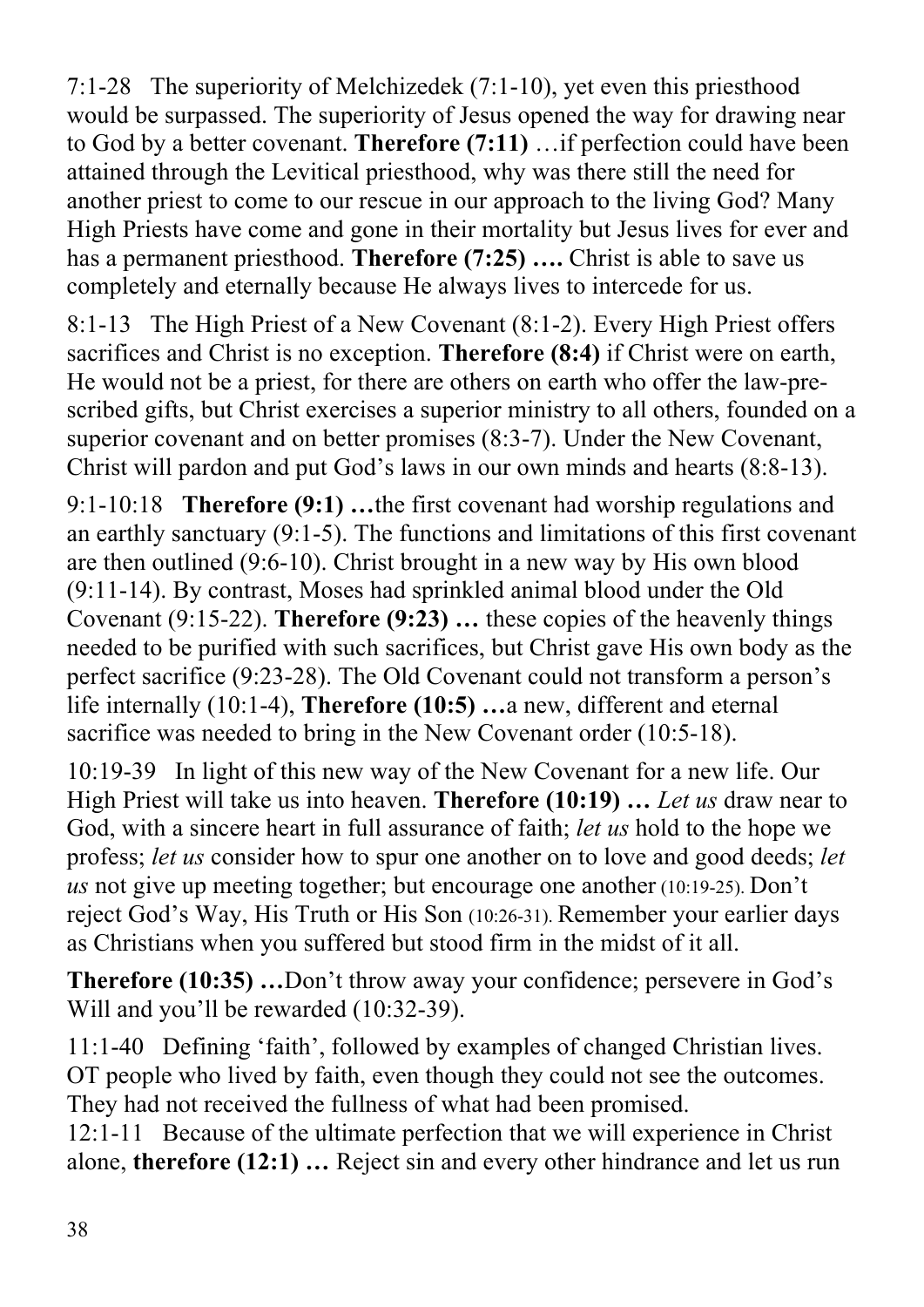with perseverance the race marked out for us., fixing our eyes on Him (12:1-2). Accept God's discipline that will yield righteousness and peace (12:3-11).

12:12-29 We will grow in Christ through His discipline and share in His holiness. **Therefore (12:12) …**strengthen feeble arms and weak knees. Live in peace; don't allow anyone to miss God's grace; avoid roots of bitterness, avoid sexual immorality (12:14-17). You have not come to a dark place but to the Mount Zion of joy and glory (12:18-24). Listen to Jesus and obey Him who warns the Church from heaven (12:25-27). Don't turn away from this unshakeable kingdom where we have come to the angels, to God and to Jesus who care for us. **Therefore (12:28)** ... Since we are receiving an unshakeable kingdom, be thankful and worship with awe and reverence (12:28-29).

13:1-25 Love each other as brothers. Entertain strangers. Care for prisoners. Respect marriage. Don't love money. Remember leaders (13:1-10). Doctrine and life are inseparable (13:11-12). **Therefore (13:13) …**Go to Christ to seek the city to come (13:13-14). Christ is our goal – **therefore (13:15) …**worship through Jesus; be generous; obey leaders (13:17-19); live for God (13:20-25).

# **Dealing With Challenges In Hebrews –**

(based on G Guthrie)

#### **Example 1 4:1-13 Entering the rest of God**

This concept has caused some confusion. Our writer to the 'Hebrews' ends chapter 3 with the promise of sharing in Christ if we hold firmly till the end the confidence we had at first (3:14). He then warns against hardening of hearts, disobedience and unbelief, as evidenced by the wilderness generation who failed to enter Canaan (3:16-19). He moves rapidly and repeatedly between exposition on the Person and Work of Christ and the exhortation for action by disciples! In 4:1-2 our author transitions from the past failure of Israel of old (3:7-19) into the continuing promise of rest for the new people of God (4:3- 11). He now deals with a 'spiritual rest' in which we cease from our own work (4:10) but we deliberately choose to enter that rest whilst avoiding a fall by disobedience v.11.

The writer combines exegesis of Psalm 95 and Genesis 2:2 and concludes in 4:12-13 with a very strong warning about the power of God's great WORD. The vital connecting text is 4:1-2 with its highly significant warning that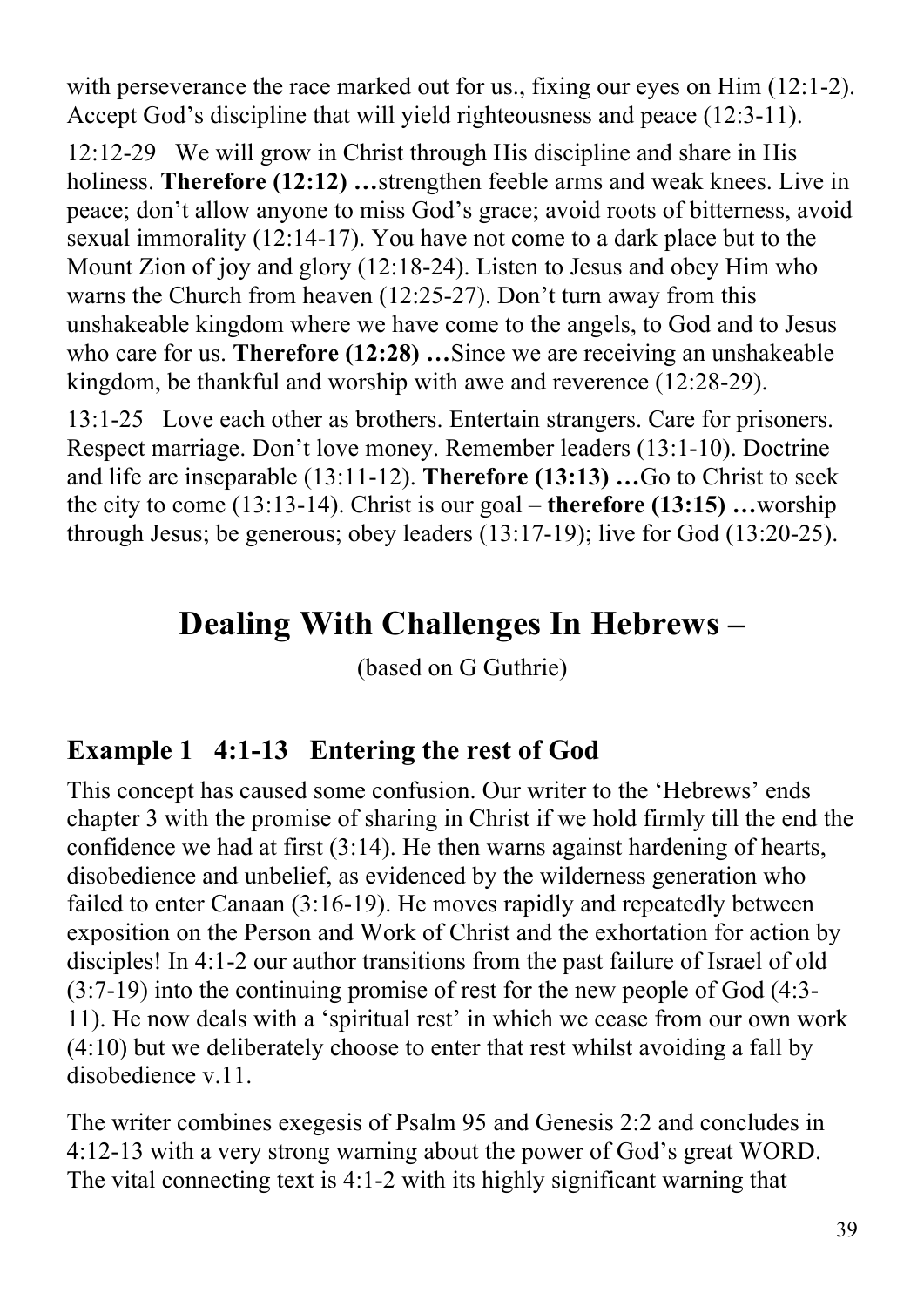*hearing* God's Word is not enough; it has to be combined with *faith* .The word is not just 'be careful' but literally 'Let us fear' sliding away from God's will with its dire consequences The focus is on '*today'* and needs to be read, 'Therefore, while the promise of entering his rest *still stands*, *be fearful* of falling away!' He is *not* saying that particular persons *have* fallen away but that such a possibility exists, and caution is therefore needed. 'Be found' in v. 1 actually means 'seems' with an impersonal subject. But the perfect infinitive 'to have fallen short' suggests that this spiritual state describes a person who had never truly entered the rest of God. For the OT people of Israel, the 'gospel' was the promise of entry into Canaan, which they had forfeited by merely 'hearing' but not responding in faith and for the readers of 'Hebrews', it was the word of salvation proclaimed first through the Lord (2:3-4) but in danger of not being received with a faith that would persevere right to the end.

4:3-5 Those who 'have believed' are entering into God's rest which is described as ceasing from one's own works (4:10), yet it remains unstated whether this is a *present* spiritual state or a *future* existence in heaven? The theme of perseverance to the journey's end suggests entry to heaven, the Most Holy Place. However, others argue that the  $7<sup>th</sup>$  day of creation has no evening end, so it could mean that God's 'rest' is not a location or point in time but rather a present reality, the 'Today' of present opportunity. If the 'rest' is totally future, how could some people have fallen short now? *All* of the community would still be short of entering the 'rest', if it was completely future. It remains unclear re the acceptance of the promise of 'rest' today, whether the 'rest' is actually entered a) Now through faith, OR b) At death at the point of 'rest' (12:23), OR c) At the final consummation (13:14), OR all three times! It may well be all three at the various stages of the journey of life – 11:16; 12:28; 10:22. Ps 95:11 and Gen 2:2 use the common word 'rest'. The author of 'Hebrews' links the two to stress that the 'rest' of God is not something of the past (4:6-9) and that it involves the cessation of work (4:3,10). Psalm 95:11 shows that the 'rest' of God in Gen 2 was an ongoing reality when the Psalmist wrote. This theme is then developed in 4:6-11.

4:6-11 Our writer states in verse 6 that 'It still remains that some will enter that rest'. The Greek text includes the phrase 'since therefore', indicating that the argument is moving to a consequence, namely that the question of rest was not closed off by the disobedience of the wilderness generation. Our writer believes that the Psalmist in Psalm 95 has clearly left open the door of access to God's 'rest' *'today'*. In 4:11 the term 'Sabbath-rest' is introduced, rather than just 'rest'. This is most probably rooted in Leviticus 16:29-31; 23:26-28, 32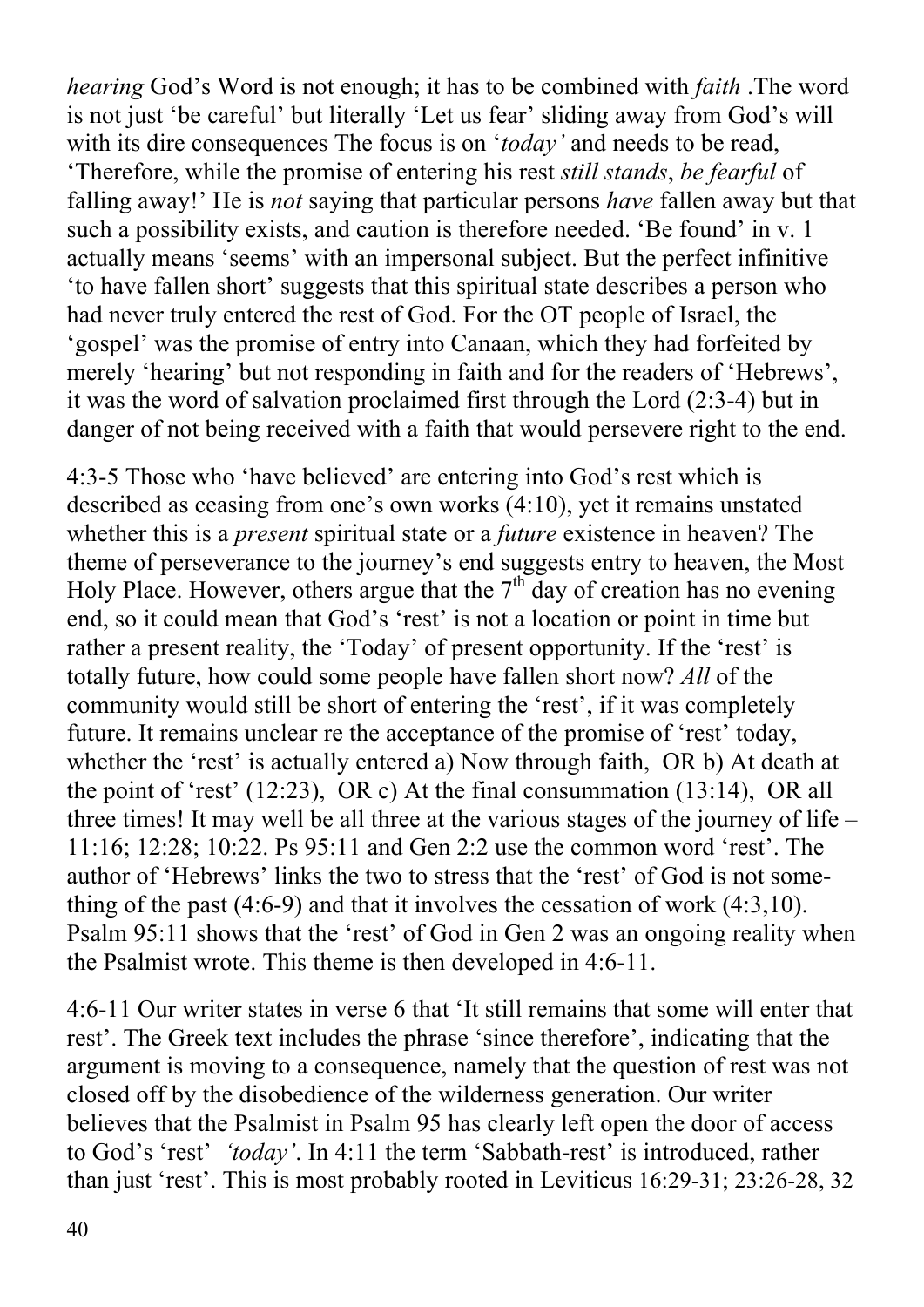in which the people of God were not to do any work because this was the Day of Atonement for the high-priestly offering. Thus, the Sabbath that remains for God's people is a new covenant Day of Atonement Sabbath in which they are cleansed from their sins. There is thus a very real link to the gospel of Christ. Our writer then follows this in verse 11 with a strong exhortation for his readers *actively and seriously*, *to seek entry* to this rest and avoid anything that would cause them to disobey and fall away from faith. Thus, there seems to be a paradox between stopping our own work and making every possible effort!. How is this paradox resolved?

- 1. The desert generation failed to enter Canaan (land of rest/promise) because they failed to act in obedience to God's command to enter. They followed their own wisdom and so failed to enter.
- 2. The readers of 'Hebrews' must obey God's call to enter the promised Sabbath rest of atonement ie they must combine hearing of the gospel with faith – trusting obedience in 4:1-2. If they fail to do this, it will result in spiritual catastrophe! They must obey the 'voice' of God that they have heard (3:7). That is vital because the *voice of God* speaks *promise* and *encouragement*– see 4:12-13 which now follows –

4:12-13 Our author once again uses Ps 95 to speak about the 'voice of God' here in 'Hebrews'. The Word is a sharp and penetrating force of discernment into human lives. It is living, and it *actively does* the work of God. After all, it was that Word which brought the cosmos into being, which sustains it now and which has the cutting edge to reach every part of our inner being, with its words of promise *and* judgment. We cannot hide anything from the Lord's eyes. We are totally exposed and vulnerable to His gaze. We dare not be casual or trivializing where the Word of God is concerned. The consequences are catastrophic indeed.

Resting from our own work, as God did, means an obedient but active *dependence on God.* Effort to enter God's rest is still demanded of us, whilst we are at the same time called to recognize our total dependence on His grace.

#### **INTERPRETING Example 1:**

As we already know, the big picture of Hebrews is a vital starting point, but we also need to remember the author's interpretive processes, structures and methods. As we gather together exegetical detail from the passage, we need to consider the theme of 'rest' in light of the overall context. We need to move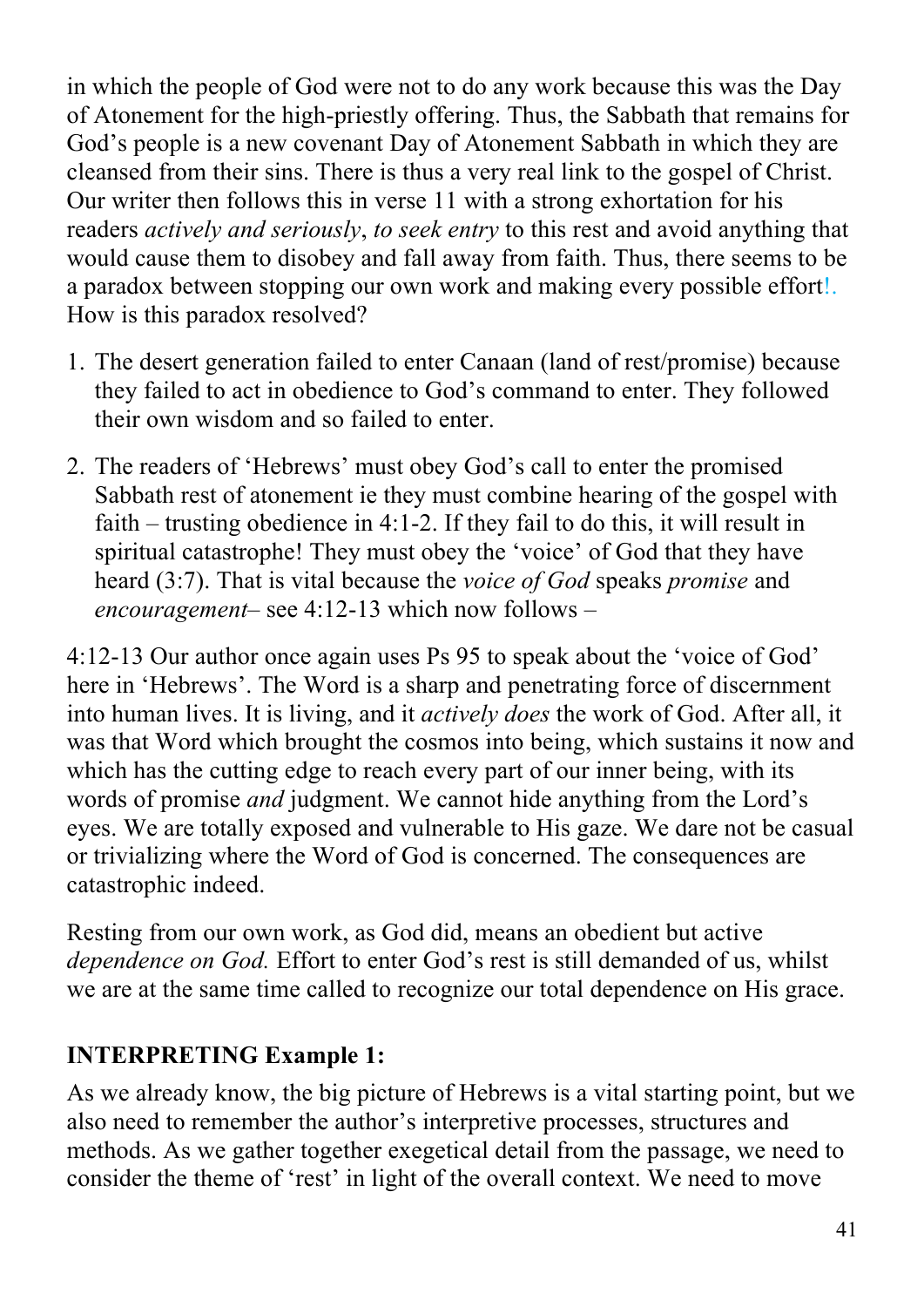from textual details to the overall thrust of the message and then move in reverse back to the details. Likewise, we move backwards and forwards from the worlds of the text to the modern contexts, drawing out the possible implications of the ancient texts and contexts for today's contemporary readers.

The author of the 'Hebrews' interprets the OT using two rabbinic approaches to interpretation –

a) Verbal analogy

This is based on the presupposition that there is a consistency and continuity in God's revelation of truth, ie a number of passages having 'verbal analogy' (words in common) can be studied in light of one another because God has used specific terminology to get across specific truths to His people. Thus, regarding Hebrews 4, the author uses Genesis 2 (which refers to 'rest') to help our understanding of 'rest' in Psalm 95, in which God calls it 'my rest'. Thus, we are to cease from our works as God did from His (Heb 4:10). Entering of the rest by God's people thus involves obedience (4:11) and faith (4:1-3), two issues closely linked in the author's mind (cf 3:18-19) and involving the ceasing of one's own efforts and the acceptance of God's will.

b) Stress on plain meaning of specific words –

Rabbinic interpretation of the OT held a very high respect for the text and 'literal' interpretation was generally very acceptable. Thus Heb 4:6-9 for its author meant that the 'Today' of Psalm 95 was a time of opportunity for promise or punishment well beyond the Davidic era and continues to be valid.

It is of course vital to understand what the author of Hebrews is trying to communicate about 'rest' if we are to achieve accuracy in our interpretation and application of this material on God's promised rest. Care is needed here because the actual nature of 'rest' is left somewhat unclear by our author. Because of this, it will be harder to reach a specific application of 'rest' and yet 4:1-13 is embedded in a challenging and exhorting wider section of text and does demand a response from its readers! Heb 4 is not only about physical and emotional rest. It is much wider and deeper than that. Its main focus lies in our spiritual need to draw near to God! The text should not be used to argue for a Sabbath rest one day a week or for abstinence from work on a Sunday.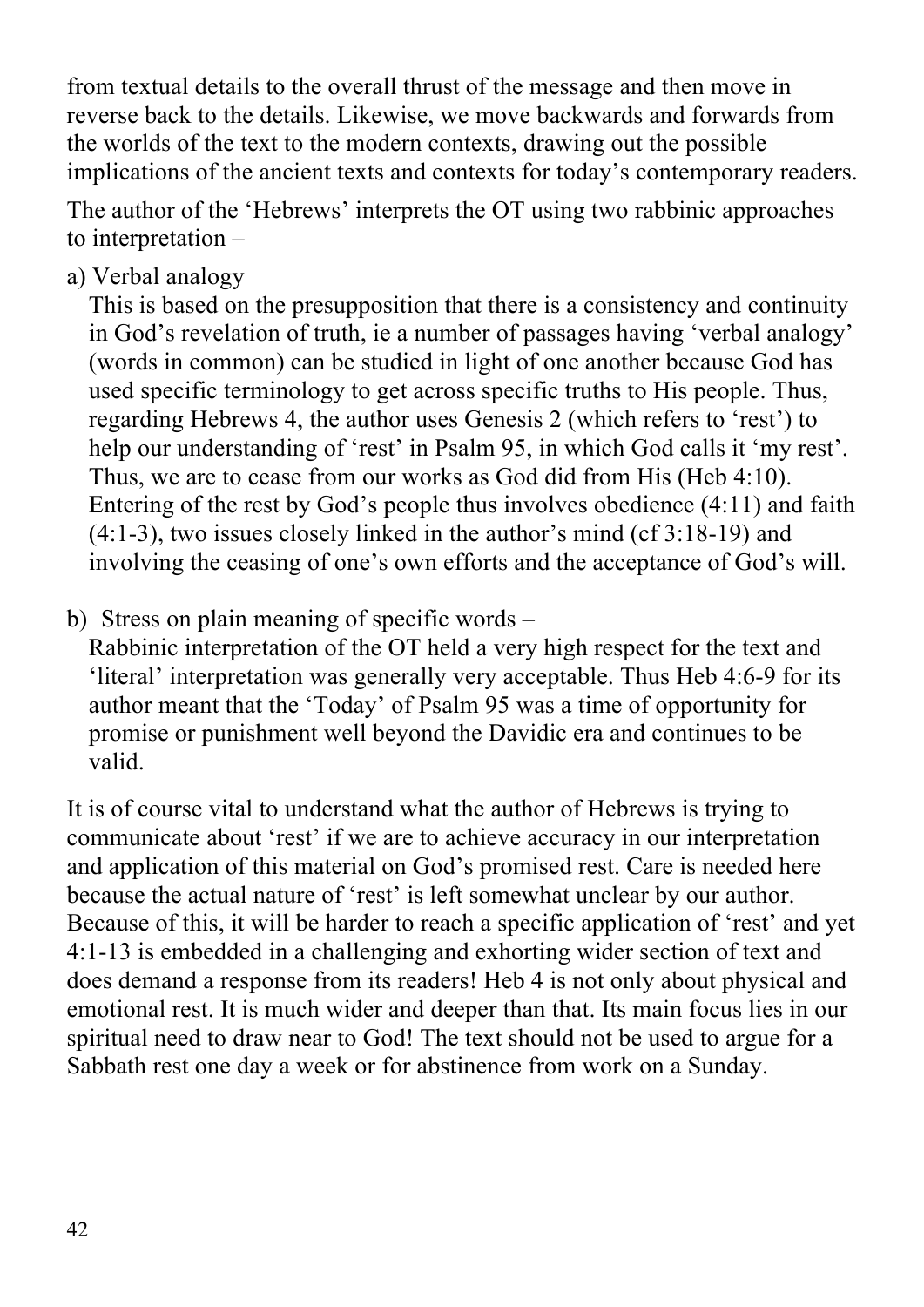#### **APPLYING Example 1:**

- 1. We must *fear* missing this rest. We must respect the power and judgment of God (3:7-19). Some preach such a strong focus of God as Judge that His grace is obscured or forgotten. Others focus so much on promise and blessing that they obscure our spiritual accountability. Our application needs to be balanced between grace/mercy and anger/judgment. A balance of promise and warning needs to be found. In Heb 4 the divine word of promise *must be balanced* with the issue of accountability. The gospel calls us to the grace and love of God in view of the holiness and justice of God.
- 2. We must not *reject* the 'rest' by our failure to mix faith with obedience to the Word of God. Those in Heb 4:1-3 *seem* not to have truly believed. Some seemed to be falling away from the Christian movement and have not truly stopped their own works or taken up serious faith in Christ's sufficient sacrifice.
- 3. We must *cease from our own works.* In 4:10 this means turning from trusting in our own ways of being justified and casting ourselves wholly on God's way of repentance and faith. It is a rest *but needs active obedience to God.* We must be active in response to God's actions. Paul stresses that salvation is by faith alone and James stresses that works do not earn salvation, but they do express genuine faith. Thus, Abraham offered Isaac as an expression of faith and was justified (James 2:21-23). Hebrews believes in the idea that a lack of obedience shows a lack of true faith (Heb 3:12,18- 19; 4:2,11). Hebrews also reflects Paul's view of faith as trust in God, expressed in ceasing from one's own works (4:10). For the Hebrews writer, faith relates to the unseen (Heb 11:1) and therefore trust is needed. Faith for Hebrews certainly does not guarantee health and wealth.
- 4. We can enter the rest *now*, but consummation awaits the end of the age. Salvation has an inauguration, continuation and consummation. For some in the community, their seeming faith*less*ness suggests their hearing of the gospel has not truly been joined to faith. True believers live out faith now in God's rest, *but* the 'rest' will be consummation as they persevere right to the end.
- 5 All who lack God's promised rest are actually spiritually stranded in the wilderness, somewhere between slavery in Egypt and the promised land of Canaan! Jesus says, 'Come to *Me*' (Matt 11:28-30), not to church, to rules, to a psychologist or to a holiday. It means finding and fulfilling our place as human beings in the created order. If we are still outside this rest, then we are in a dysfunctional relationship with God. We need to humble ourselves and come to the One who has made His Day of Atonement sacrifice as our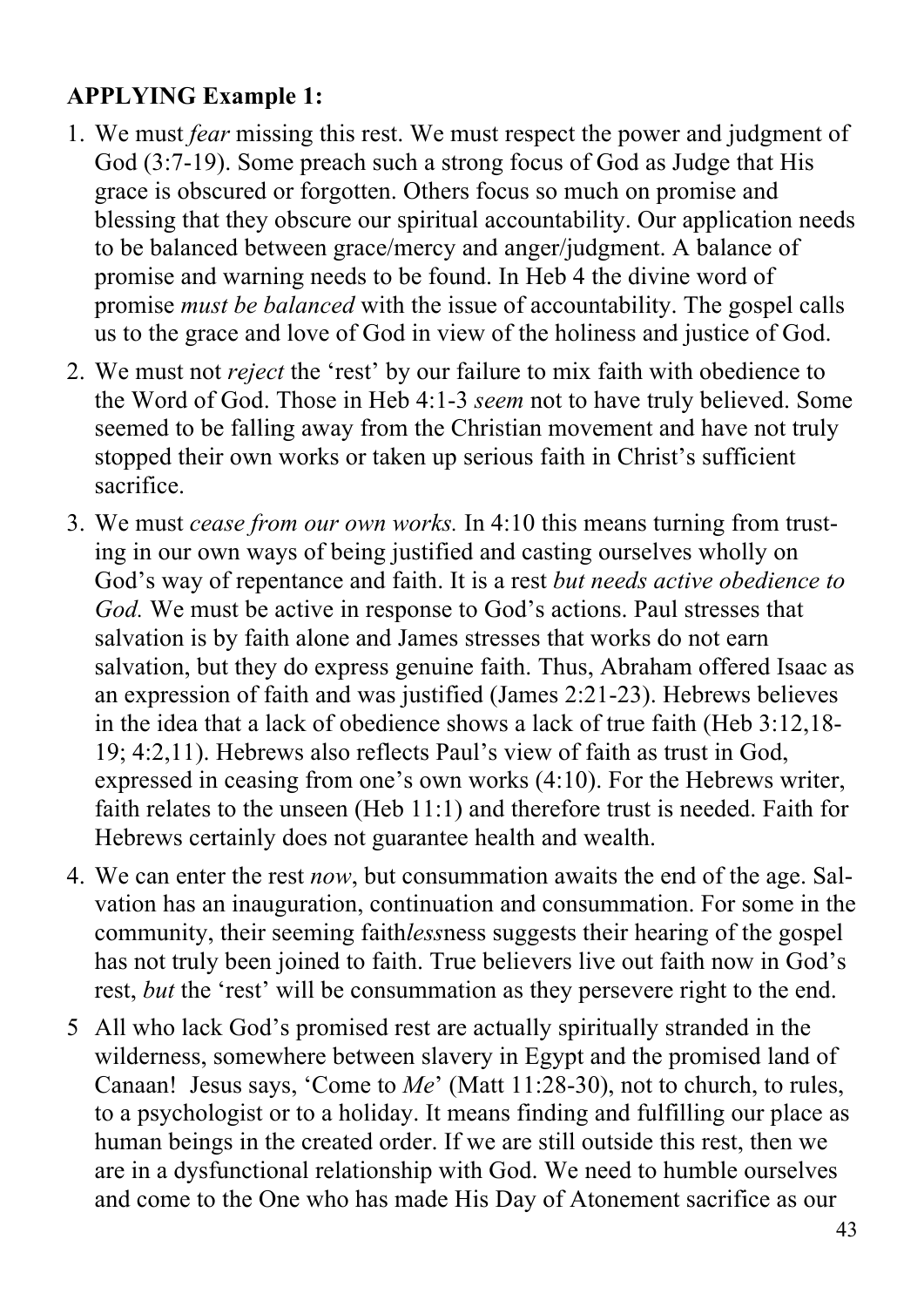great High priest. We need rightly to relate to God by faith and obedience to His Word.

- 6 There are many people who connect with the Church by association and through activities, but who have not yet entered the 'rest', a real faith relationship with God in Christ. Faith is personal; it involves active trust in the promises of God; it unites us to Christ in a covenant relationship
- 7 We need to communicate the need to have real reverence for God and a commitment to God's Word. All of us need to be aware of the great danger of trivializing God and the things of God. Real faith starts with our own encounter with God and our willingness to examine our own hearts.
- 8 Several ways can be used in order to expose ourselves more and more to the power of God's Word. The Church needs regular Expository Preaching, plus reading, thinking through, reflecting on Scripture. Are we really listening to the Word and opening ourselves up to it in a life-changing way? Private reading/small group Bible Study? Overviews of Scripture? Personal study is a vital supplement to communal study. Memorization and meditation are great.
- 9 Spiritual growth demand time and discipline. Our lives need to give evidence of continuous transformation by God's Word. This will impact those who are seeking to enter the 'rest of God'.

## **Example 2 5:11-6:12 Warning against 'falling away'**

The author of 'Hebrews' has been discussing Christ's designation as 'High Priest'. As he moves into Chapter 5, he shifts his argument into His concern about his readers' *spiritual immaturity*! There's a definite sequence:

- A. 5:11-6:3 **Confrontation** 'You are spiritually immature'.
- B. 6:4-8 **Harsh Warning**  'You are in Danger'.
- C. 6:9-12 **Softening** 'I have confidence in you'.

**A Confrontation i) 5:11-14.** 5:11 refers to 5:10, indicating that the readers had developed poor spiritual hearing skills! They had neglected the very ABC of God's teaching. It seems they *had* previously had such teaching but needed it all again! This 'teaching about righteousness' *may* refer to what was taught in the second century re Christian suffering under persecution. They have failed to be ready for the huge cost and responsibilities of being disciples of Christ. The mature, by contrast, are those who know how to make right choices when faced with hard decisions (5:14). They need to be able to take on board the rest of his letter and ultimately to persevere in the face of growing persecution!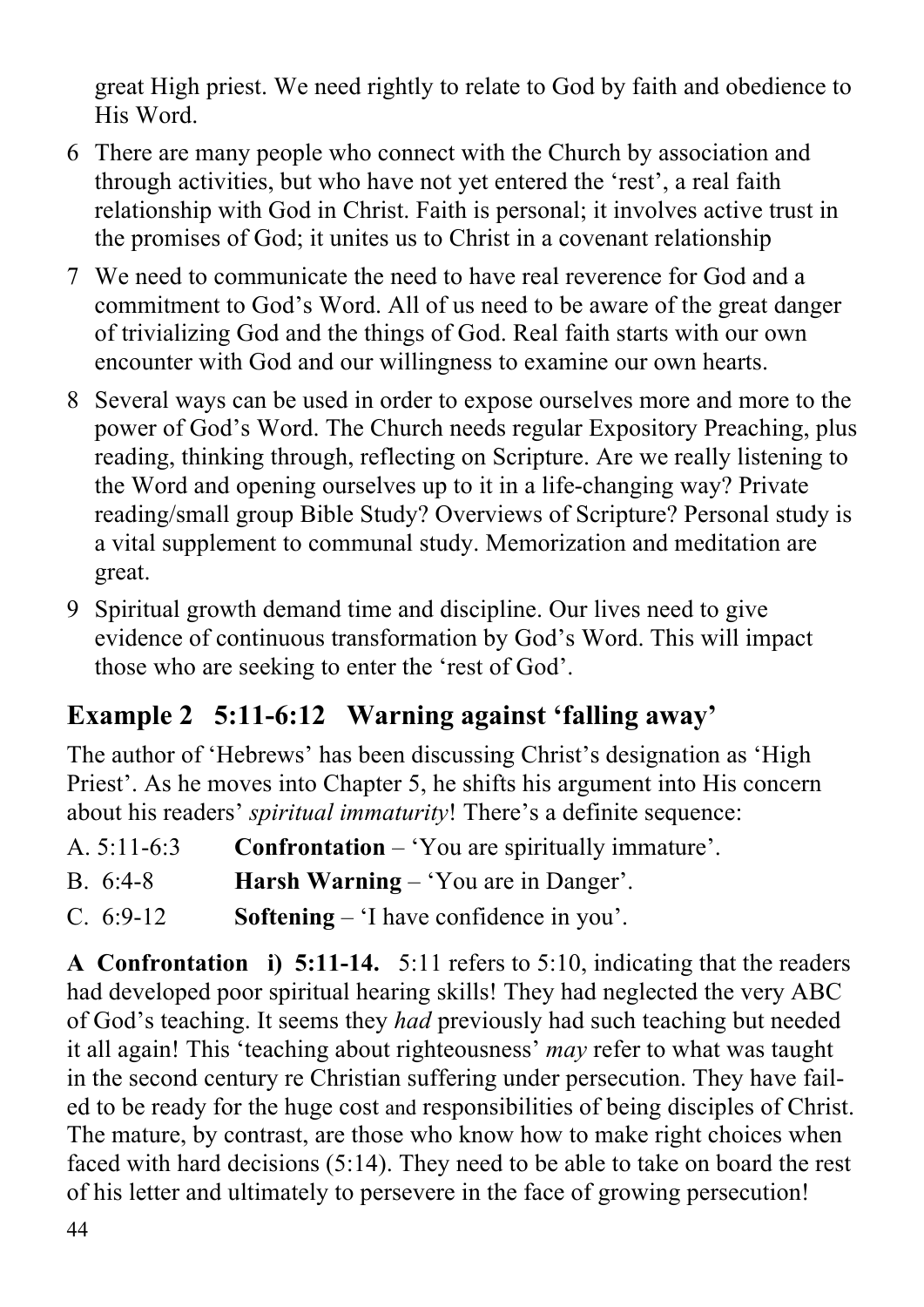**ii) 6:1-3** The author surprisingly decides not to repeat the elementary teachings, but rather to move them on to maturity. The author includes himself in the exhortations eg 'Let us leave…'. The verb 'go on' is passive and suggests that the community will be moved on in maturity by *God Himself*. The writer does not want to abandon the elementary principles but to move to weightier issues of Christian discipleship. The matters listed in 6:1b-2 all have parallels in Judaism. They *may* have been trying to stick to areas held in common between Judaism and Christianity to avoid offending Jews. The six fall into 3 groups –

- a) 'repentance from acts that lead to death, and of faith in God'
- b) 'instruction about baptisms, the laying on of hands'
- c) 'the resurrection of the dead, and eternal judgment'

If 'instruction' is viewed in apposition to 'foundation', it could be read that the foundation of repentance and faith *equals* instruction about baptisms, laying on of hands, resurrection and eternal judgment. This would see the 'repentance from dead works' and 'faith towards God' summarize the initial step of Christian life. The baptisms may have been Christian or may refer to repeated washings found in first century Judaism. Laying on of hands may be linked with Holy Spirit anointing. The resurrection of the dead and eternal judgment would be theological truths about the end of the age. The writer had confidence in the readers moving forward towards maturity.

**Application** of  $5:11 - 6:3$  Some texts can be approached by propositions like Point 1, Point 2, Point 3 but sometimes we need to consider the situation of the author or hearers or a third party. We need to consider examples or situations. What truths are built into the author's example or his readers' situation and circumstances? Thus, we need to consider that the writer in 5:11-6:3 is looking for *Rhetorical Impact*. In 5:1-10, the writer introduces us to the Son's appointment as a high priest in the order of Melchizedek:

(5:1-4 outlines the appointment of the high priest under the old covenant; 5:5-6 proclaim that Christ has been appointed a priest by God, quoting Ps 110:4; 5:7-10 shows the 'path of appointment' for Christ, by which He qualified as high priest – the path of obedience to suffering death).

Then the writer breaks off from the high priestly subject, but that may not reflect the preacher's lack of ability to preach right through a topic or the lack of audience ability to understand the subject matter. Rather it shows the *skill of the preacher!* The strong language of 5:11-6:20 would have *stunned* his audience to listen more carefully to the really vital section on Melchizedek that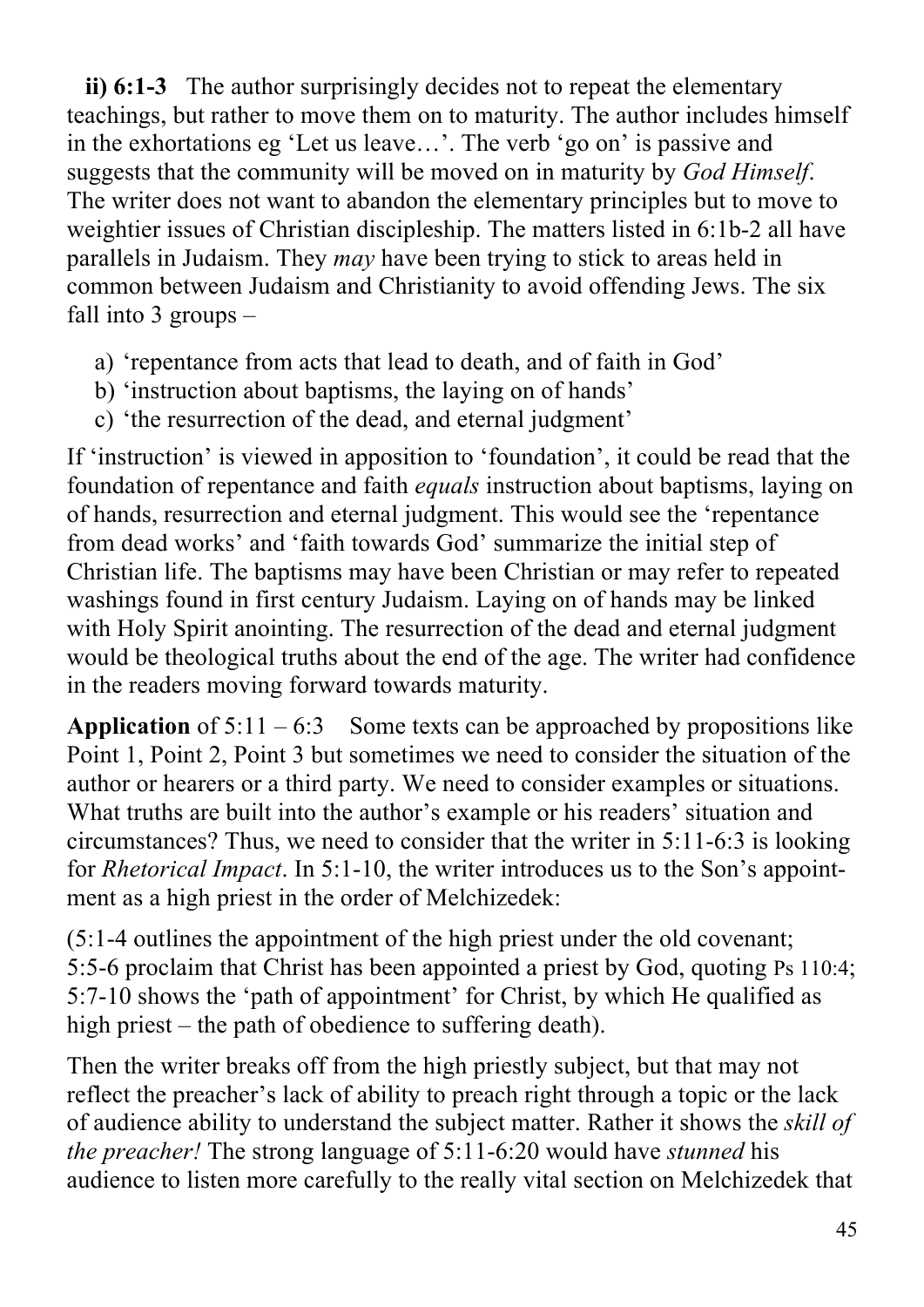he will resume at 7:1. Thus, in 5:11-6:12 the writer focuses on the poor spiritual state of his readers in order to get their attention ready for the key argument about Christ's High Priestly work on their behalf.

The writer at times seems to be coming across in his letter as abrasive, sharp and unfeeling. Actually, he is a minister, very concerned for his flock, concerned *and* loving. He offers encouragement *and* specific helps for their spiritual growth. The reference to 'elementary teachings' indicates that converts really were discipled systematically in the early church.

How well do we as churches today *teach* our people in ways that will move them from immaturity to maturity? Our ministries of teaching our people need to be built on our own willingness to be vulnerable and open to positive criticism of our own failings and weaknesses. *E.g.* are we willing to have members of our congregations point out *our* negative features, like lack of eye contact? Confrontation must be rooted in a position of love and encouragement from our members. We need to await the right moment, having prayed about it, to confront folk. If we rebuke someone, we must be ready to give practical advice as to how to respond.

#### **B. Harsh Warning** 6:4-8

**Introductory Thought** – 6:4-8 is a harsh warning and 6:9-12 softens the warning. The former is designed to shoot fear into the hearts of those adrift. The latter is aimed to express the writer's confidence that his audience do not actually fit the description of the former! The section then ends with two exhortations – 'show…diligence' and 'do not…become lazy' (6:11-12).

#### **Structure of 6:4-8**

'For'

```
'(It is) impossible'
```
'The ones' (object)

'Once'

- a) having been enlightened…and
- b) having tasted the heavenly gift… and
- c) having become partakers of the Holy Spirit… and
- d) having tasted the goodness of God's word…and….the powers of the coming age
- e) and (then) having fallen away

'To renew to repentance again'

'Because they are a) crucifying to themselves (the Son of God) and b) exposing to ridicule (the Son of God).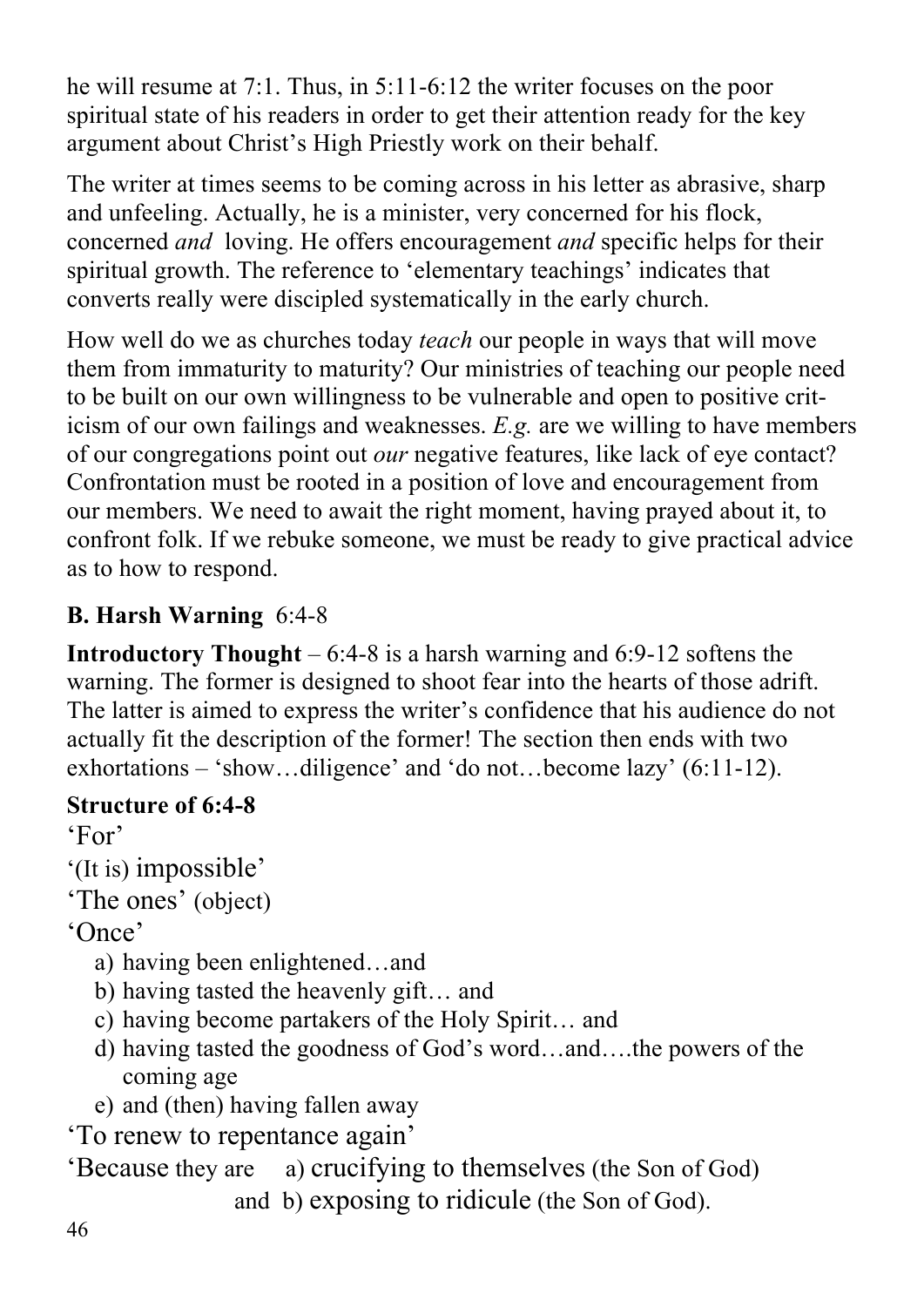#### **Exegesis of 6:4-8**

The word 'impossible' is placed by the writer *first* in the sentence for emphasis. Then we have a string of participles. 'Enlightened' here probably means their early /initial exposure to gospel truth. The word 'tasted' (*geuomai*) actually means 'to experience something. 'The heavenly gift' seems to be the blessings of God (Rom 5:15,17; 2 Cor 9:15; Eph. 3:7; 4:7) that surround salvation, rather than the Holy Spirit Himself. 'Partakers' means 'partner in business' but it is broad in usage and means 'to have a close association with' or 'participate in'. Those who have fallen away were 'companions of' or 'sharers of' the Holy Spirit. They had also 'tasted the goodness of the Word of God and the powers of the coming age'. The Word of God and power are closely linked (1:2-3; 2:3-4; 3:7-19; 4:12-13) cf those who had heard God's voice and seen his acts (3:7-11) in the wilderness *and yet* fell away through lack of faith, even though they had experienced these revelations!

NIV treats 'if they fall away' (v 6) as *conditional.* However, it can be treated as the culminating experience in a *sequence* of experiences. The verb 'fall away' (*parapipto*) can mean 'go astray' but the seriousness of the following descriptions suggest a *serious sin of rejecting Christ'*. The final bit of this long sentence means it is impossible for them 'to be brought back to repentance' (*anakainizo* = 'renew') 'again' (*palin*), suggesting that those who had fallen away had repented previously ie. those who have fallen away cannot be brought back again to a true repentance. This text has been *highly controversial!*

**Context of 6:4-8** 'Repentance' in 6:1 is vital to the author of Hebrews and it is inextricably linked to Christ's totally unique sacrifice for sins (10:18,26). Once one has rejected Christ, there is nowhere else to go for forgiveness before God. Why? V6:'To their loss they are *crucifying* the Son of God all over again and *subjecting* him to public disgrace'. Both are *present participles,* probably showing action in progress. Up till this point, he has used the aorist. These acts of 'crucifying' and 'subjecting…to disgrace' modify the infinitive 'to be brought back'. These participles can be viewed as causal ('because they...') *or* temporal ('while they…'). The result is the same: *repentance has been, and is, ruled out because the fallen ones are rejecting Christ.*

Since the incompleteness of these participle actions is stressed, however, Heb 6:4-6 does *not* negate the chance of the fallen reversing course in the future. ie 'as long as they are crucifying the Son of God and subjecting him to public disgrace'.

The fallen ones are identifying with those who treated the cross as an expression of rejection and who insulted Christ instead of bearing the shame of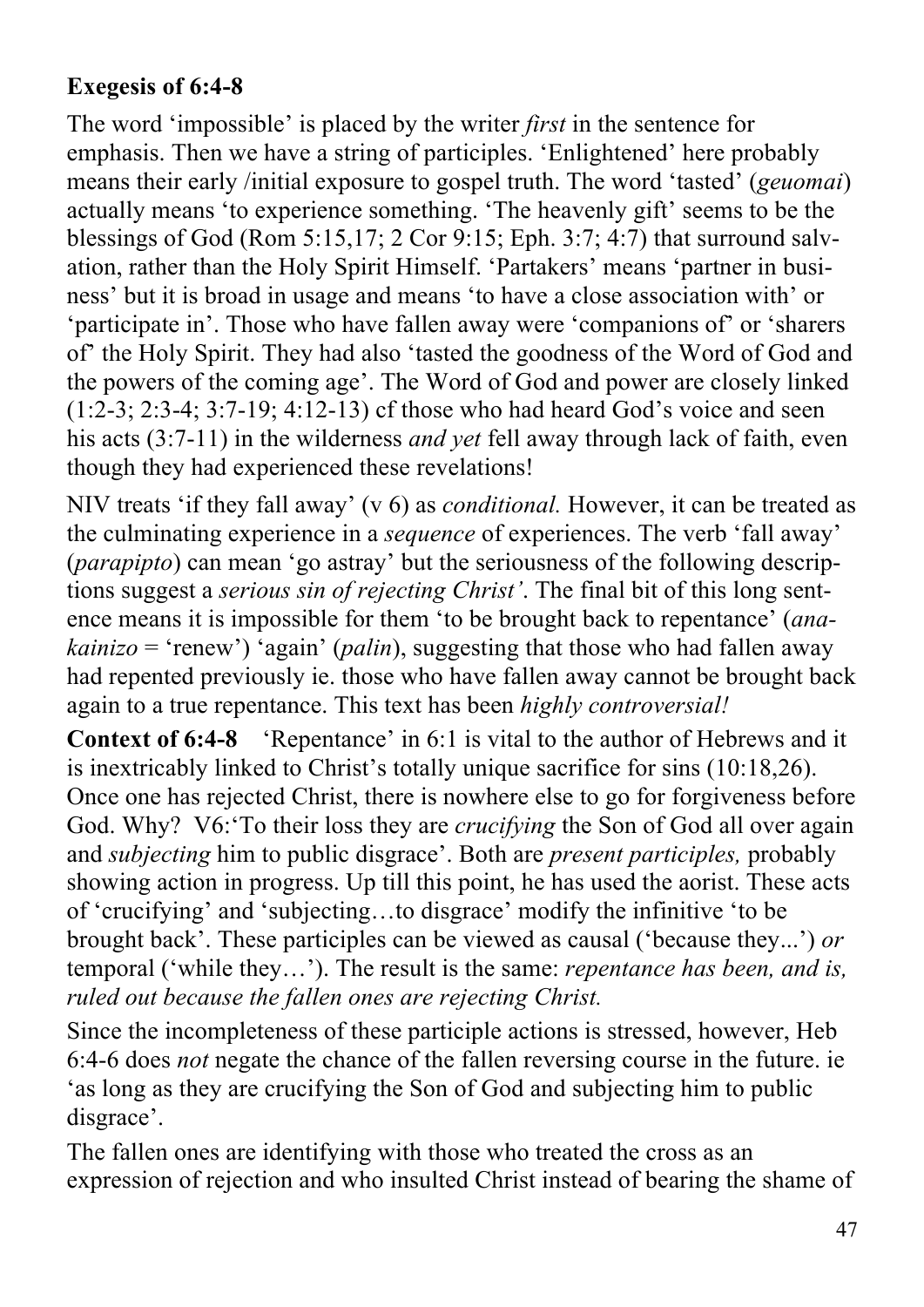identifying with him (Matt. 27:39-44). Our writer carries on with agricultural imagery that compares those who end well with God and those who don't.  $6:7$  = fruitfulness, leading to a harvest;

 $6:8$  = failure leading to disappointment, devastation and the road to destruction.

#### **C. Softening 6:9-12**

In verse 9 the 'dear friends' indicates a strong change of tone. The writer is confident that his readers share in 'better things…. that accompany salvation'. Genuine disciples of Christ are on a road that will lead to the consummation of their salvation. *His reason for confidence?* Their faith has been lived out in 'work'. They have a love for God that is being worked out and expressed through ministry to his people. Works and ministry *are* important – Rom 2:6-7; 1 Cor 3:13-15; James 2:15-16; 1 John 3:16-20. Heb 6:11 shows how hard it is to know any person's standing before God, except for *continuing expressions of God's grace.* We must *persevere* in the love and work of God. Continuous and consistent *diligence* (*spoude*) is needed by the believers.

#### **INTERPRETING Example 2**

- 1 The language of Heb 6:4-12 *is ambiguous!* The text doesn't always define the author's intentions. The passage certainly describes those who have had association with the Christian community. Had they shown some signs of a new life OR had they given evidence of a real and true life-change? Those are the hotly-debated questions.
- 2 We *all* carry theological baggage into our work of interpretation! Personal and denominational experiences over the years tend to fix our positions. It makes objectivity difficult, but not impossible, to achieve.

#### **Factors to bear in mind** –

- a) This passage is *Exhortation.* He is trying primarily to motivate them into action not instruct them theologically. Obviously, the writer thinks theologically but his *main* hortatory goal may explain why he didn't define his terms in detail!
- b) Heb 6:7-8 is also a type of wisdom genre. Thus, we need to be careful of associating particular theological constructs with the images of 'rain', 'crops' etc. Thus, for example the reference to 'burning' cannot be assumed to refer to 'going to hell'. It is rather a general, but non-specific, reference to destruction.
- c) Beware of moving from a word meaning into a theological conclusion when the writer himself does not define that particular word! E.g. 6:4-5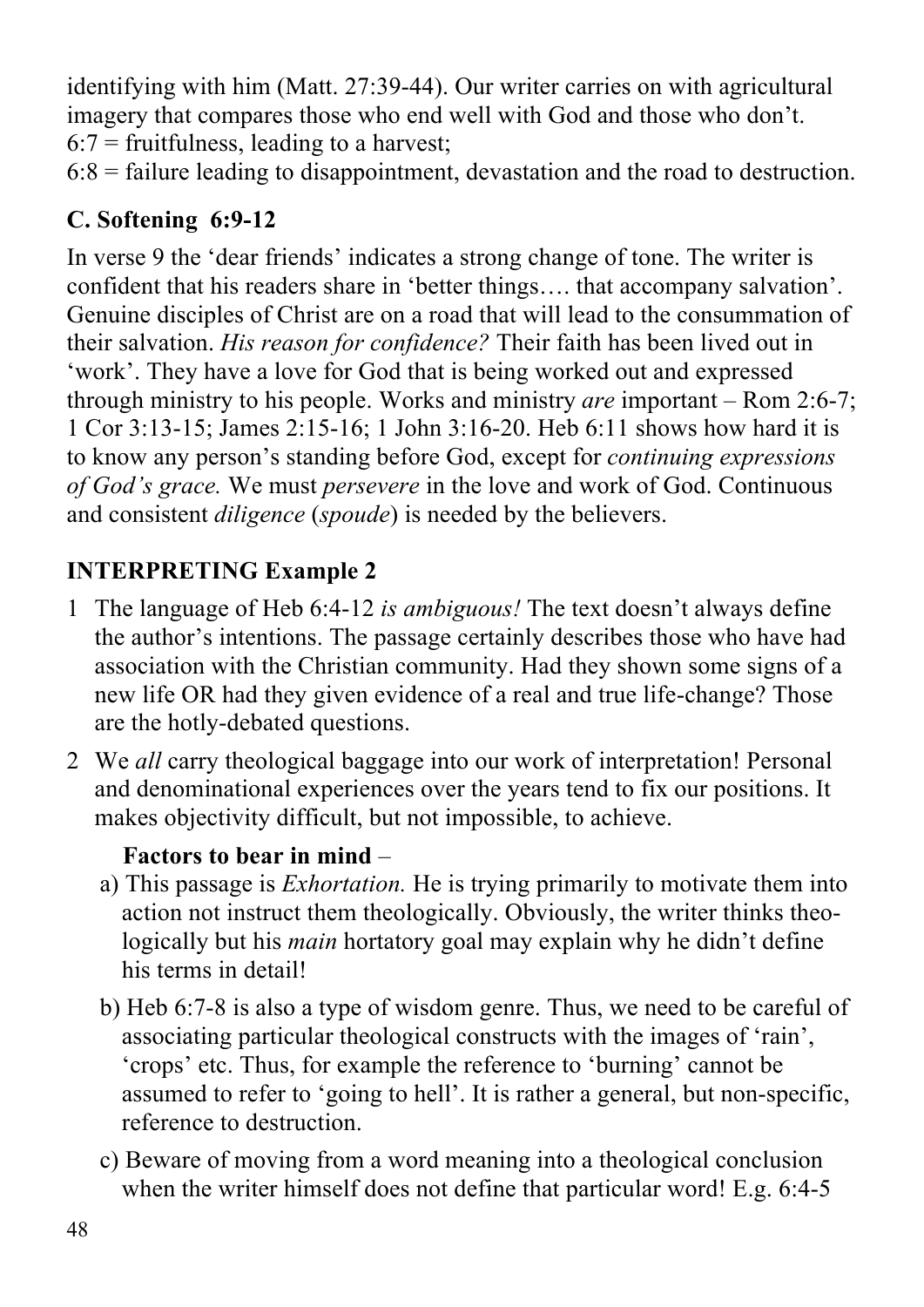may be saying that 'tasted' means to 'experience something' but there is no definition here. The word does *not* mean 'to sample' or 'eat without fully digesting'. We are not told by the writer just what the 'heavenly gift' was or how its blessings were received and experienced by the tasters! What was it to be a 'sharer in the Holy Spirit'? It could be a genuine indwelling OR an experience of the Spirit's convicting presence but without conversion OR something else!

#### **Various interpretations**

- 1. The Hypothetical View The writer wants to shake his readers out of their complacency, but the state described cannot actually happen. It is true that our author can use rhetorical skill well, *but* the problem is that there are *repeated*, real, severe warnings throughout the whole letter.
- 2. The Pre-Conversion Jew View The readers are Jews who are linked to the Christian Community but without any actual commitment to Christ. However, there are specific refs to 'holy brothers', 'Christ's companions' etc.
- 3. The Covenant Community View Verlyn Verbrugge feels the Vineyard Song of Isa 5:1-7 is the background to Heb 6:4-6 and that God is rejecting a whole community rather than individuals. The vineyard is destroyed by God's judgment against Israel and Judah, but according to Verbrugge does not affect every individual in the Hebrews context. However, the Hebrews author seems to make distinctions. In 4:1 he doesn't want any to fall short; in 6:4-12 he distinguishes between those who have fallen away (6:4-6) and the hearers in whom he is confident.
- 4. The True Believer Under Judgment View Those threatened by God's judgment are true believers but cannot lose their salvation. This view is rooted in the wilderness wanderings judgment where the covenant people of God lost the earthly blessing of entry to the Land but did not lose their relationship with God. This view gives serious account of the association between the fallen and the Christian community. *However*, in 3:6,14 the author is concerned for his friends if they don't hold on to their courage and hope. They appear to have fallen short of a level of commitment that combines faith with hearing the gospel (4:1-2). 10:26-31 describes the fallen as 'enemies of God' who are set for destruction. Those in 6:4-6 have no part in salvation. Overall the warnings are too harsh to make them mean loss of reward rather than loss of salvation.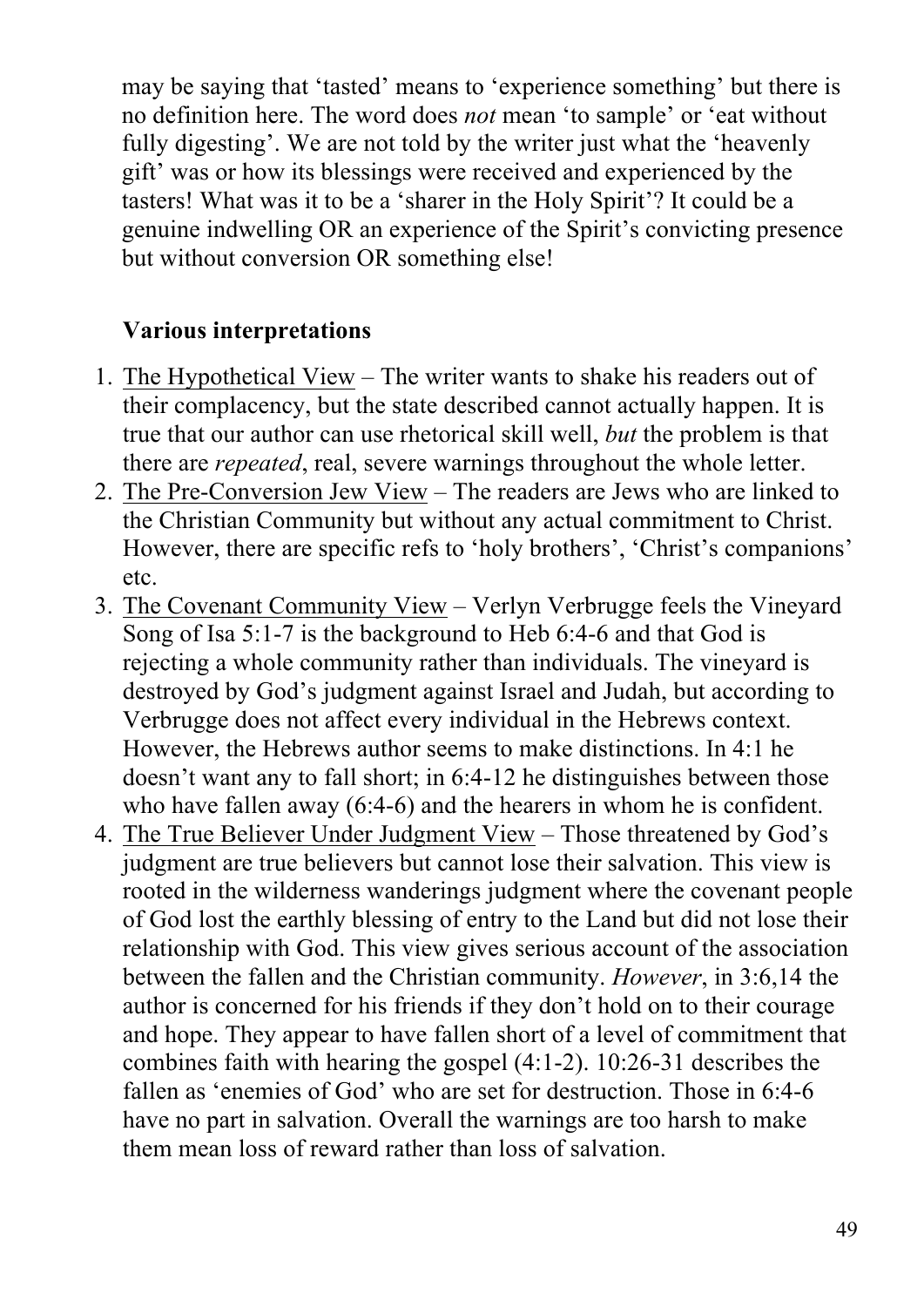5. The Phenomenological True Believer View – The readers are true believers who have lost their relationship with Christ and cannot expect salvation in Him when He returns. This is based on the phenomena of Christian experience in 6:4-8 eg Scot McKnight holds this view.

**Pro's:** He spreads his exegesis across a number of texts; he stresses 'inaugurated eschatology' ie salvation as a process involving conversion, development and future consummation at Christ's coming.

**Con's:** McKnight feels one can have present aspects of salvation and 'lose…faith' *ie* one can have a true relationship with Christ but then by lack of perseverance lose that relationship. Our perseverance is the evidence of the authenticity of our saving faith. Faith in Hebrews = obedience to the will of God. True relationship with God results in a lifestyle of obedience to God. McKnight assumes that all the readers of Hebrews are true Christians, but Guthrie reckons that the author of Hebrews is never actually sure that *all* the readers were true covenant people of Christ.

- 6. The Phenomenological Unbeliever View (Guthrie's own view) The 'fallen' in Hebrews may have seemed to be genuine Christians as they related to the believing community, but by their rejection of Christ, they show that they don't have real faith. This means the readers *were* in danger of falling away. *Two concerns* –
	- a) In this text, esp. 6:4-6, the writer *does* use language that can be interpreted as referring to Christians. They look outwardly like Christians in the community, but they lack true faith. They may have experienced all the elements of 6:4-6 but they *have not borne fruit* (6:7-8) and do not give evidence of the 'better things' linked with salvation (6:9-10). Guthrie argues that Hebrews eschatology is 'now and not yet'; likewise, its soteriology is present *and* future, but we cannot have one without the other ie if we reach the end *without* a relationship with Christ, because of lack of perseverance, then that relationship was never really there cf 1 John 2:19.
	- b) Heb 10:29 the reference to 'being sanctified' has confused some. How can it be said that an apostate is 'being sanctified'? The answer is that the verb can be translated as an impersonal 'by which one is sanctified'. Ultimately the author of Hebrews *admits* his lack of knowledge of the true spiritual state of his readers. *It is known by God* but is related to *ongoing fruitfulness and perseverance.*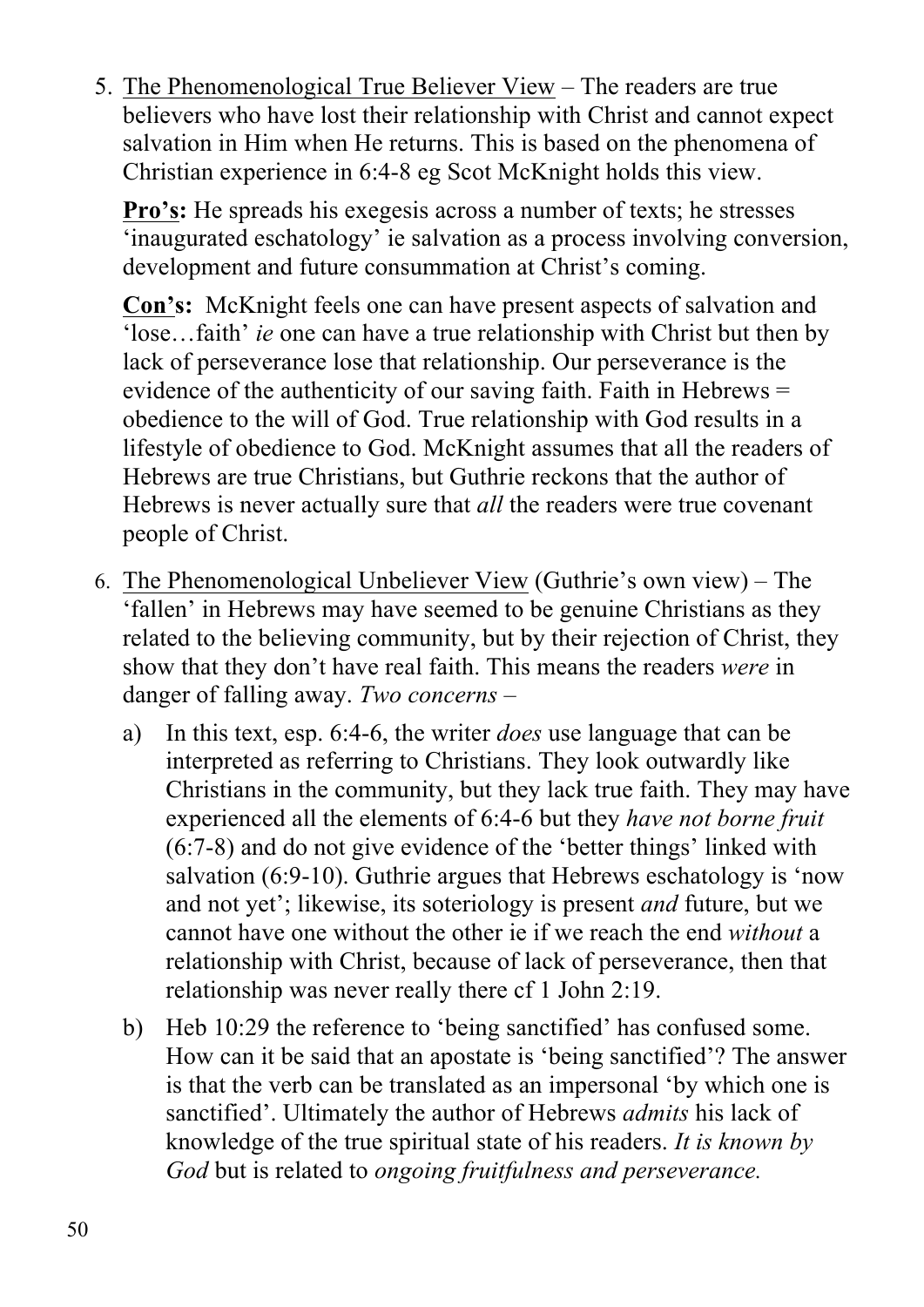#### **CONCLUSIONS on Example 2**

- 1. Those who fall away from God, cutting links with the Christian community and rejecting Christ, are in serious trouble and stand under God's judgment. Guthrie p.231 'Those who fall away from the faith must not be allowed to slip calmly into the night'.
- 2. Participation in the Christian community does not necessarily equal salvation. Starting well does not guarantee ending well. We must care for those in our churches.
- 3. True spirituality is closely tied to fruitful faithfulness in the Christian life. True relationship with God shows itself in our works and in all of our ministries to others.
- 4. There are negative warnings in Scripture that have rhetorical power eg's. Matt 7:22; 1 Cor 10:6-12. What churches need to recover is a 'fear of the Lord'. Sometimes we need to hear case studies of those who have ignored the warnings and made shipwreck of their lives.
- 5. Conversion is the human response to God's offer of salvation; regeneration is the other side of the coin, the action of God Himself on a person's spirit. J.I.Packer says that in the *past* we have been saved from the penalty of sin; in the *present* we are being saved from the power of sin; in the *future* we will be saved from the presence of sin. *Regeneration* is the first stage of salvation. We can see the results of this invisible act of God but *only God knows the human heart perfectly.* Participation in the Church is not the same as spiritual transformation which only happens gradually over time. The writer to the Hebrews is trying to *encourage* believers on this road.
- 6. We cannot safely use dialogue to manipulate people into the Kingdom. Such 'converts' are not likely to last. We must engage in sincere dialogue with those to whom we witness, *listening* to their questions, complaints and feelings.
- 7. Those who come to faith in our Christian communities need systematic preaching, teaching, discipleship and training.
- 8. All Christians are called into Christian service for life. This is at the same time a source of hope for us, *for God applauds our work*. Let us therefore show *diligence* right 'to the very end'.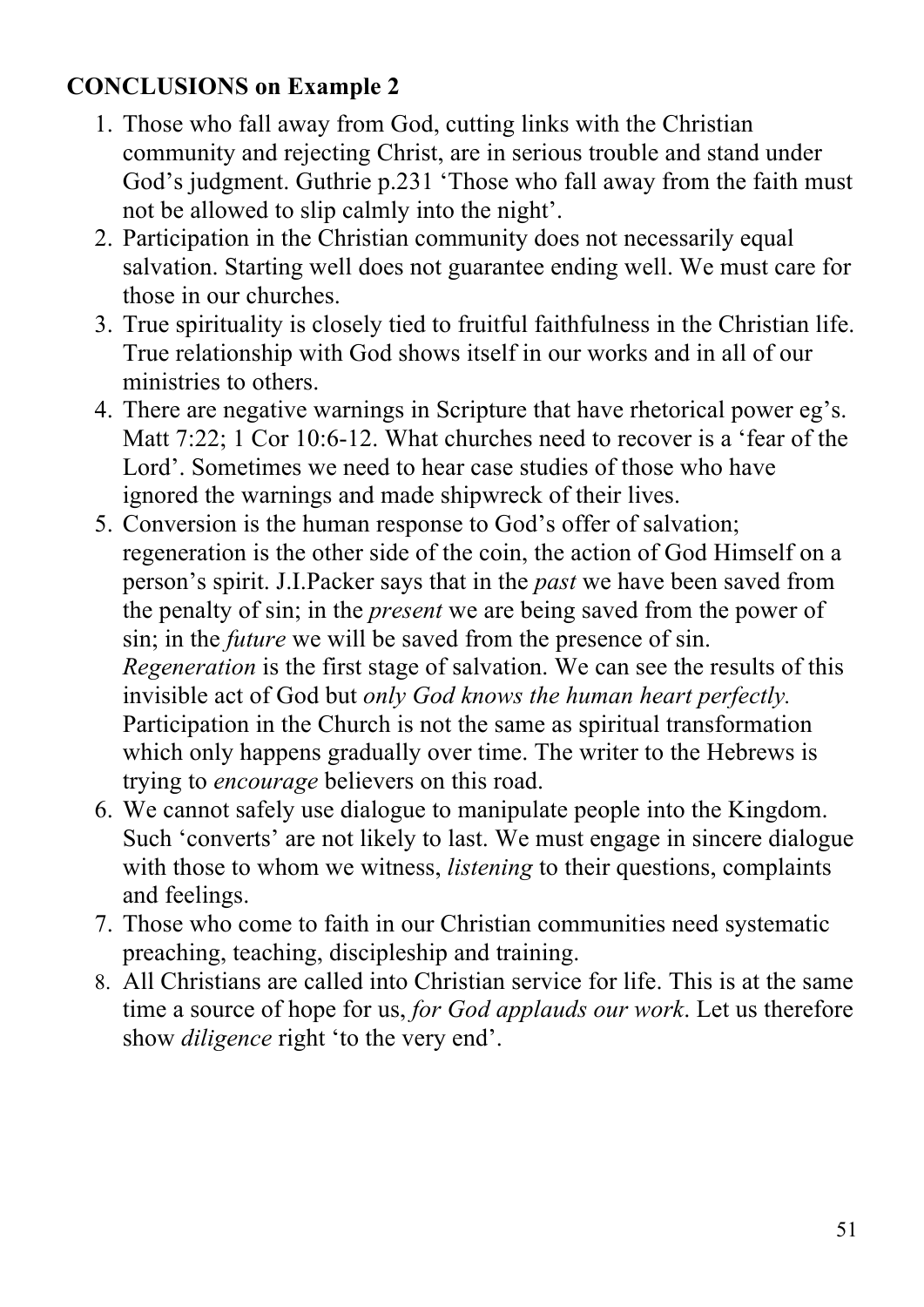# **Application of Hebrews**

C H Spurgeon (*The Early Years* Banner of Truth, 1962, p. 48) read Hebrews as a teenager and concluded –

'I have a very lively, or rather deadly, recollection of a certain series of discourses on the Hebrews, which made a deep impression on my mind of the most undesirable kind. I wished frequently that the Hebrews had kept the Epistle to themselves, for it sadly bored a poor Gentile lad'.

Many older people also feel bewildered by a world of ceremonial, priests and sacrifices, revolving around endless animal offerings and sacrificial gifts.

And yet, *vital issues* emerge from the pages of this letter –

- *1 Biblical revelation* strong focus on the word of God.
- *2 Christ's deity is* to be upheld and protected in our lives and ministries.
- 3 The *creation of humanity* (chapter 2).
- 4 The themes of *freedom and bondage* (also in chap. 2).
- 5 The issue of the '*scandal of particularity'* ie the *uniqueness* of Christ in God's saving purposes eg's John 14:6; Acts 4:12. Almost everything in contemporary Western and non-Western thinking opposes Christ's distinctiveness and uniqueness, especially where it involves His role in Creation and Redemption and His Supremacy over all religious systems/ ideas of salvation! Many systems either ignore Christ or give Him some sort of position in a hierarchy of mediators or channels for the procuring of blessing from the divine world. Jehovah's Witnesses, regardless of their increasingly subtle forms of presentation of their claims, still deny the deity of Christ and the finality of His perfect work. J Hick (*The Myth of God Incarnate* editor, SCM Press, 1977, p.58) claimed that the greater the success of Martin Luther King and his willingness to suffer, so it became more likely that he risked assassination. Hick then states – 'And so with Jesus. To live the life of love, to teach love, and to found the community of love *entailed* the likelihood of the cross'. Raymond Brown responds – "But this letter [Hebrews] asserts that Jesus did not die simply as a willing martyr for a good cause. It teaches not the mere 'likelihood' of the cross but its absolute necessity. He died in our place and without the shedding of His blood 'there is no forgiveness of sins' (8:22)". The doctrine of Substitutionary Atonement, not surprisingly, is under severe and sustained attack in many parts of the Church and World. Concepts such as Sin, Satan,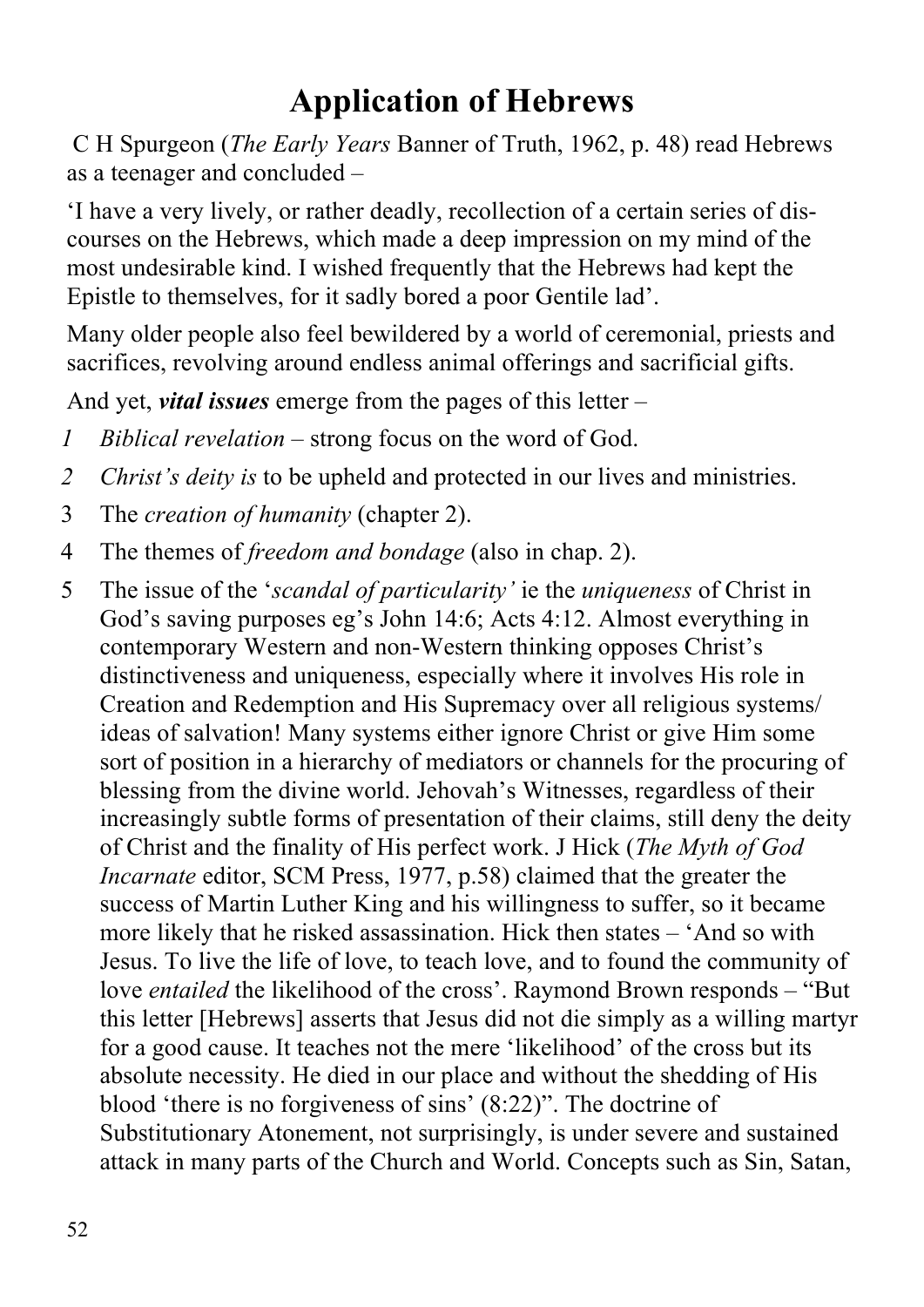Hell and Judgment are generally not 'flavours of the month' and are certainly not popular or 'politically correct' today.

- 6 *Purification for sins* through Christ's death (1:3). This forms the basic plank of the whole central section of Hebrews Chapters 7-10. Humanity tries every possible escape route to run away from its accountability and responsibility for sin, but the guilt remains and needs to be dealt with! Sin traps us and makes us do things we would sometimes want to avoid doing; it makes us say things we would not want others to say to us; it makes us dwell on inner thoughts, our verbal expression of which would embarrass us no end if uttered publically! Our sense of guilt can be solved only by Christ's forgiveness and hope.
- 7 The *purpose of life* in this world. There is widespread confusion and bewilderment, amongst many strata of society, about the meaning of life today. The writer reminds his readers from Psalm 8 that humankind is now not as God intended (Heb 2:8), but that God in His grace has sent Christ to set us free from this alienation and bondage, in a way that we ourselves could never achieve! Christ became like us (2:9,14) so that we could become like Him! He takes us from sin and selfishness into a new life and destiny, surrendered to Him for sacrifice sand service in His world. We become His children and He will take us to glory (2:10-13) as/if we strive to continue and persevere in the faith.
- 8 *Death, Judgment and the Life to come*. People today, especially in the West, try to hide from the reality of death. Hebrews deals with lives that are 'held in slavery by their fear of death' (2:15). Hebrews teaches that Christ has won an eternal deliverance. Born as a baby (2:14; 10:5-9) but experienced death, entering our human anguish over death. He suffered and tasted death for everyone (2:9). Christ knew that Satan sought to make humans fear death and be overwhelmed by the uncertainty beyond death. Christ passed through death and overcame the powers of sin, death and the devil. He was raised by God from death and this has brought us peace and hope (13:20). Alongside these glorious truths, however, we need to deal with passages such as Hebrews 6:4-6, 10:26-31 and 13:4, with their strong reminders of the *judgment of God* as an unavoidable and undeniable reality, not only in the first century AD but also in our contemporary situations.
- *9 The Christian life*. Hebrews addresses the issue of those who begin the Christian life with great promise but then drift away from faith or from the fellowship of Christ's people. Some even make a point of deliberately rejecting faith. Heb 3-4 deal with this problem within the context of firstcentury apostasy. The writer is convinced that salvation is rooted in a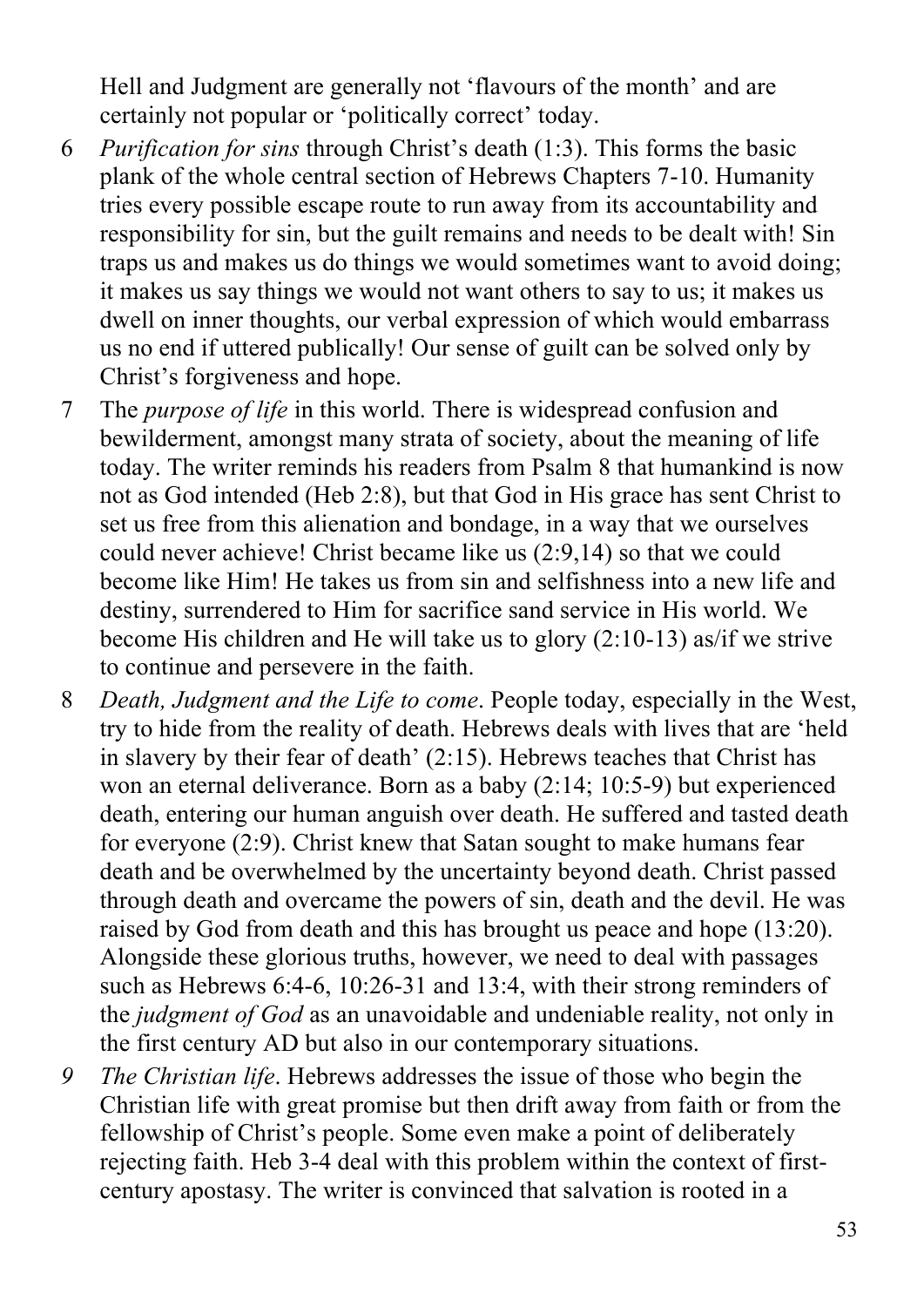personal relationship with Christ expressed in repentance and faith (5:9). Yet at the same time, salvation is ongoing. It is not purely set in the past, though the past is important. We have been made holy (10:10) but we are being made holy (10:14). The writer stresses present and future. He saves now (7:25) but will return to bring salvation to those waiting for Him (9:28). We are called to believe and to continue by faith. It is our very perseverance in faith which validates and authenticates that faith.

- 10 The gospel is *demanding* in its call to discipleship. Christ defines discipleship in terms of taking up a cross, with denial and self-crucifixion. This is a radically different discipleship than presenting the Christian faith as the way to happiness, fulfillment or satisfaction. The way of the Cross as the way to glory also needs to be explained. Christ submitted Himself to God's will (5:7), learned obedience through suffering (5:8) and was 'made perfect' (5:9). We live today in a society that largely rejects the very idea of costly, painful and sacrificial living.
- 11 The Christian life can involve *isolation and opposition*. Hebrews portrays Christ as the sympathetic High Priest who can deal with such loneliness. Because He knew such hardship, He can enter into our 'weaknesses'. He is now Lord in heaven (4:14-15) and Son of God, yet He is also loving Son of Man who has been victorious in temptation when on earth. Hebrews speaks of a *man in heaven*! The opposition He faced means that He knows our feelings. We are never alone for He is our friend, always present, loving and strong (13:8).
- *12 Comfort in Hebrews*. From 10:19, we meet believers caught up in the reality of first-century AD persecution. In 10:25 the writer reminds them of their fellow believers who had suffered previously and of the OT heroes of the faith and their successors in their struggles. We all need a renewed call to courage and a reminder of the faithfulness of God (11:11). We need a reminder of the past  $(11:1-40)$  and a vision of the future  $(12:22-29)$  – the unshakeable kingdom to which we belong.
- 13 The challenge of *practical Christian living*. The final *six* appeals to the believing readers of the Letter to the Hebrews:
	- (i) use your homes for God;
	- (ii) remember the pain of fellow Christian 'prisoners of conscience';
	- (iii) honour marriage as special and especially regarding sexual behaviour;
	- (iv) hold lightly to the things of this world;
	- (v) encourage church leaders;
	- (vi) beware of 'strange teachings'.
	- All of these injunctions have powerful relevance for today.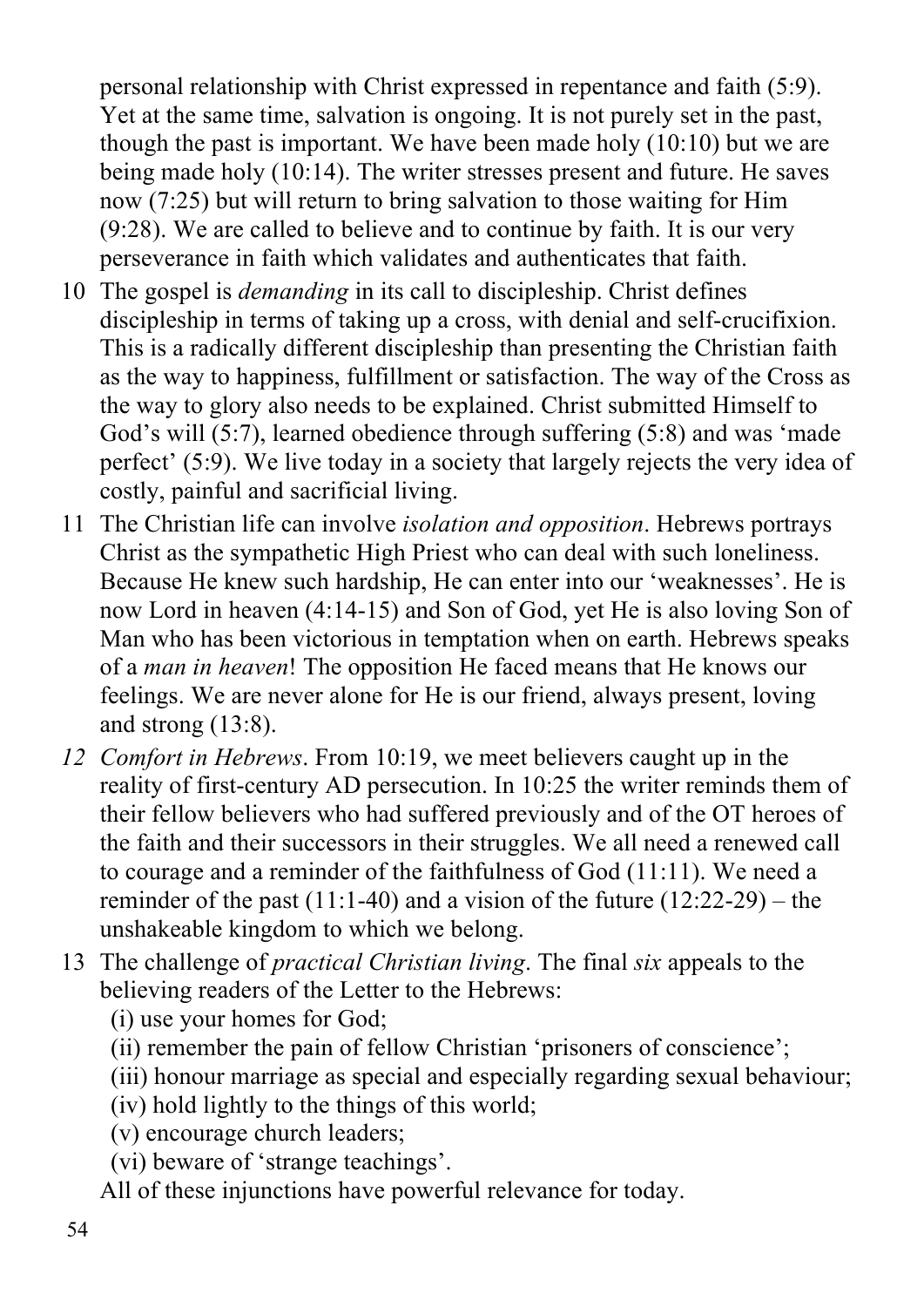- 14 The high importance of *fellowship*. The writer of Hebrews is very aware of the central importance of believers meeting together (10:25). Such regular relating with fellow believers stimulates mutual benefit - new energy, enthusiasm, warmth and determination to persevere even under the severest pressures. Much of Western society tends towards individualism, fed today by the relentless push in society towards an accompanying focus on personal rights, choices and powers. We need to recover a sense of the community nature of the Church which means that our selfish actions as individuals really *do* affect, restrict and damage the health and welfare of the community as a whole. Even our deliberate absence from the fellowship can deny benefit to those present!
- 15 Hebrews is a personal '*word of exhortation'* (13:22). The key to an understanding of Hebrews seems to be the writer's continual and repeated efforts to present the sheer majesty of Christ's person and work in such a way that will blow the minds of his readers/listeners, stir their hearts at the deepest possible level and move them to changed thinking, attitudes, actions and lifestyles, such that they will *continue in faith,* through pain and struggle, right *to the very end* of their lives. Alongside this focus, the writer comes across as one who is also learning humble and obedient servanthood, evidenced by his frequent use of the phrase *'let us'*. He includes himself in the challenge of his own sermon! So surely must we as preachers now. Our own willingness, within God's Sovereign purposes, for suffering, sacrifice, self-discipline and self-denial will surely always be absolutely necessary, albeit painful, ingredients in our lives and ministries as pastors and preachers today.

'Preaching **Hebrews** - **Booklet Two**' provides materials for 14 sermons. Hard copy available from HearingtheWord.org.uk Torrance Parish Church *Printed Torrance Parish Church, 1 School Road, Torrance, G64 4BZ 21/11/2018 Tel: 01360 620970 Email: Office@tpc.org.uk Added to Preacher's Gathering Website www.preachersgathering.org Nov 2018*

55